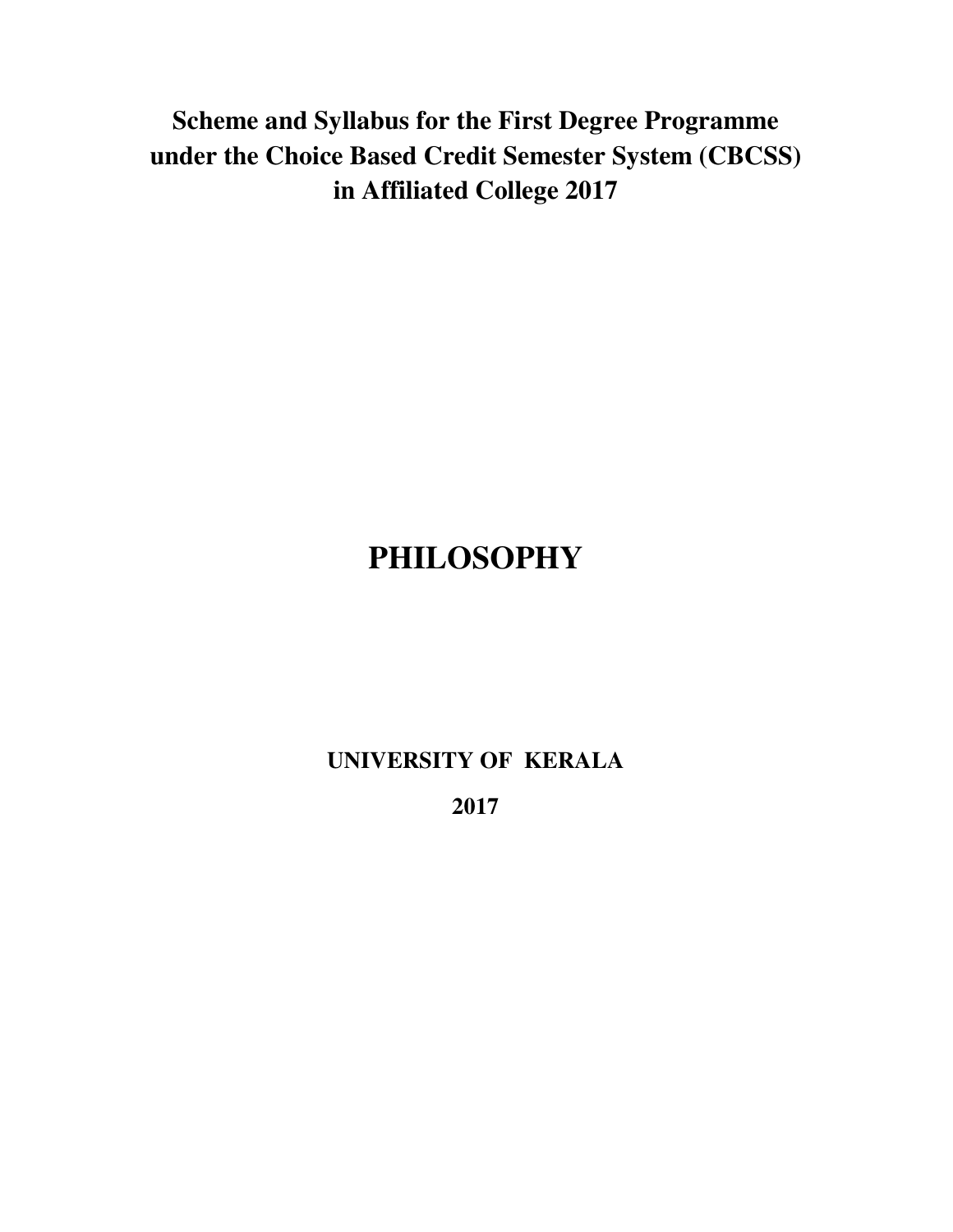| Sem          | Course<br>code   | Course Title                                                                                 | Inst/<br>Hrs/<br>week | Credit                   | University<br>Exam<br>duration | Evaluation |        | Total<br>hour<br>${\bf S}$ | Total<br>credits |
|--------------|------------------|----------------------------------------------------------------------------------------------|-----------------------|--------------------------|--------------------------------|------------|--------|----------------------------|------------------|
| $\mathbf{1}$ | EN1111           | Lang Course I- Eng I                                                                         | $\mathfrak{S}$        | $\overline{\mathcal{L}}$ | 3hrs                           | $20\%$     | $80\%$ |                            |                  |
|              | 1111             | Long CourseII- Addil. Lang<br>L                                                              | $\overline{5}$        | $\overline{3}$           | 3hrs                           | 20%        | 80%    |                            |                  |
|              | 1121             | Foundation Course I                                                                          | 5                     | $\mathbf{2}$             | 3hrs                           | $20\%$     | $80\%$ |                            |                  |
|              | PL1141           | Methodology and<br>perspectives of Humanities<br>core course I                               | $\overline{4}$        | $\overline{4}$           | 3hrs                           | 20%        | 80%    |                            |                  |
|              | PL1131<br>PG1131 | Philosophy of Values<br>/principles of political<br>science complementary I                  | 3                     | $\overline{2}$           | 3hrs                           | 20%        | 80%    | 25                         | 17               |
|              | PL1132<br>PG1131 | Gandhian Philosophy /<br>Foundations of Abnormal<br>Psychology complementary<br>$\mathbf{I}$ | 3                     | $\overline{2}$           | 3hrs.                          | 20%        | 80%    |                            |                  |
|              | EN1211           | Language course III- Eng II                                                                  | 5                     | $\overline{4}$           | 3hrs                           | 20%        | 80%    |                            |                  |
|              | EN1212           | Language course IV- Eng<br>III                                                               | $\overline{4}$        | $\overline{3}$           | 3hrs                           | 20%        | 80%    |                            |                  |
|              | 1211             | Language course V<br>Addl Lang.II                                                            | $\overline{4}$        | 3                        | 3hrs                           | 20%        | 80%    |                            |                  |
| $\mathbf{I}$ | PL1241           | Philosophic Themes &<br>methods<br>Core II                                                   | 6                     | $\overline{4}$           | 3hrs                           | 20%        | 80%    | 25                         | 20               |
|              | PL1241<br>PS1231 | Indian Aesthetics/<br>Introduction to political<br>Theory Complementary -III                 | 3                     | $\overline{3}$           | 3hrs                           | 20%        | 80%    |                            |                  |
|              | PL1232           | Comparative religion/<br><b>Stress and Anxiety</b><br>Disorders complementary -<br>IV        | 3                     | 3                        | 3hrs                           | 20%        | 80%    |                            |                  |
|              | EN1311           | Language course VI- Eng<br>IV                                                                | 5                     | $\overline{4}$           | 3hrs                           | 20%        | 80%    |                            |                  |
|              | 1311             | Language course VII<br>Addl. Lang. III                                                       | 5                     | 4                        | 3hrs                           | 20%        | 80%    |                            |                  |
| $\rm III$    | PL1321           | Informatics and Philosophy<br>Foundation course II                                           | $\overline{4}$        | $\overline{3}$           | 3hrs                           | $20\%$     | $80\%$ |                            |                  |
|              | PL1341           | Deductive Logic Core III                                                                     | $\mathfrak{S}$        | $\overline{4}$           | 3hrs                           | 20%        | $80\%$ |                            |                  |
|              | PL1331           | <b>Western Aesthetics/ Public</b><br>administration<br>complementary -V                      | $\overline{3}$        | $\overline{3}$           | 3hrs                           | 20%        | $80\%$ | 25                         | 21               |
|              | PL1332           | Eco-Philosophy/<br>Maladaptive Behaviour<br>Complementary -VI                                | 3                     | $\overline{3}$           | 3hrs                           | 20%        | $80\%$ |                            |                  |
|              | EN1411           | Language course VIII- Eng<br>V                                                               | 5                     | $\overline{4}$           | 3hrs                           | 20%        | 80%    |                            |                  |
|              | 1411             | Language course IX- Addl.                                                                    | 5                     | $\overline{4}$           | 3hrs                           | 20%        | $80\%$ |                            |                  |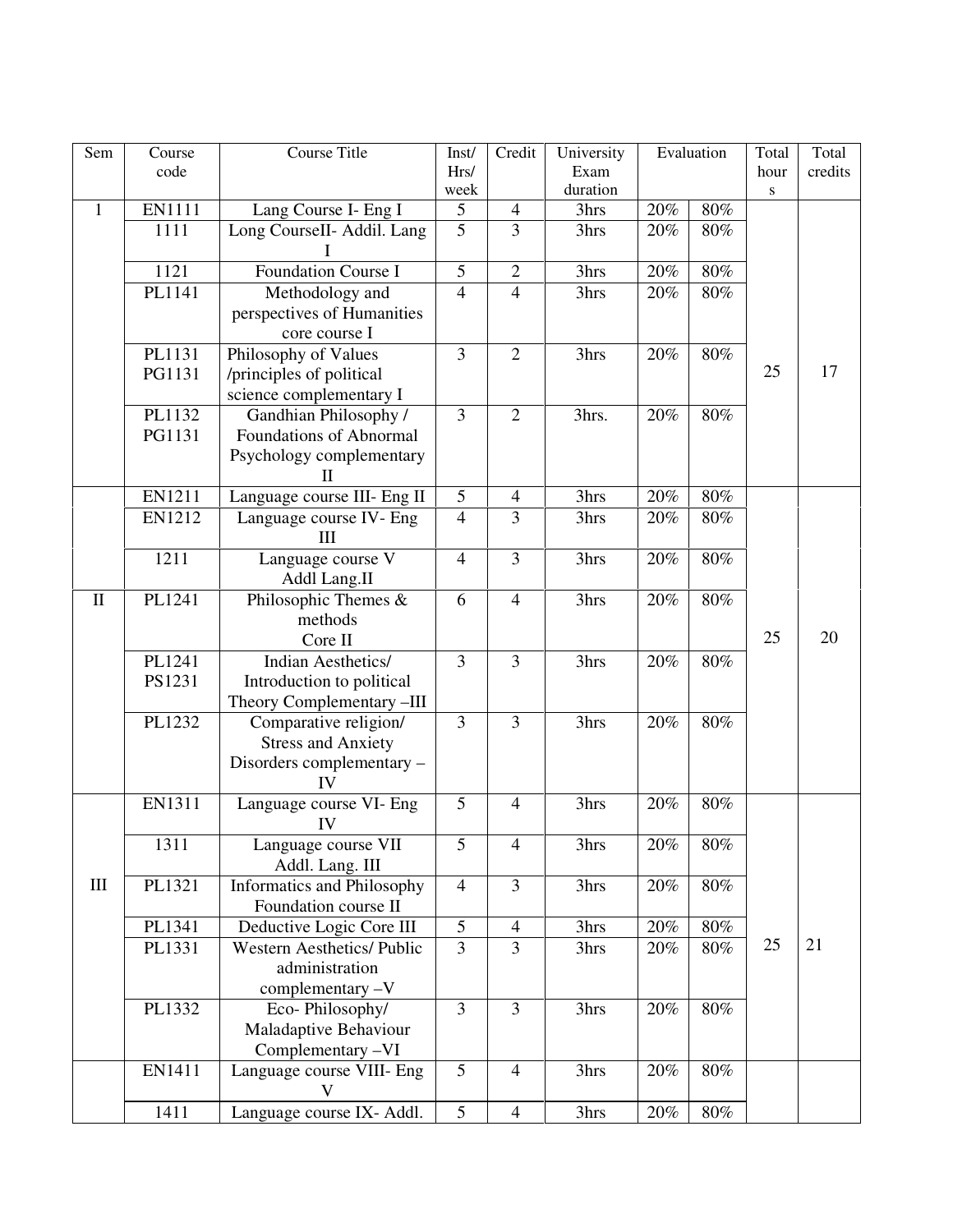|                         |          | Lang.IV                                          |                |                |                  |        |                   |    |    |
|-------------------------|----------|--------------------------------------------------|----------------|----------------|------------------|--------|-------------------|----|----|
|                         | PL1441   | <b>Induction and Scientific</b>                  | $\overline{5}$ | $\overline{4}$ | 3hrs             | 20%    | 80%               |    |    |
|                         |          | Method core IV                                   |                |                |                  |        |                   |    |    |
|                         | PL1442   | Early Indian Philosophy                          | $\overline{4}$ | $\overline{3}$ | 3hrs             | 20%    | $80\%$            | 25 |    |
|                         |          | Core V                                           |                |                |                  |        |                   |    |    |
|                         | PL1431   | Philosophy of Education/                         | 3              | $\overline{3}$ | 3hrs             | 20%    | $80\%$            |    | 21 |
|                         |          | <b>International Politics</b>                    |                |                |                  |        |                   |    |    |
|                         |          | complementary- VII                               |                |                |                  |        |                   |    |    |
|                         | PL1432   | Modern Indian Thought/                           | $\overline{3}$ | $\overline{3}$ | 3 <sub>hrs</sub> | 20%    | $\overline{80\%}$ |    |    |
|                         | PG1431   | Disorders of Personality and                     |                |                |                  |        |                   |    |    |
|                         |          | Development                                      |                |                |                  |        |                   |    |    |
|                         |          | complementary - VIII                             |                |                |                  |        |                   |    |    |
| $\overline{\mathbf{V}}$ | PL1541   | Ancient & Medieval                               | $\overline{4}$ | $\overline{4}$ | 3hrs             | 20%    | $\overline{80\%}$ |    |    |
|                         |          | Western Philosophy core                          |                |                |                  |        |                   |    |    |
|                         |          | <b>VII</b>                                       |                |                |                  |        |                   |    |    |
|                         | PL1542   | Orthodox Systems of Indian                       | $\overline{4}$ | $\overline{4}$ | 3hrs             | 20%    | 80%               | 25 |    |
|                         |          | Philosophy core VII                              |                |                |                  |        |                   |    |    |
|                         | PL1543   | Introduction to Ethics core                      | $\overline{3}$ | $\overline{2}$ | 3hrs             | 20%    | $80\%$            |    |    |
|                         |          | <b>VIII</b>                                      |                |                |                  |        |                   |    | 20 |
|                         | PL1544   | Modern Western                                   | $\overline{4}$ | $\overline{4}$ | 3hrs             | 20%    | $80\%$            |    |    |
|                         |          | Philosophy core IX                               |                |                |                  |        |                   |    |    |
|                         | PL1545   | Ancient and Medieval                             | $\overline{4}$ | $\overline{4}$ | 3hrs             | 20%    | $80\%$            |    |    |
|                         |          | Political Philosophy                             |                |                |                  |        |                   |    |    |
|                         | PL1551.1 | CoreX                                            | $\overline{3}$ | $\overline{2}$ |                  |        |                   |    |    |
|                         | PL1551.1 | <b>Fundamentals of Logical</b>                   |                |                |                  |        |                   |    |    |
|                         | PL1551.3 | Reasoning/Philosophy of<br>Art and Beauty/ Peace |                |                |                  |        |                   |    |    |
|                         |          | Studies open course -1                           |                |                |                  |        |                   |    |    |
|                         |          | Project                                          | $\mathfrak{Z}$ |                |                  |        |                   |    | 21 |
| VI                      | PL1641   | Symbolic Logic core XII                          | $\overline{5}$ | $\overline{4}$ | 3hrs             | 20%    | $80\%$            | 25 |    |
|                         | PL1642   | Applied Ethics core XII                          | $\overline{5}$ | $\overline{4}$ | 3hrs             | 20%    | $80\%$            |    |    |
|                         | PL1643   | Recent Trends In Western                         | $\overline{5}$ | $\overline{4}$ | 3hrs             | 20%    | 80%               |    |    |
|                         |          | philosophy core XIII                             |                |                |                  |        |                   |    |    |
|                         | PL1644   | <b>Modern Political</b>                          | $\overline{4}$ | 3              | 3hrs             | $20\%$ | $80\%$            |    |    |
|                         |          | Philosophy core XIII                             |                |                |                  |        |                   |    |    |
|                         | PL1661   | Philosophy and self-                             | 3              | $\overline{2}$ | 3hrs             | 20%    | 80%               |    |    |
|                         |          | Management open II                               |                |                |                  |        |                   |    |    |
|                         |          | Elective                                         |                |                |                  |        |                   |    |    |
|                         | PL1645   | Project                                          | 3              | $\overline{4}$ |                  |        | $100\%$           |    |    |
|                         |          |                                                  |                |                |                  |        |                   |    |    |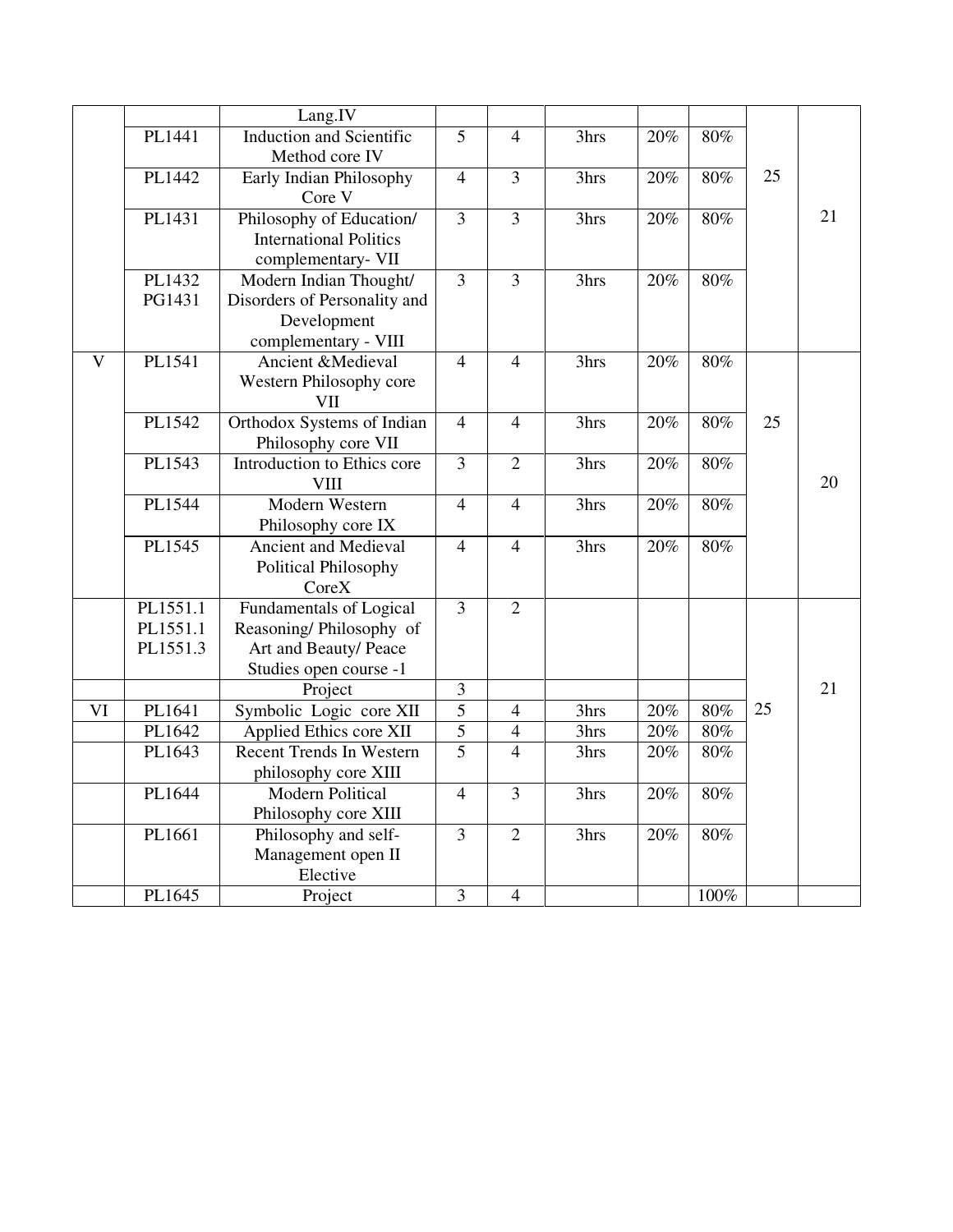#### **Core I semester I**

#### **METHODOLOGY AND PERSPECTIVES OF HUMANITIES**

#### **No: of credits -4 No: of instructional hrs/ week -6**

Aim of the Course

The course is intended to introduce the student to the methodological issues that are specific to the disciplines referred to as the humanities and to inspire in the student a critical perspective with which to approach the disciplines under humanities.

Objectives of the Course

- 1. To introduce the distinction between the methodologies of natural, social and human sciences
- 2. To introduce questions concerning the relation between language and subjectivity as well as those pertaining to structure and agency in language
- 3. To introduce the nature of philosophical attitude

#### Course Outline

#### **Module –I**

Introduction – difference between the natural, social and the human sciences- facts and interpretation – study of tastes, values and belief systems- the question of ideology

#### **Module-II**

Language, Culture and Identity- the relation between language, culture and subjectivity – the social construction of reality- language in history – language in relation to class , caste, race and gender

#### **Module-III**

Narration and Representation – reality and / as representation-mimesis and diegesis -Literary narratives-author and implied author, reader and implied reader-distinction between narrative mode of thinking and logico-scientific mode of thinking- narration in philosophy – Plato-Allegory of the Cave as a narrative mode - rhetorics and logic of Aristotle- the three modes of persuasion- ethos,pathos and logos

#### **Module IV**

The nature of philosophical Activities:

Exposition – analysis – synthesis – description – speculation – prescription – criticism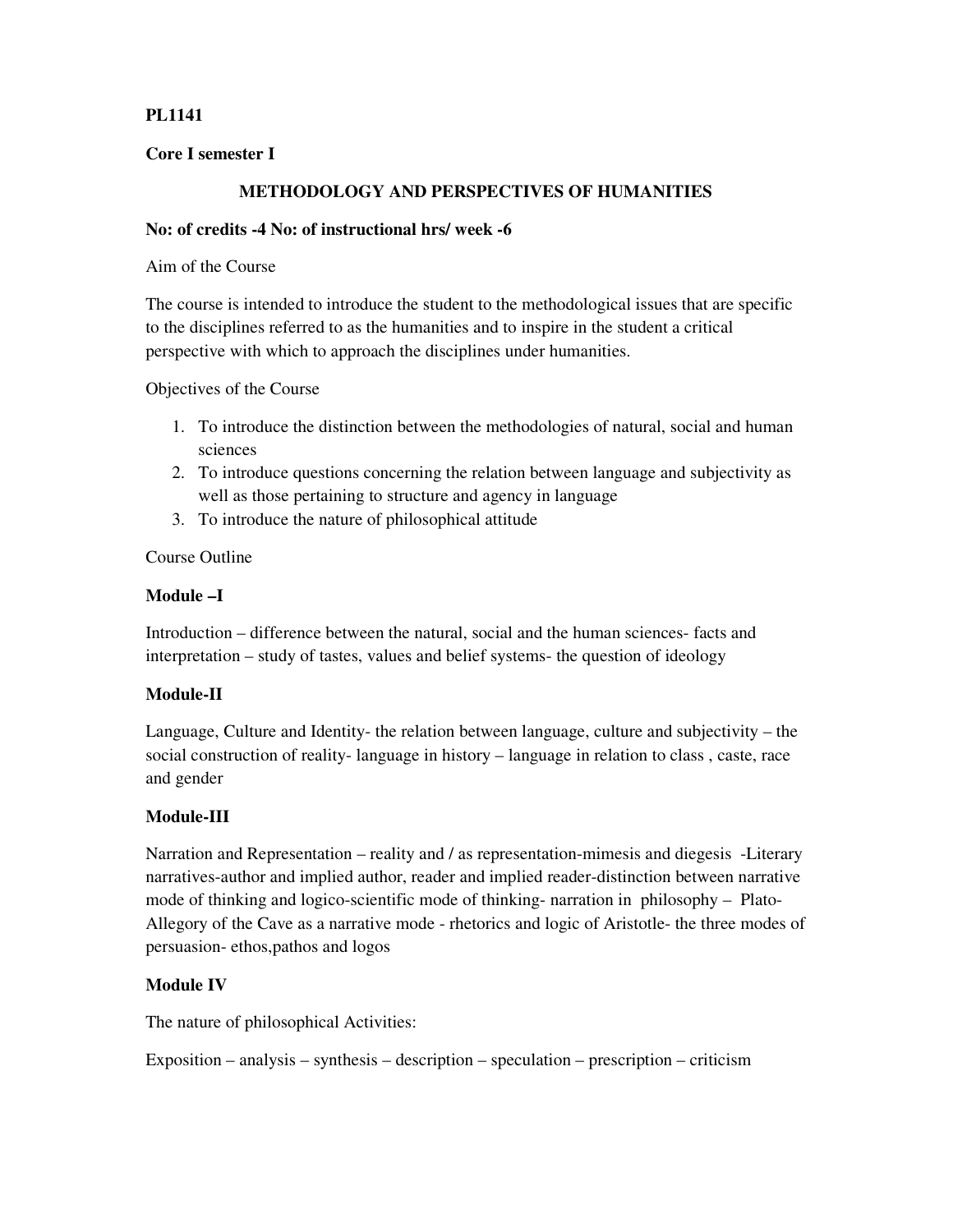#### **Module V**

Philosophical Attitude

Caring rather than indifferent – courageous rather than timid- open rather than closed grateful

rather than resentful- assertive rather than passive.

#### **Text**

#### **The Humanities: Methodology and Perspectives**

#### **Abhijit Kundu, Pramod K Nayar Publisher Person**

#### **For Module I**

- Terry Eagleton, Literacy Theory: an introduction. Oxford: Blackwell, 1983 (Chapter: " What is Literature")
- EH Carr, what is History?  $2^{nd}$  ed; London: Macmillian, 1986, pp, 1-24; 50-80( Chapter1: " The Historian and His Facts' and Chapter 3: " History, Science and Morality") General Reading Peter Widdowson, Literature, London: Routledge, 1999 For Module II Required Reading
- Peter L Berger and Thomas Luckmann, The Social Construction of Reality: A Treatise in the Sociology of knowledge . Harmondsworth: Pengium, 1996. Introduction, pp 13-30
- JG Merguior, From Prague to Paris. London: Verso, 1986, sections " The Liguistic Paradigm" and " From Language to Culture: in chapter 1, pp. 10-17 General Reading

Rosalind Coward and John Ellis, Language and Materialism. London: routledge, 1977 For Module III

Required Reading

- Shlomth Rimmon Kenan,Narrative Fiction: Contemporary Poetics. London: Methuen, 1981, Chapter I
- Javed Akhtar, " The Syntax of Secularism in Hindi Cinema, " in Composite Culture in a Multi- cultural Society, ed. Bipan chandran and Sucheta Mahajan. New Delhi: NBT and Person, 2007, pp.265-72 General Reading Linda M Shires and Steven Cohen, Telling Stories, London: Methuen, 1985 For module IV and V Richard E. Creel, Thinking Philosophically. U.S.A Blackwell Publishers, 2001. Pp.53-73 The Basic Works of Aristotle The Rhetorics of Aristotle.Cambridge University Press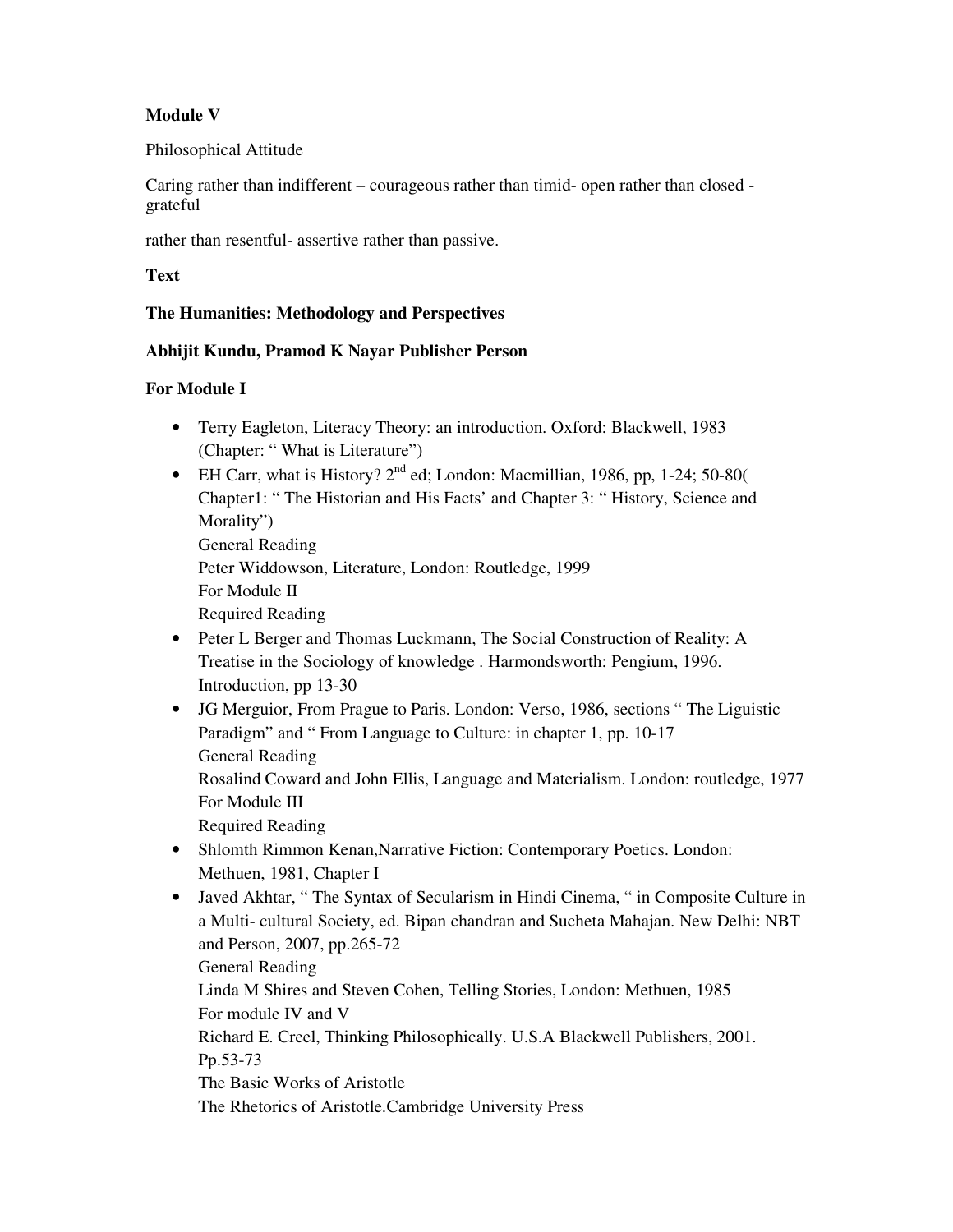#### **Complementary I Semester I**

#### **PHILOSOPHY OF VALUES**

No.of credits:2 No. of instructional hours /week -3

Aim : To introduce the concept of value.

Objectives:To introduce the contributions made by religions,individuals, and literature to value.

To highlight the significance of value.

#### **Module -1**

#### **Introduction**

- a) Definition The concept of value, fact and value
- b) Classification of values Extrinsic and Intrinsic value
- c) Universal value Truth , righteousness, peace, love and non- violence

#### **Module II – Religious values**

- a) Hinduism Panchamahavratas,
- b) Jainism Panchamahavratas
- c) Buddhism Four noble truths
- d) Christianity Agape and charity
- e) Islam Five Pillars of Islam

#### **Module III Constitutional Values**

Liberty, Equality and Fraternity

#### **Module IV: Individual Thinkers**

- a) Socrates Virtue is Knowledge
- b) Plato- Cardinal virtues
- c) Aristotle arête

#### **Module V: Value Analysis**

 Value crisis in the modern world- Necessity of value oriented education, mass media and value transaction .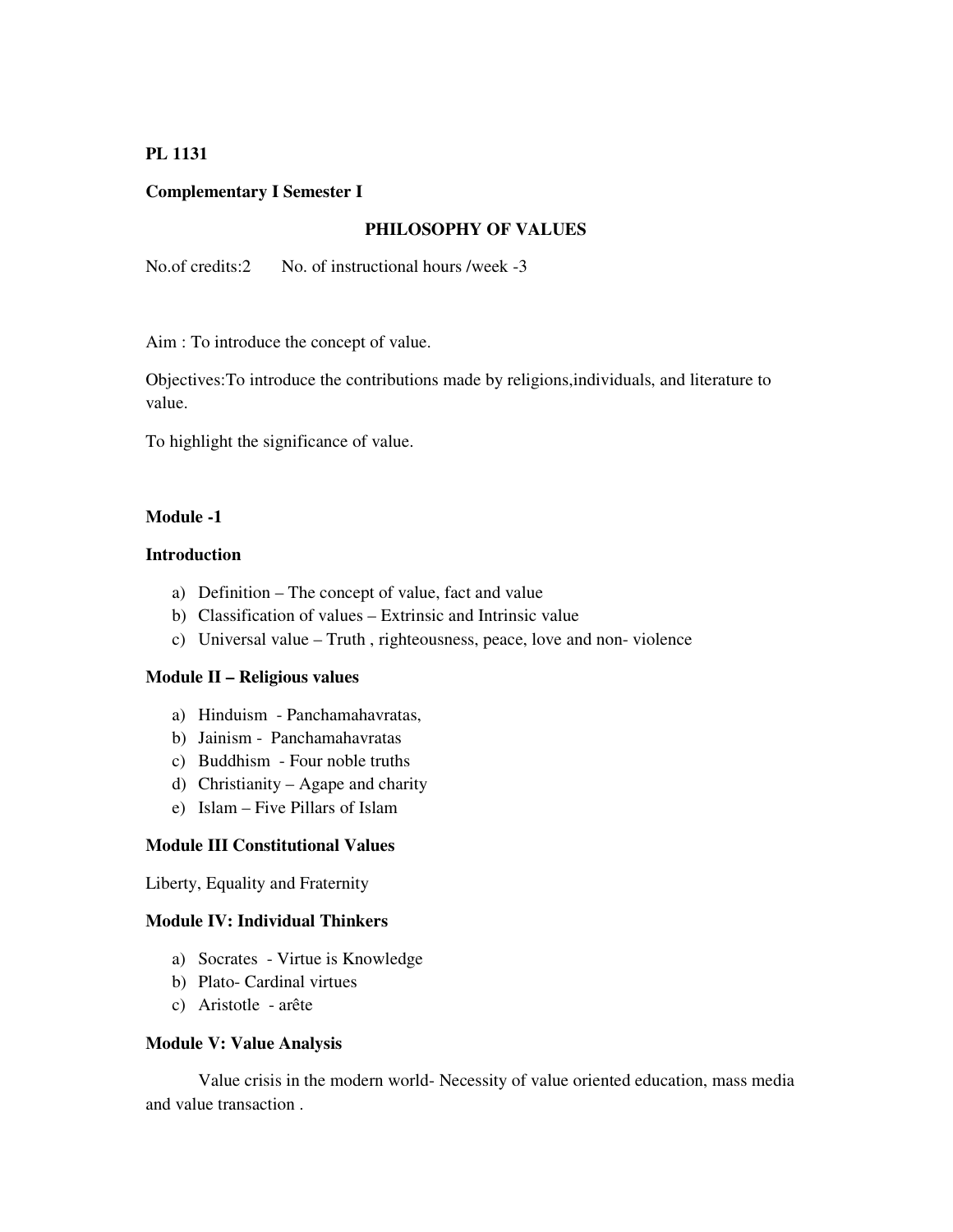#### **Reference books**

- 1) Harold H. Titus Living Issues in Philosophy, New Delhi: Eurasia Publishing House Pvt. Ltd
- 2) Ed. Kireet Joshi; Philosophy of value oriented Education, Theory and Practice ICPR
- 3) Keval. V Kumar, Mass Communication in India3rd Ed. Duhi: Taro Publishing House
- 4) William Lillie, An Introduction to Ethics- New Delhi Allied Publishes, 1997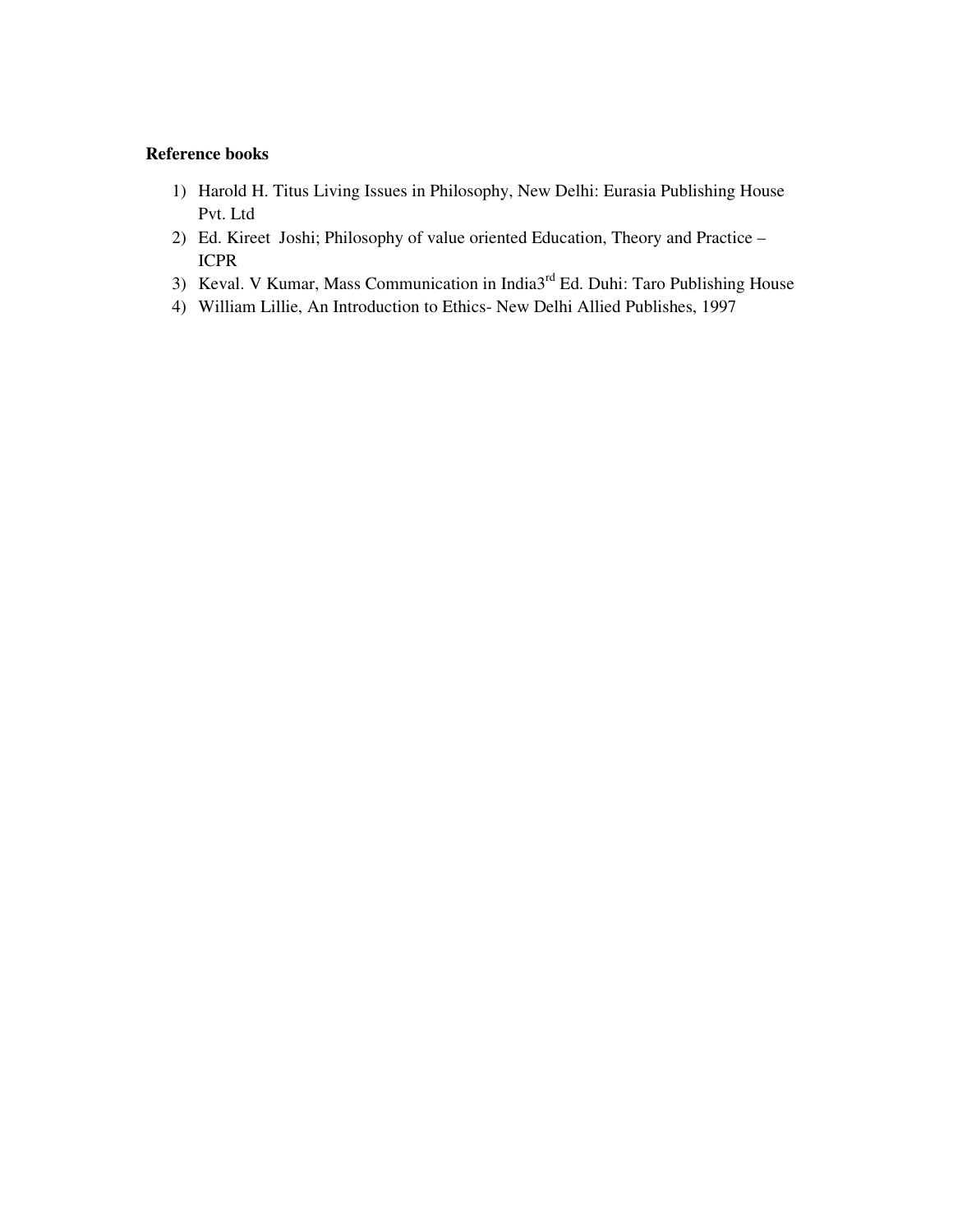#### **Complementary II Semester I**

#### **GANDHIAN PHILOSOPHY**

No. of credits-2 No. of instructional hrs/ week-3

Aim: To familiarise the students with the philosophical message of Gandhi, the significance of his social ideals and its practical applications

Objectives:

- To inculcate Gandhian values in the personal and social life of the students.
- To throw light on the relevance of Gandhian ideals in modern society

#### **Module I**

Influences on Gandhi: Upanishads, Gita, Christianity, Islam, Jainism, Ruskin, Tolstoy and Thoreau

#### **Module II**

Truth and God-Truth and Non- Violence- Inseparability of ends and means

#### **Module III**

Sarvodaya- A metaphysical appraisal- Its social, political and economic aspects- Satyagraha-Qualifications of a satyagrahi

#### **Module IV**

De- centralization of economy, Swadeshi, Trusteeship, Bread – labour

#### **Module V**

Spiritualization of politics, Views on Democracy, Swaraj, Panchayati raj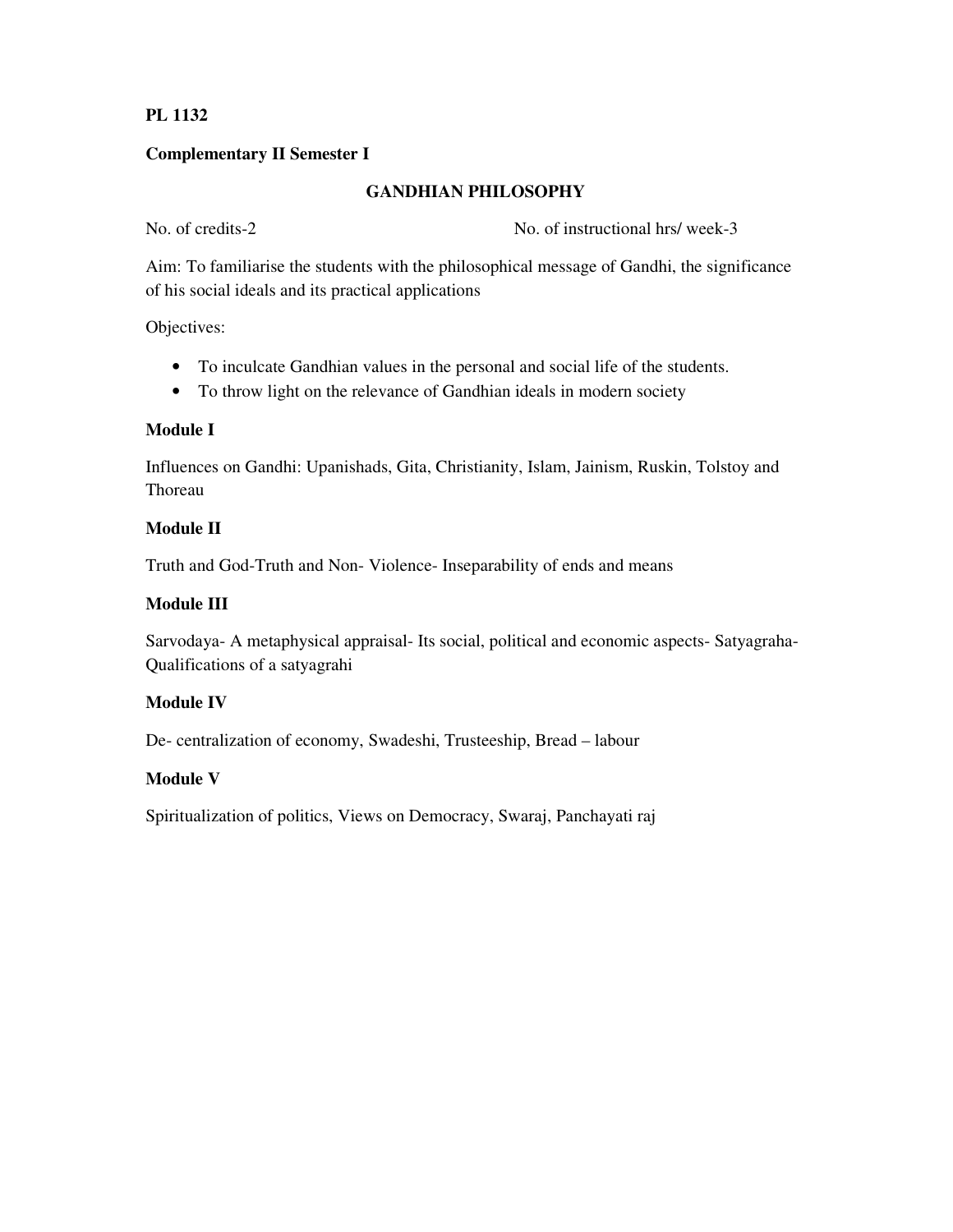References

- 1. M.K.Gandhi, The story of my experiments with truth. Ahmedabad: Navajivan Trust
- 2. J.B. Kripalini, Gandhi: His Life and Thought. New Delhi: Government of India Publications
- 3. Manmohan Chodhari, Exploring Gandhi. New Delhi: Gandhi Peace Foundation, 1989
- 4. Dr. GR Sharma, An introduction to Gandhian Thought, New Delhi: Atlantic 1995
- 5. Surendra Varma, Metaphysical foundations of M.K. Gandhi's Thought. New Delhi: Orient Longmans, 1970.
- 6. SR Bhakshi, Gandhi and His Social Thought Delhi: Criterion Publication 1986 .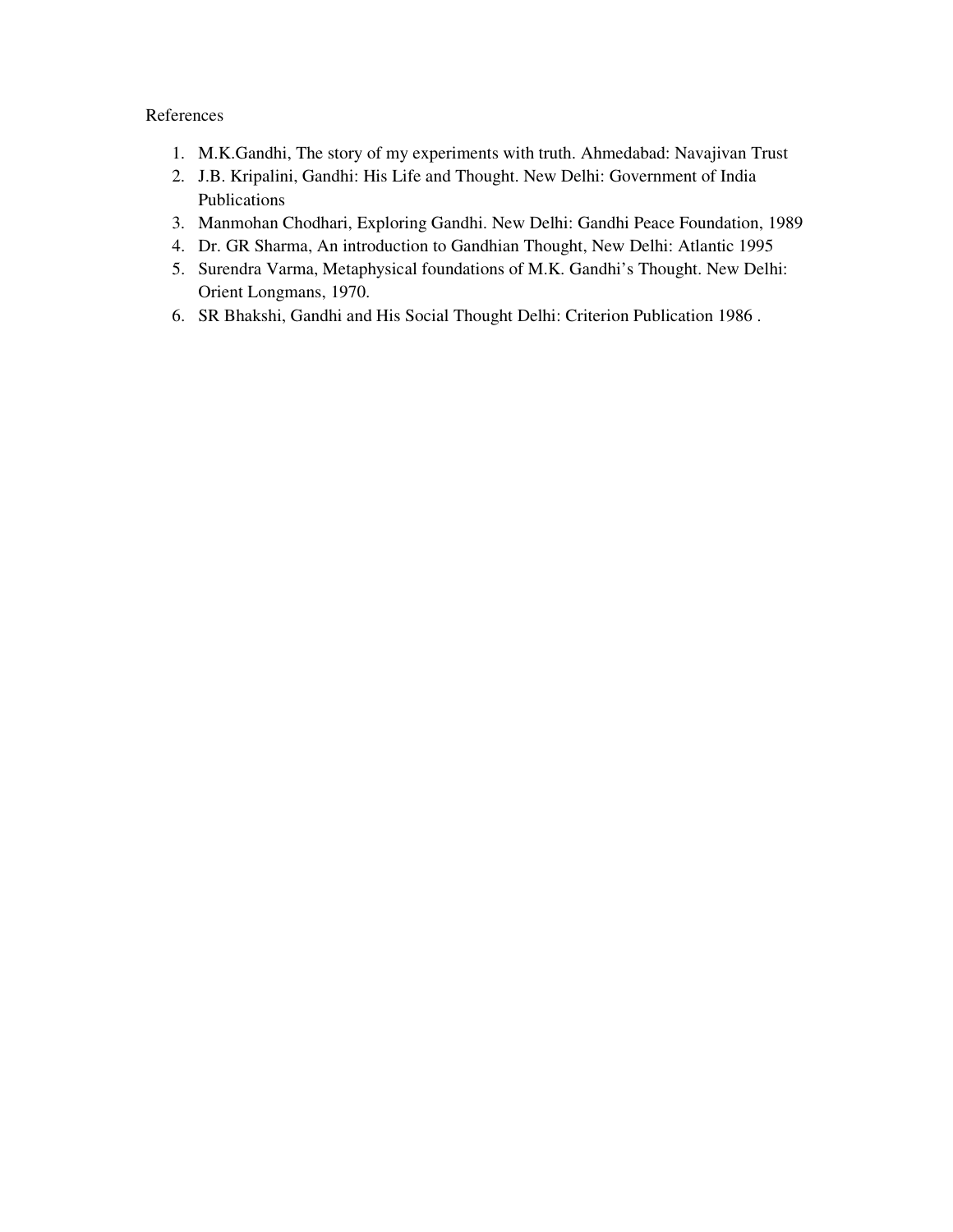#### **PHILOSOPHIC THEMES & METHODS**

#### **Core II Semester II**

No.of credits:4 No. of instructional hours/week -6

Aim: To introduce the students to the subject matter of philosophy,to lay foundation to the learning of philosophy.

Objectives: To give exposure to the fundamental questions of philosophy.To familiarize the students with the major themes of philosophy.

#### **Module I**

What is philosophy : its definition  $\&$  nature- relevance of philosophy in everyday life

#### **Module II**

Methods in philosophy – Socratic method ( method ofdialectic) – The method of doubt ( Descartes)– method of deduction(Aristotle)-the method of induction(Bacon)

#### **Module III**

Metaphysics: Theories of reality: Monism – Dualism – Pluralism – Materialism – Idealism

#### **Module IV**

Epistemology: The nature of knowledge: - what can we know? – Sources of knowledge – rationalism,empiricism,pragmatism Truth and validity of knowledge

#### **Module V**

Axiology: - Theory of morals – Good and evil -The philosophy of art

#### **Reference**

- 1. GTW Patrick, Introduction to Philosophy Delhi: Surjeect Publication, 1978
- 2. William Ernest Hacking, Types of Philosophy. New Delhi: Mohit Publication, 1999
- 3. Frank Thilly ,History of Western philosophy
- 4. John Hospers, An Introduction to Philosophical Analysis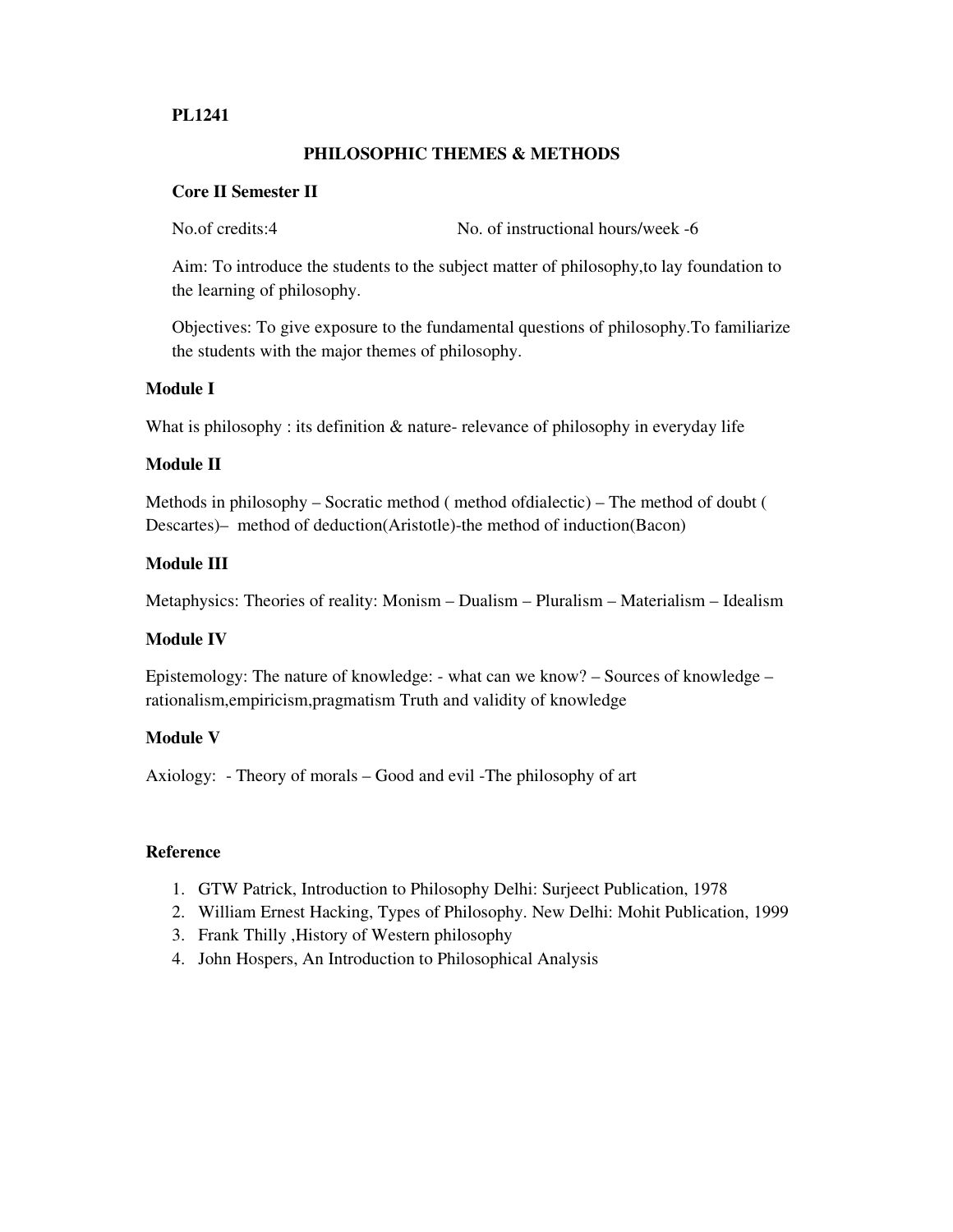#### **Complementary Course III Semester II**

#### **INDIAN AESTHETICS**

No. of credits- 3 No. of instructional hrs/ week -3

Alim: To introduce the rich tradition of art and beauty in India

Objectives:

- Elucidate important aesthetic concepts like Rasa, Dhvani and alamkara
- To present a general outlook of the India architecture, sculpture, painting, music and dance

#### Course Outline

#### **Module I**

Indian terminology of art- Saundarya sastra- Definitions of art in India tradition – place of art and beauty in Vedas and Upanishads – Purpose of art in Indian tradition

#### **Module II**

Theory of Rasa in the context of drama- **Bhava and Rasa**- Constituents **of Rasa-Satyibhavas- Vibhavas- Anubhavas- Sancharibhavas.** 

#### **Module III**

Theory of Rasa- Natyasatra- Rasa in the context of poetry –Poetics or Kavyasastra- Theories of composition – Alamkara, Riti, Vakrokti schools

#### **Module IV**

 Theory of Dhvani- Explanation by Ananda Vardhana-the three kinds of dhvani- Function of words- Abhida Lakshana- Vyanjana- Sphota theory

#### Module V

The spirit of Indian art- Indian architecture- Sculpture – Painting – Music and Dance ( brief Survey).

#### References

- 1. Barlingay S.S, A Modern Introduction to Indian Aesthetic Theory. New Delhi: DK Print world
- 2. Sankaran A, Theories of Rasa and Dhvani. Madras University, 1973
- 3. T P Ramachandran, Indian Philosophy of Beauty ( part I and II). Madras University 1989
- 4. Syammalagupta, Art Beauty and Creativity. Delhi: DK Printworld, 2000
- **5.** Sethuraman. V.S, Indian Aesthetics. Madras: Macmillan, 1922.**L1232**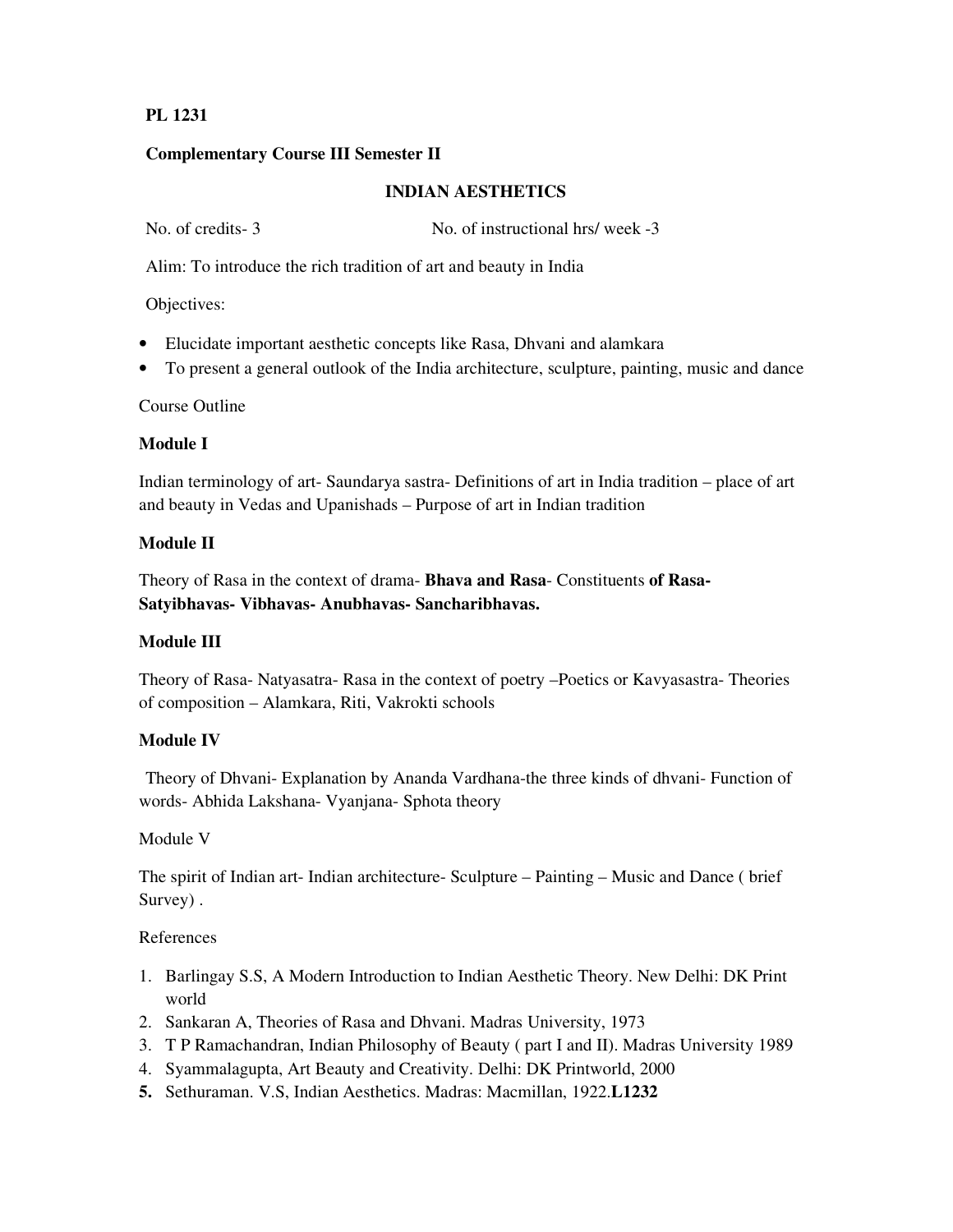#### **Complementary Course IV semester II**

#### **COMPARATIVE RELIGION**

No: of credits -3 No. of instructional hrs/ week – 3

Aim: To create awareness about the comparative nature of the different religions

Objectives:

To introduce the basic concepts in major religions

To make the students understand the essential oneness of different religions

#### **Module I**

Introduction – Nature, necessity and scope of comparative religion

#### **Module II**

Theories of God- monotheism, monism, henotheism, deism, polytheism, atheism, pantheism etc.

#### **Module III**

God, man and the world-Freedom of will, karma and rebirth, prayer , faith and worshipreligious experience and religious consciousness

#### **Module IV**

Religion and social values- secularism-philosophical framework of religious pluralism- inter religious dialogue and Universal religion

#### **Module V**

Eschatology-Liberation and its means – moksha, nirvana, life after death, day of final judgement

#### References

- 1. A.R Mohapatra, Religious Philosophy. New Delhi: Sterling, 1985
- 2. John Hick, Philosophy of Religion. Delhi: Prentice Hall, 1971
- 3. Y. Masih, Introduction to Religious Philosophy. New Delhi: Motilal, 1971
- 4. S. Radhakrishnan, The Idealist View of Life
- 5. N.Smart, The Religious Experience of Mankind

#### **PL 1321** Foundation Course II semesterIII

#### **INFORMATICS AND PHILOSOPHY**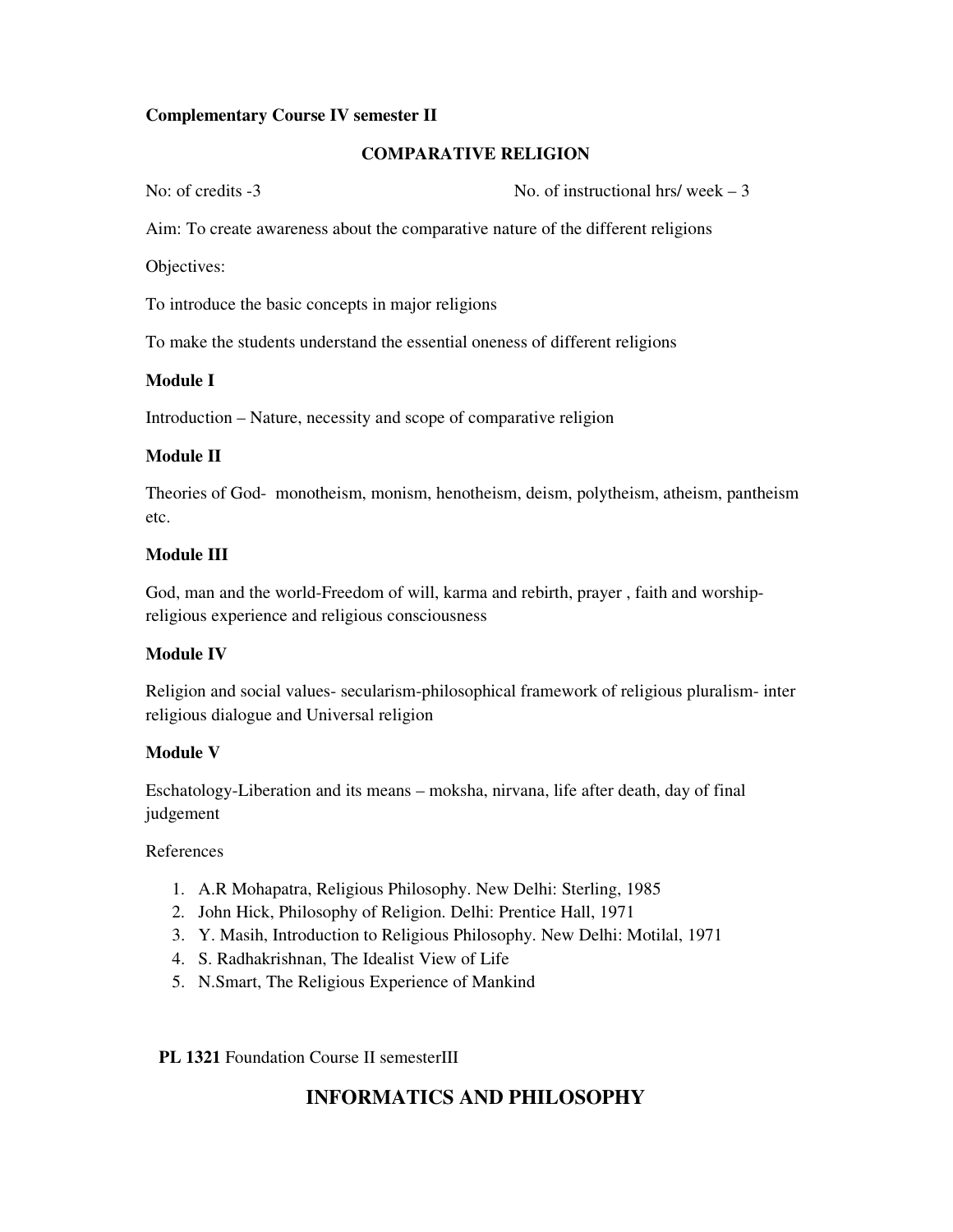No. Of credits  $-3$  No. Of instructional hours/week  $-4$ 

Aim of the course: To review the basic concepts and functional knowledge in the field of informatics

#### **Objectives**

- To create awareness on the nature of emerging digital knowledge society
- To create awareness about social issues and concerns in the use of digital technology
- To create awareness about major informatics initiatives in India and Kerala
- To create awareness about philosophical issues in the field of informatics
- To create awareness about ethical issues related to information technology

#### COURSE OUTLINE

#### **Module 1 Knowledge Skills for Higher Education**

Data, information and knowledge – internet as a knowledge repository – academic search techniques – use of IT in teaching and learning: synchronous and asynchronous e – learning – benefits of e – learning – case study of educational software: SAKSHAT – Academic services: INFLIBNET, NICNET, BRNET – creating cyber presence: weblogs and podcasts

#### **Module 2 IT Applications**

E – Governance: aims and benefits – case study of e-governance applications: Bhoomi, Railnet

IT applications in medicine and healthcare, industry and commerce, defence, law and crime detection, weather forecasting, film and media, IT services for the disabled

#### **Module 3 IT Applications**

Futuristic IT – virtual reality – bio-computing – Turing test – Artificial Intelligence  $(AI)$  – application areas of AI

#### **Module 4 Social Informatics and Philosophy**

Advantages and disadvantages of IT developments – digital divide – methods to counter digital divide – the free software movement – technology transfer: license, guarantee and warranty

#### **Module 5 Cyber Ethics**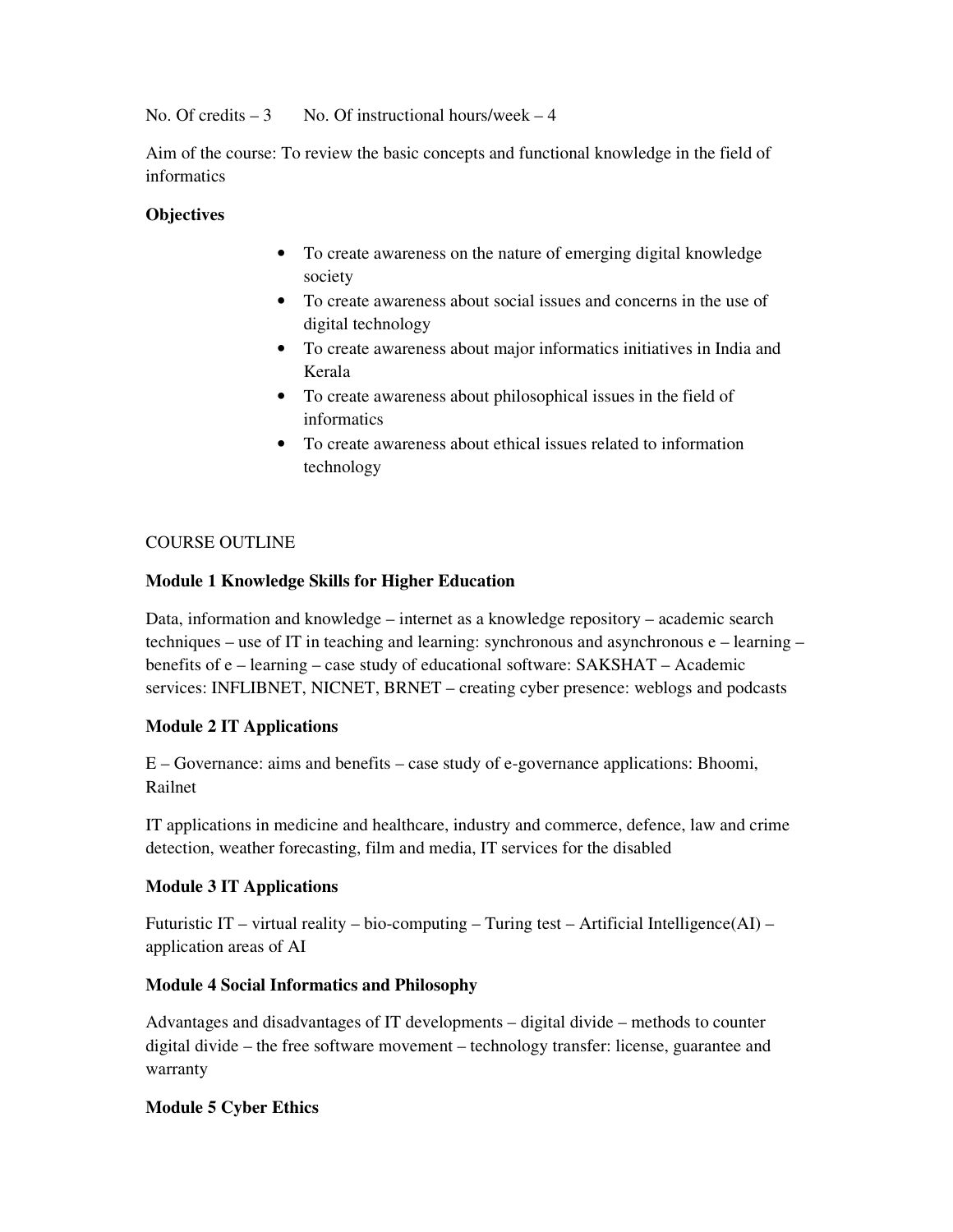What is cyber ethics? Issues in cyber ethics: Privacy - Intellectual Property Rights (IPR) – copyrights – patents – plagiarism – identity theft – spam – adwares, malwares and spywares – computer viruses – software piracy – phishing – cyber crimes – cyber security – cyber addiction – information overload – health issues related to the use of computers – e-waste – green computing

#### **Books for Study**

- 1. Informatics Technology in Action Alan Evans; Pearson Publications, 2010
- 2. Philosophy and Computing: An Introduction Luciano Floridi Routledge publications
- 3. Computer Ethics: A Case Based Approach Robert N Barge, Cambridge University Press
- 4. Informatics Siny G Benjamin GEM publications, Trivandrum, 2014.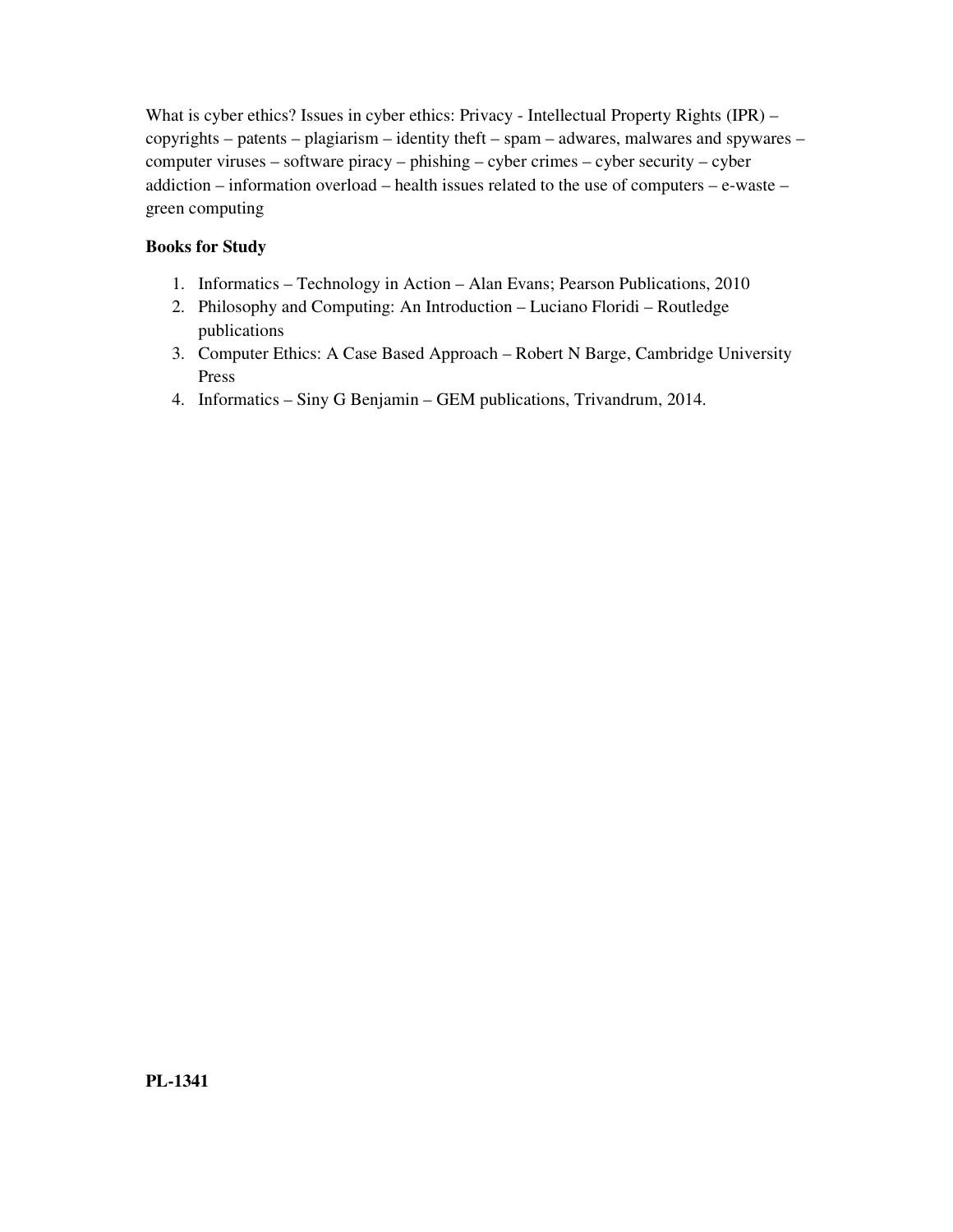#### **Core course- III Semester III**

#### **DEDUCTIVE LOGIC**

No of credits.3 No of Instructional weeks 3

Aim

To inculcate logical attitude in students

**Objectives** 

To familiarize students with traditional logic

To familiarize students with fundamental of deductive logic.

#### **Module-I.** Introduction

Introduction to logic- Definition nature and scope of Logic- Relation between Logic and Ethics- relation between Logic and psychology.

**Module II-** Words and terms

Words, names and Terms- Classification of Terms – Singular ,General-Collective-Positive, Negative- Absolute and Relative –Abstract and Concrete –Connotation and Denotation

#### **Module III-** Laws of Thought

- 1) Law of identity
- 2) Law of non contradiction
- 3) Law of excluded middle

#### **Module IV –**

Categorical Proposition

Difference between sentence and proposition- structure of a categorical proposition – Quality and quantity of AEIO Propositions, Distribution of Terms, Euler's circle. (brief description only).

**Module V-** Immediate and Mediate Inference

Relation between propositions –opposition- Traditional square of opposition -Eduction – Conversion , obversion, contraposition

Mediate inference:Categorical syllogism-Rules and fallacies of categorical syllogism-Figure and moods (short introduction only)

Conditional syllogism :Hypothetical syllogism (Rules only)Disjunctive syllogism (Rules only)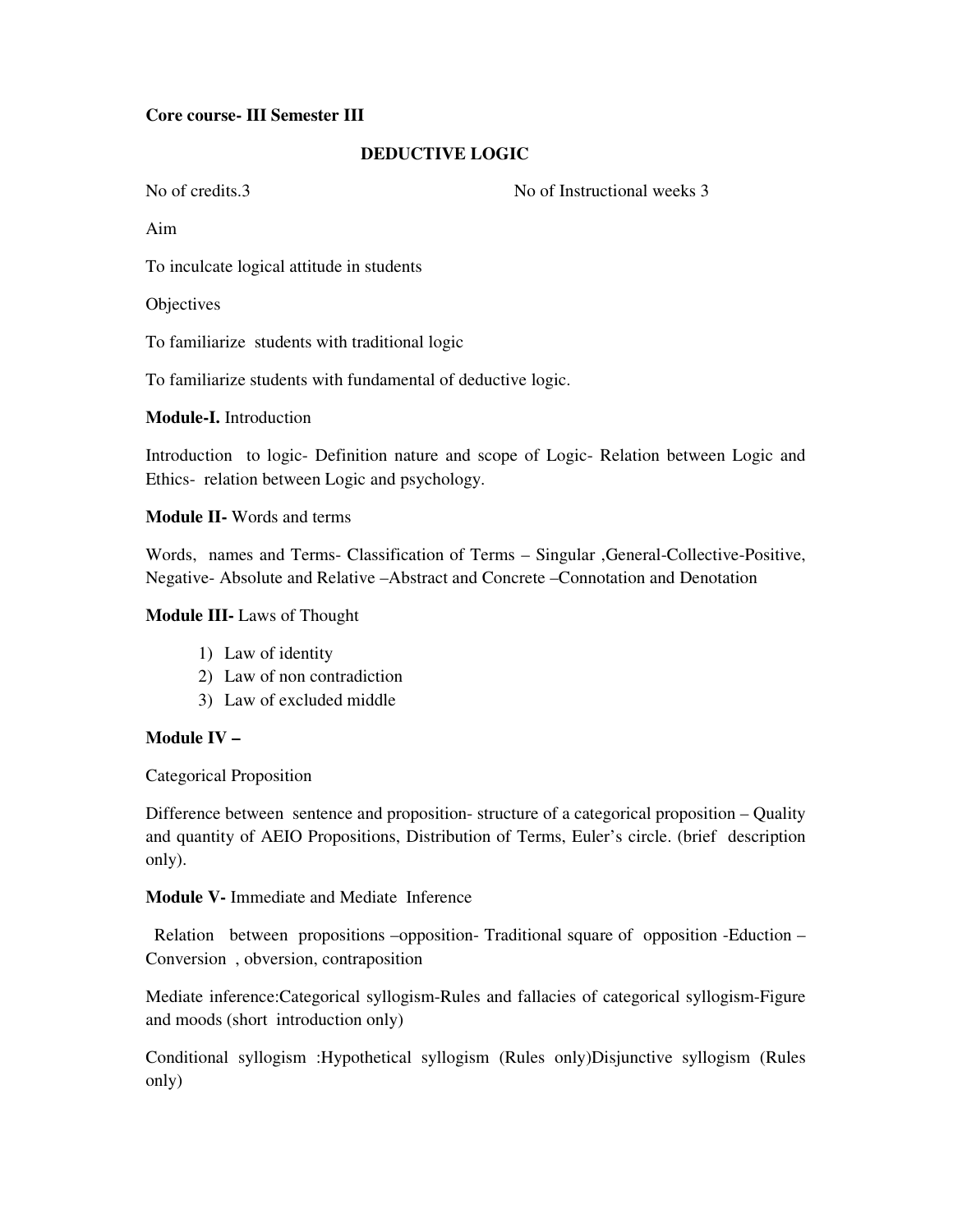Dilemma- Different types of Dilemma

### **Text for Study**

- 1. Introduction to logic-IM Copi
- 2. The fundamentals of Logic- T.M.P Mahadevan

**PL 1331** 

**Complementary Course V semester III**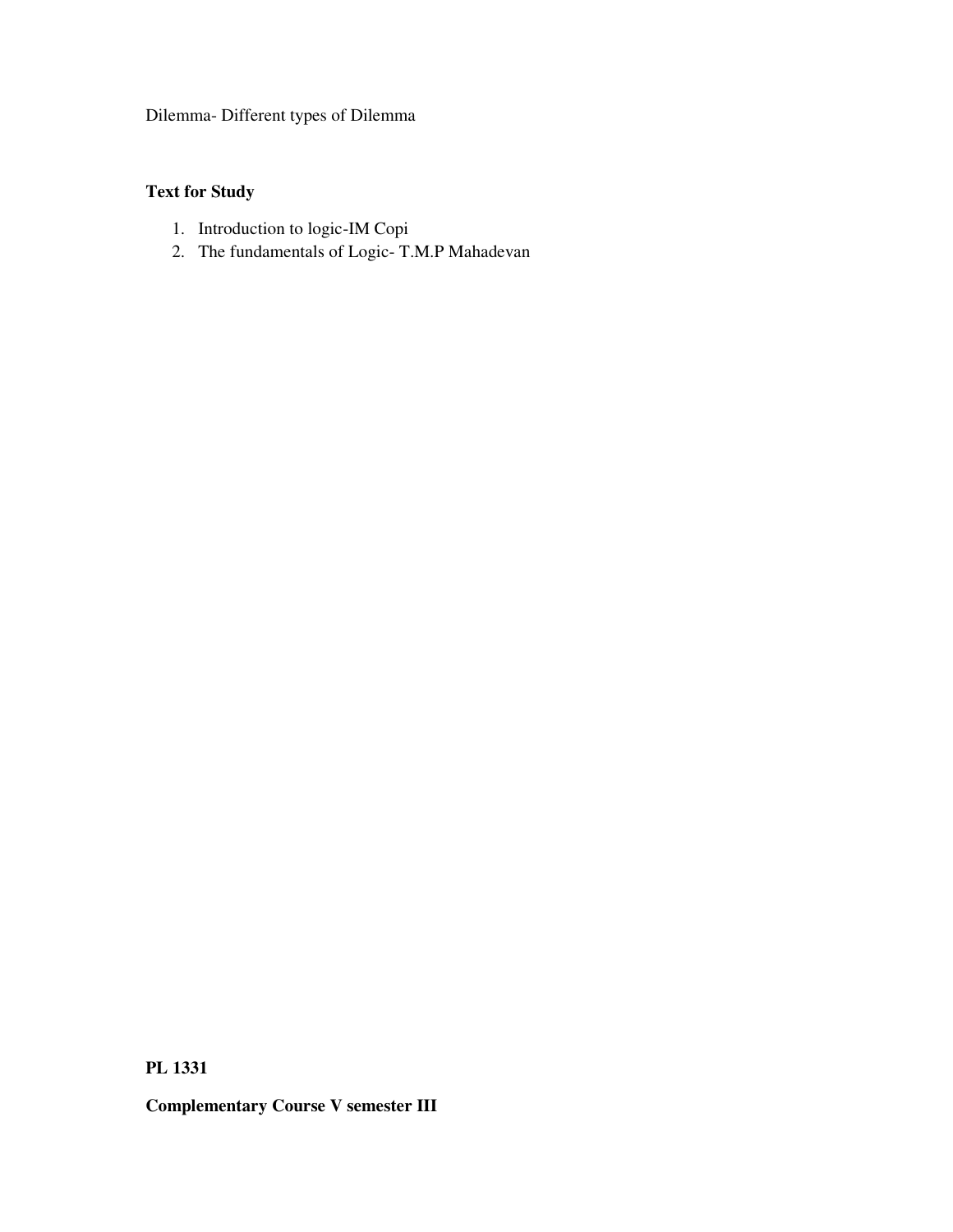#### **WESTERN AESTHETICS**

No. of credits -3 No: of instructional hrs/ week-3

Aim

To introduce the fundamentals of Western aesthetics.

#### **Objectives**

- To present aesthetics as a theory of art and beauty
- To present aesthetics as a discipline of philosophy
- To elucidate the subjective and objective approach to art and beauty

#### **Module I**

Definition , Nature and Scope of Aesthetics- Process of aesthetics ( aesthetic experience, attitude and aesthetic judgment) Classification of art- visual, auditory, verbal, mixed, literary, fine, and useful art

#### **Module II**

Definitions of Beauty- Forms of Natural Beauty- Symmetry, Proportion and harmony- Forms of Beauty- The Sublime, The Beautiful and the Comic

#### **Module III**

Greek Theories of Art:Plato- Art as imitation of imitation-Aristotle- Representational theory-Catharsis as the objective of Art

#### **Module IV**

Intellectualist Theories :Kant – Universality of Aesthetic Judgments- Distinction of aesthetic judgment from logical and moral judgments.

#### **Module V**

Marxian theory of Art – Social responsibility of the artist

Hegel- Application of dialectical method in art

Freud- Art as Expression- Artistic creativity-comparison with dream formation

#### References

- 1. Syamala Gupta, Art Beauty and Creativity. Delhi: D.K Print world, 2000
- 2. Anand Amaladass, An Introduction to Aesthetics, Madras: Satyanilayam publications
- 3. R.Ravindran Pillai, Outline of Aesthetics. Trivadnrum: MMSBP Publication
- 4. Seven Aestheticians New Delhi: ICPR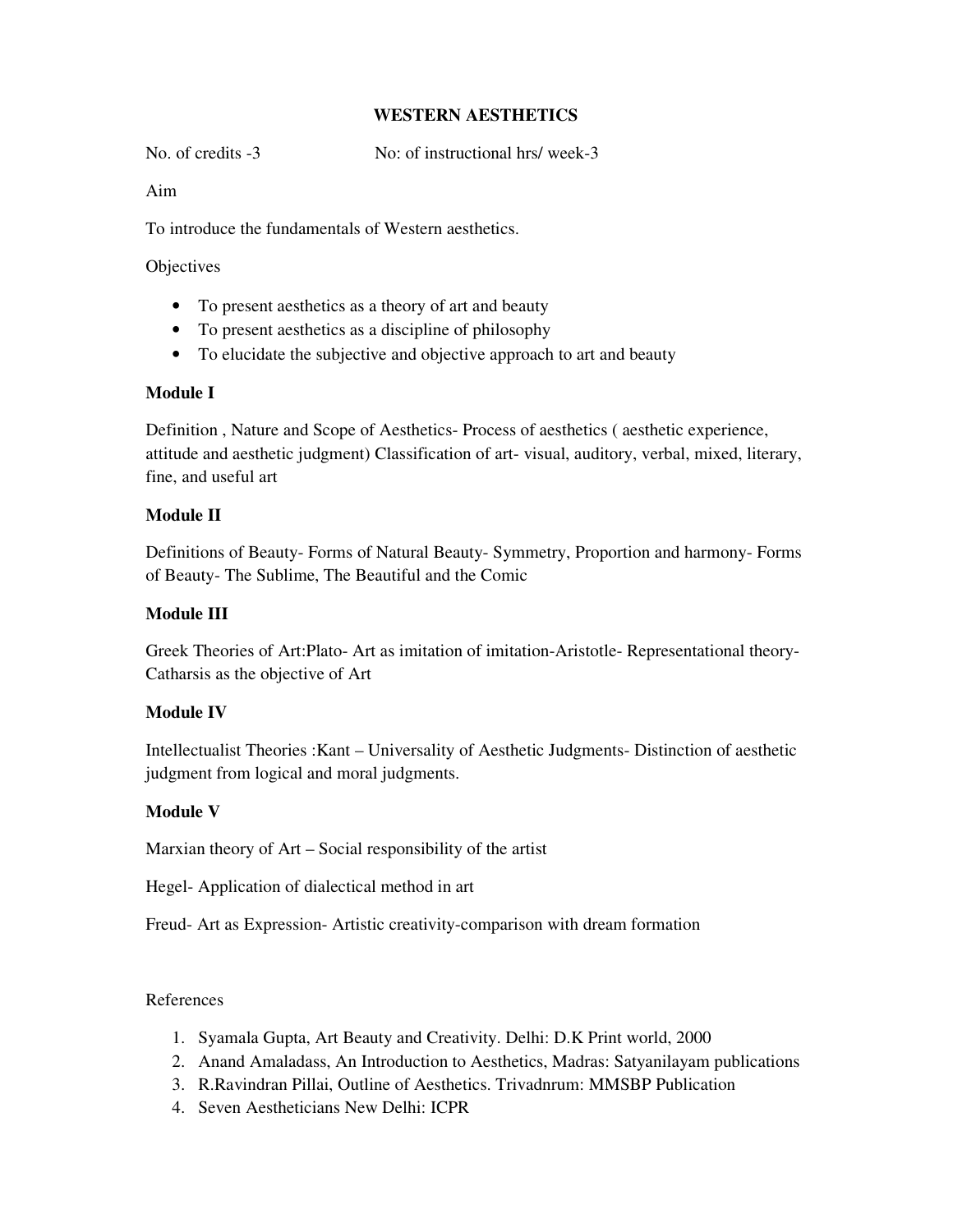- 5. Anada Amaladas, Prelue to Aesthetics. London: George Allen and Unwin, 1968
- 6. E.F. Carritt, The Theory of Beauty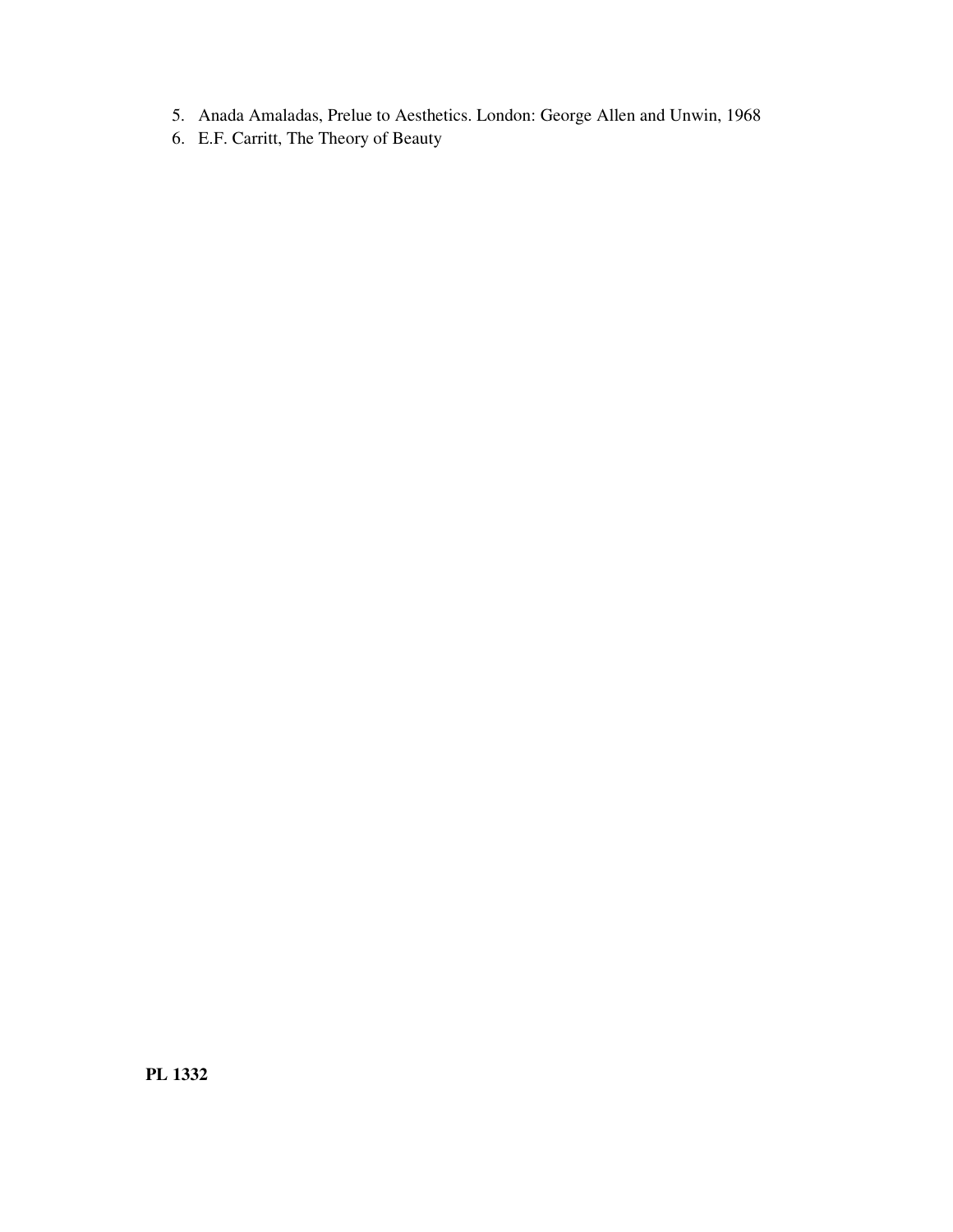#### **Complementary Course VI Semester III**

#### **ECO PHILOSOPHY**

No: of Credits-3 No. of instructional hrsweek-3

Aim : To provide a general introduction to the central issues in Environmental Ethics.

Objectives:

To familiarize the students on the transition from Environmental Ethics to Eco Philosophy.

To create awareness in the students about the urgent need of sustainable development.

#### **Module I**

Concept of Eco philosophy-environmental Ethics- Indian concept of nature- Universal oneness Vasudaiva Kudumbakam- Eco system-Biodiversity- Ecological Conservation.

#### **Module II**

Philosophical approach to Environmental Ethics- Anthropocentrism, Non- anthropocentrism, Biocentrism, Eco –centrism

#### **Module III**

Holistic approach., Land ethics

#### **Module IV**

 Eco- philosophy- Arn Neass's distinction between Deep Ecology and shallow ecology, Ecological Platform -Concept of Ecosophy- Warwick Fox's concept of intuition of Deep Ecology- Eco feminism.

#### **Module IV**

Concept of sustainable development, intergenerational justice

#### References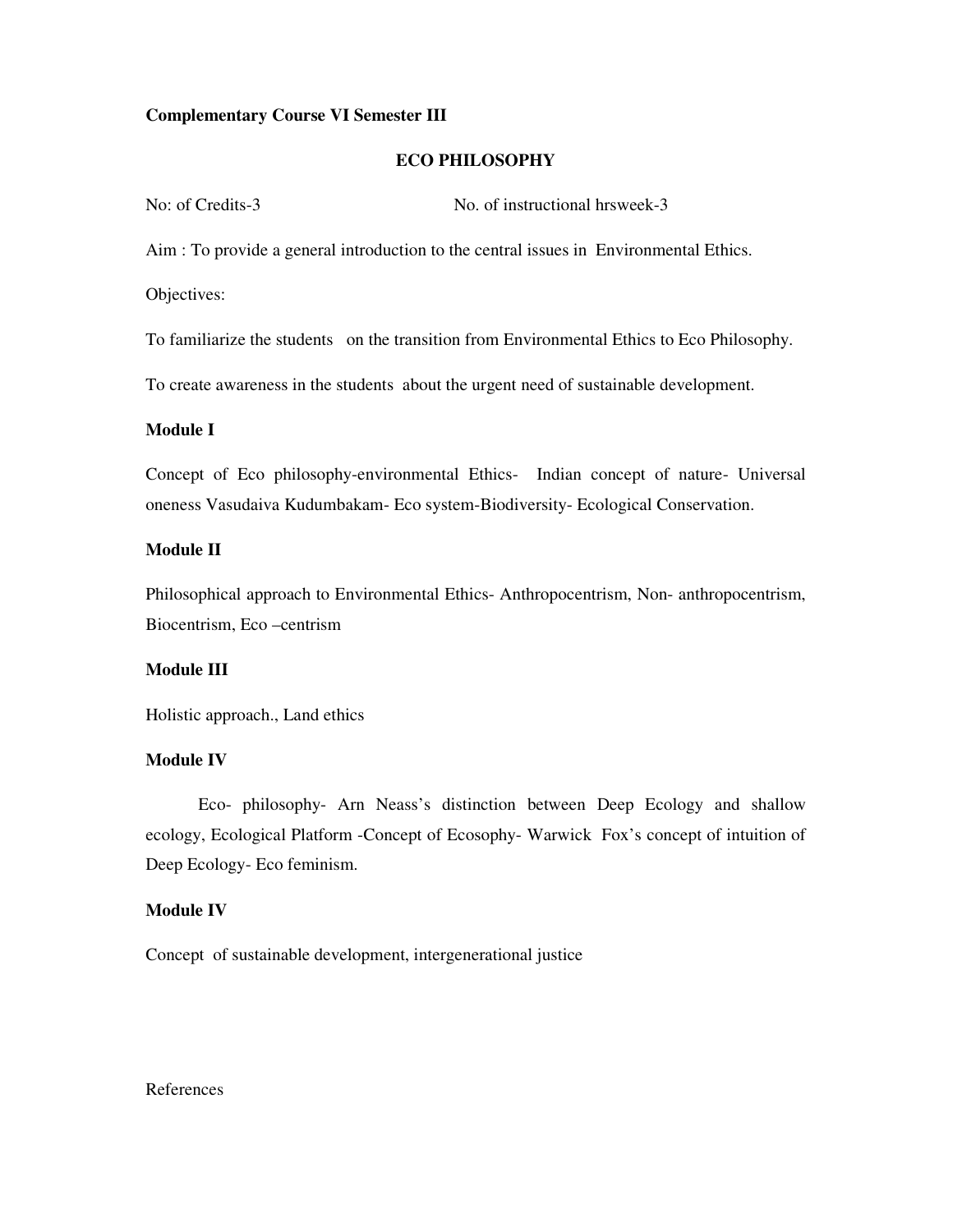Pater singer, Practical ethics. UK: Cambridge University Press 1933

John Benson, Environmental ethics. Rutledge.

Ed. Dale Jameson, Companion to Environmental philosophy. Blackwell.

Mary Mellor,Feminism and Ecology

M. Vannucci .Human Ecology in the Vedas.

Warwick Fox. Towards a Transpersonal Ecology. New York: State University of New York Press. 1995.

#### **PL1441**

**Core course IV semester IV**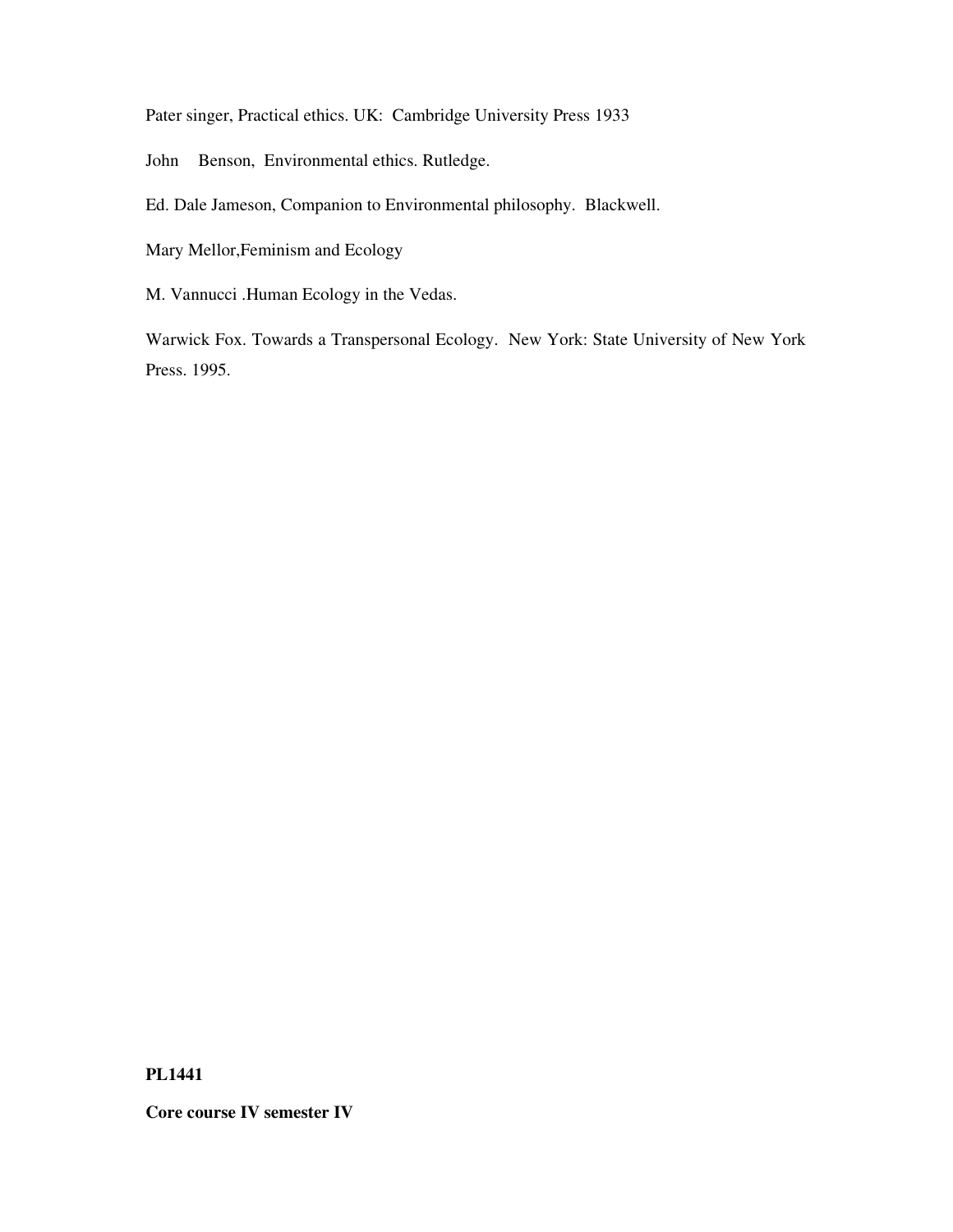#### **INDUCTION AND SCIENTIFIC METHOD**

No of Credits -4 No of instructional hours-5

Aim

To inculcate the method of scientific induction among the students.

Objectives :

To familiarize the students with the nature of inductive reasoning

To introduce the foundations of scientific method

#### **Module I**

Introduction to induction-difference between induction and deduction-reflective thinking **Module I**I

The problem of induction - postulates or Axioms of induction

Kinds of induction - (a) Enumerative induction -perfect induction –imperfect induction-Scientific induction

**Module III-** Steps of scientific induction

- 1. Observation of facts
- 2. Formation of hypotheses
- 3. Verification of hypotheses
- 4. Proving the hypotheses

Difference between observation and experiment- characteristics of scientific observation. Fallacies of observation (a) Fallacy of non observation and (b) Fallacy of Mal- observation – conditions of valid Hypothesis- False Hypothesis and Barren Hypothesis

#### **Module IV** Causality

Ancient view of cause- Aristotle's vies of cause- Mills Definition of cause. Methods of Mill

 a) Method of Agreement b) Method of Difference c). Method of Agreement and Diffidence d) Method of Concomitment variation e) Method of Residue

#### **Module V** Analogy

Definition of Analogy – Rules and conditions of a good or sound Anology – The value or use of analogy the limitations of Analogy.

#### **Text for Study**

I.M Copi- Introduction to logic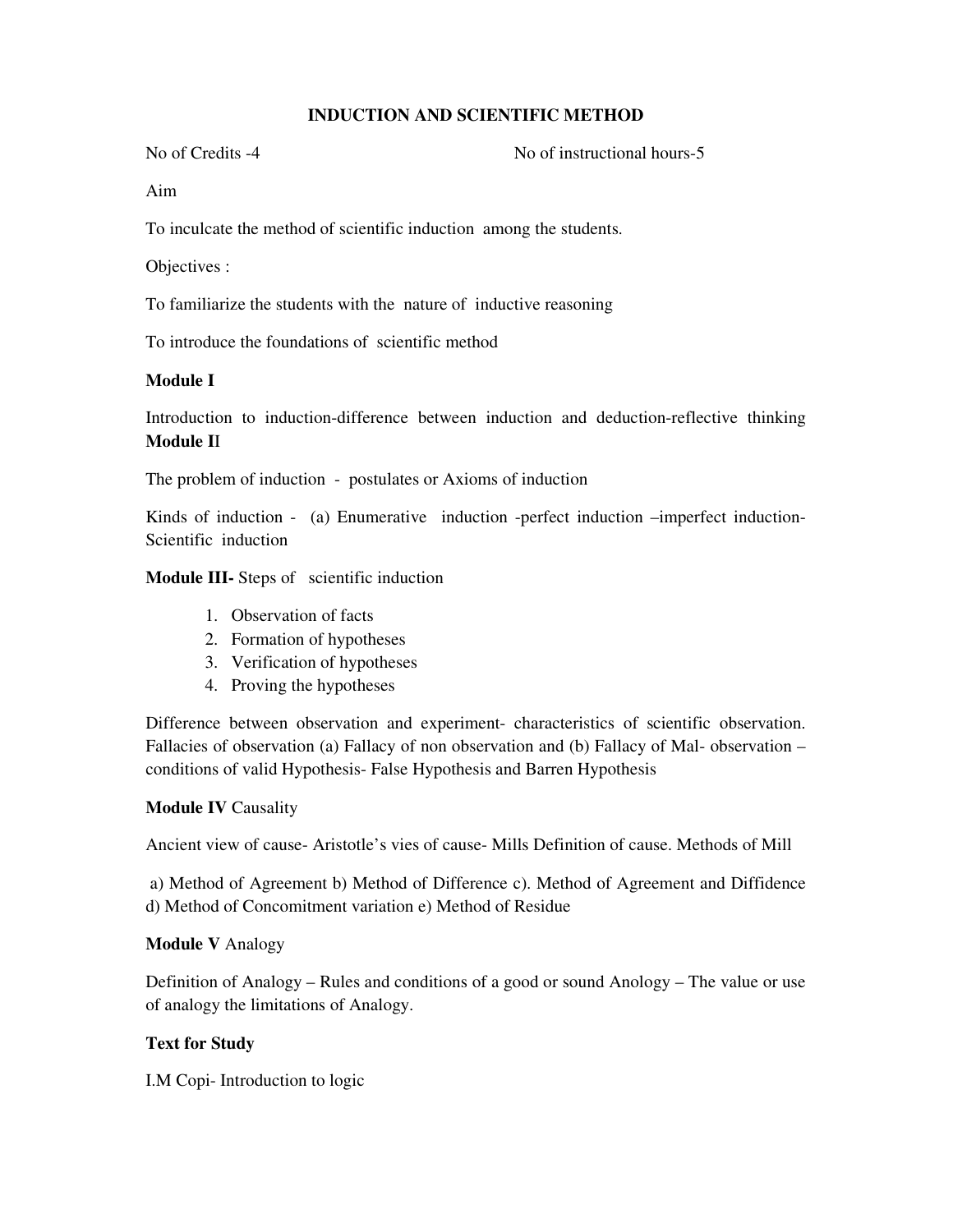**Core course –V Semester IV** 

**EARLY INDIAN PHILOSOPHY**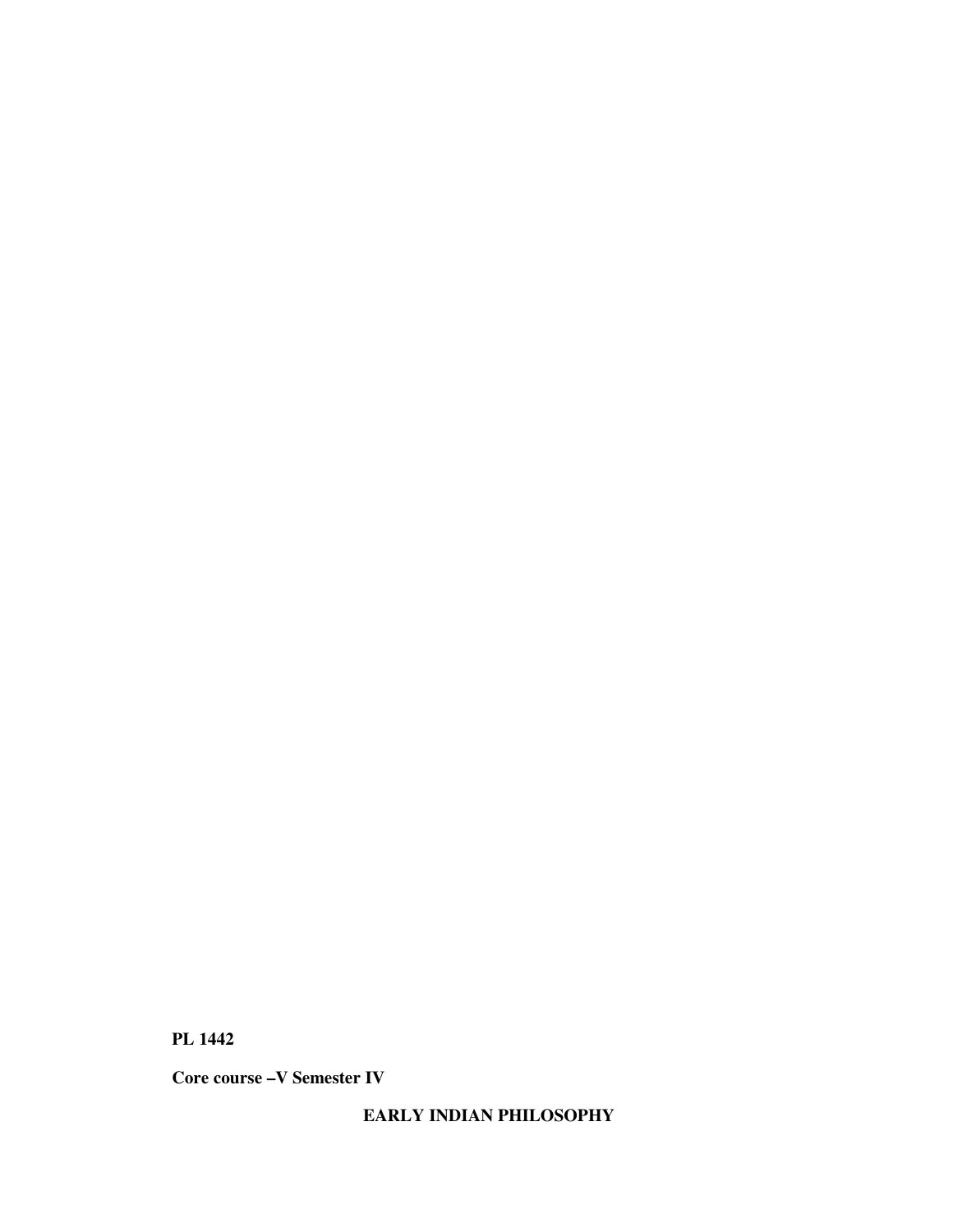Aim

To introduce the students to early Indian philosophical thought

**Objectives** 

To introduce students to the salient features of early Indian philosophy

To expose students to the distinction between the orthodox and heterodox systems

To introduce the heterodox schools

#### **Module I**

Salient features of Indian philosophy -Vedic literature – four Vedas and their divisions-Vedic religion – concept of Rta

The upanisads- Atman Jiva- Panchakosas- Three bodies - Brahman (cosmic and acosmic views)- Identity of Atman and Brahman- Tatvamsi

#### **Module II**

The Bhagavad Gita- Concept of Nishkama Karma- Sathithapranja- Lokasamgraha-Synthesis of Yoga

#### **Module III**

Classification into Astika and Nastika Darsanas- Charvaka Materialsim- Pramana – Perception – Refutation of Inference- Charvaka Ethics

#### **ModuleIV**

Buddhism: Basic Teachings of Buddhism – Arya Satyas- Pratityasammutpada- Kshanika Vada and Nairatmya Vada- Astanga Marga- Nirvana

#### **Module V**

Jainism- categories -Jiva- Ajiva- Anekanta vada- syad vada- Mahavratas and Anuvrtastriratnas- bondage and liberation in Jainism

#### Reference

- 1. T.M.P. Mahadevan, Invitation to Indian Philosophy. Madras: Arnold Heinmann, 1974.
- 2. H. Hiriyanna, Essentials of Indian Philosophy. Delhi: Motiala

#### Further Reading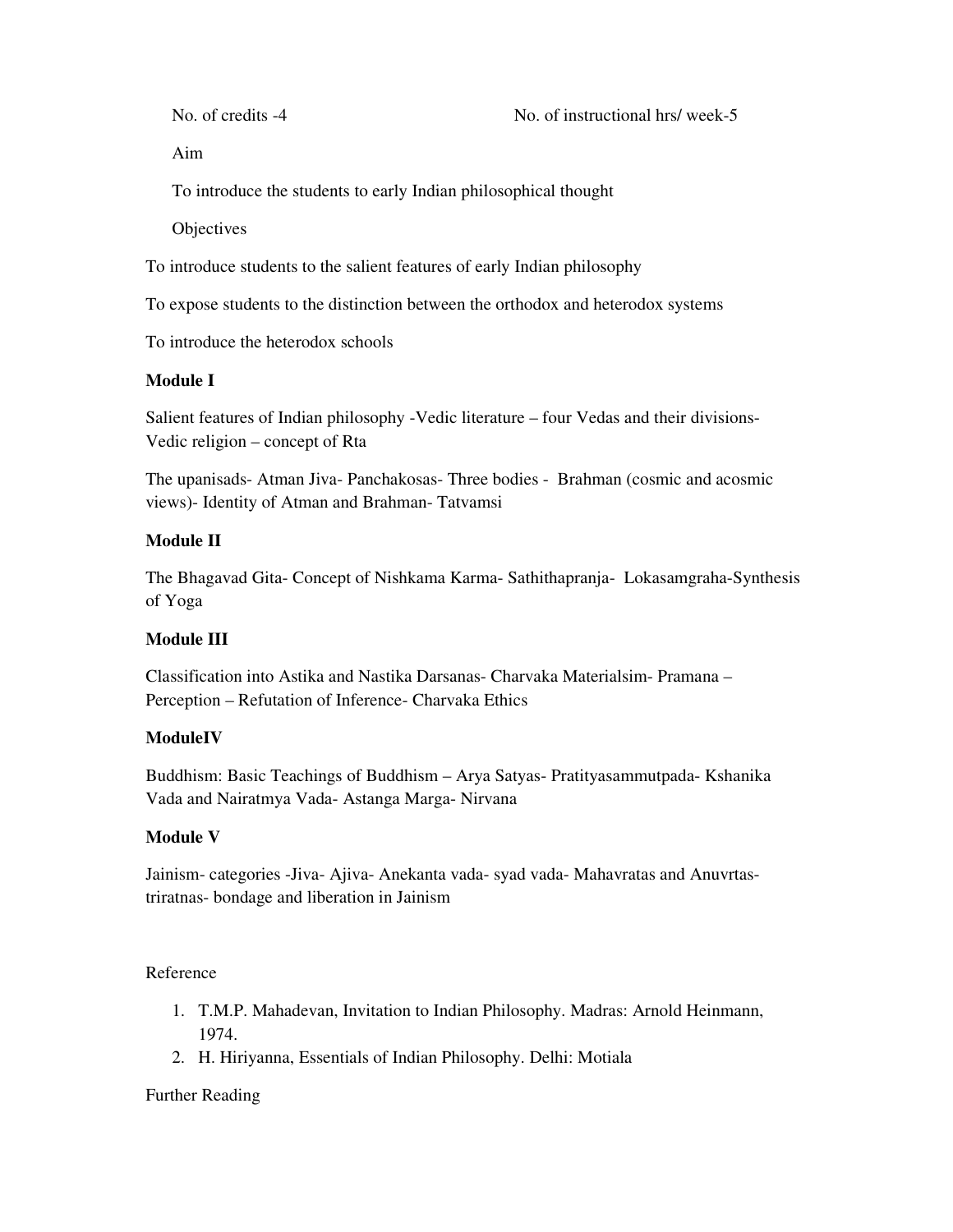Dutta and Chatterjee, Introduction to Indian Philosophy. Calcutta: Motialal , 1961 S. Radhakrishnan, Indian Philosophy ( Vol. I and II). Delhi Oxford. 1999

**PL1431** 

**Complementary Course VI Semester IV** 

**PHILOSOPHY OF EDUCATION**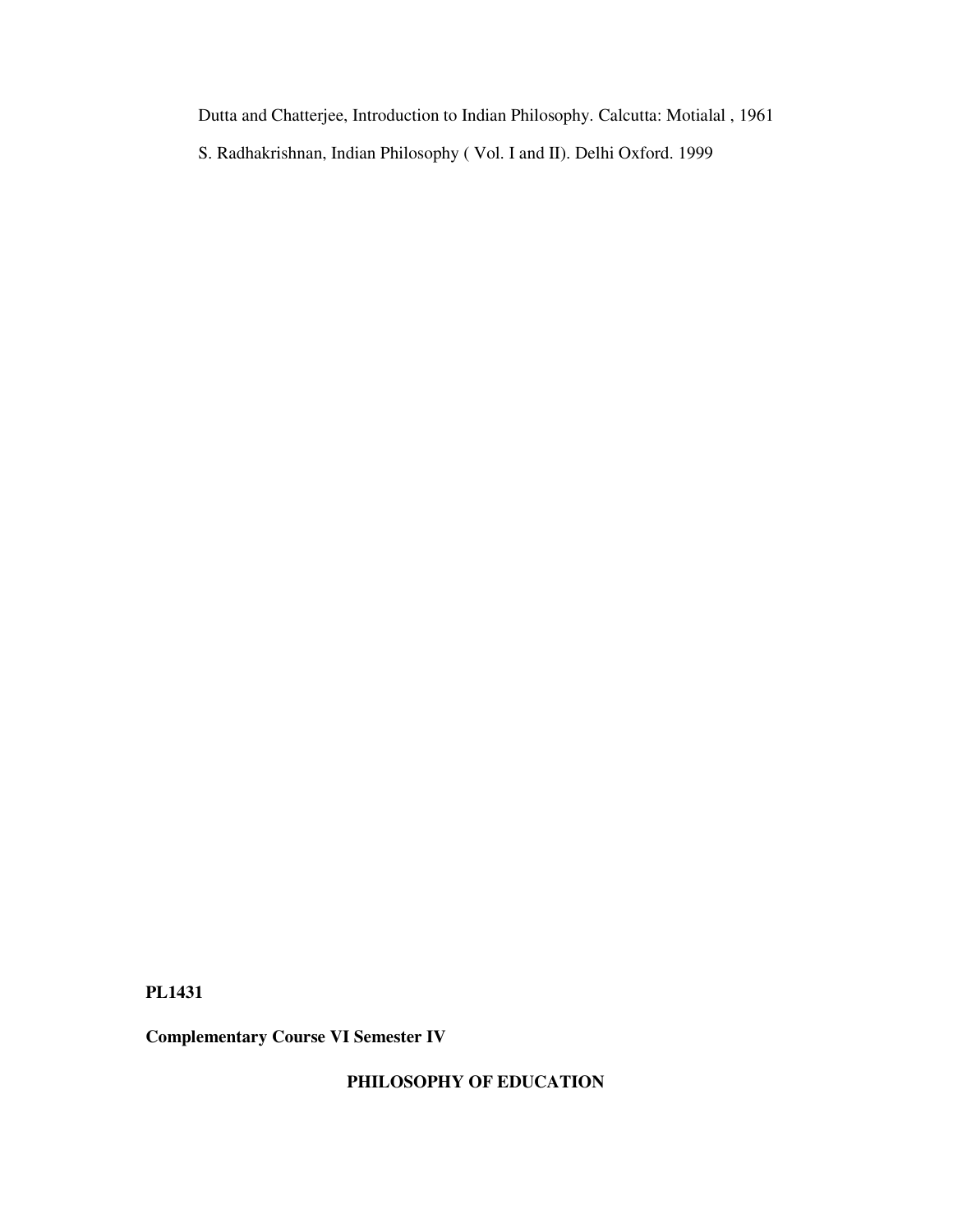Aim : To introduce the basic notions of education and to create an awareness of the need of philosophy of education.

Objectives:A philosophical reflection on the notion of education –its aims, goals, and educational policies- global perception of education.

#### **Module I**

 Definition and nature and education- Relation between philosophy and education. Formal , informal and non formal education. Aim in education: individual and social aim knowledge aim, Religions aim, Vocational aim

#### **Module II**

Major philosophical theories: Idealism, Naturalism, Pragmatism; Humanism

#### **Module III**

Contribution of Western thinkers on education: Plato, Rousseau, Froebel, John Dewey

#### Module **IV**

Contribution of Indian Thinkers on education: Vivekananda, Tagore,Radhakrishnan

#### J. Krishnamurti.

#### **Module V**

Perceptional changes in education- difference between internationalization and globalization –education as a tradable commodity- four modes of supply

#### References

Aggarwal, JC Theory and Principles of Education New Delhi: Vikas Publication, 2002.

Chandra, SS & RK Sharma Philosophy of Education New Delhi: Atlantic Publication, 2002

Manso, Robin Globalising Education. London Routledge,1998.

Madhu, K .Education in Huma Values, Delhi; Sterling Publishing,2000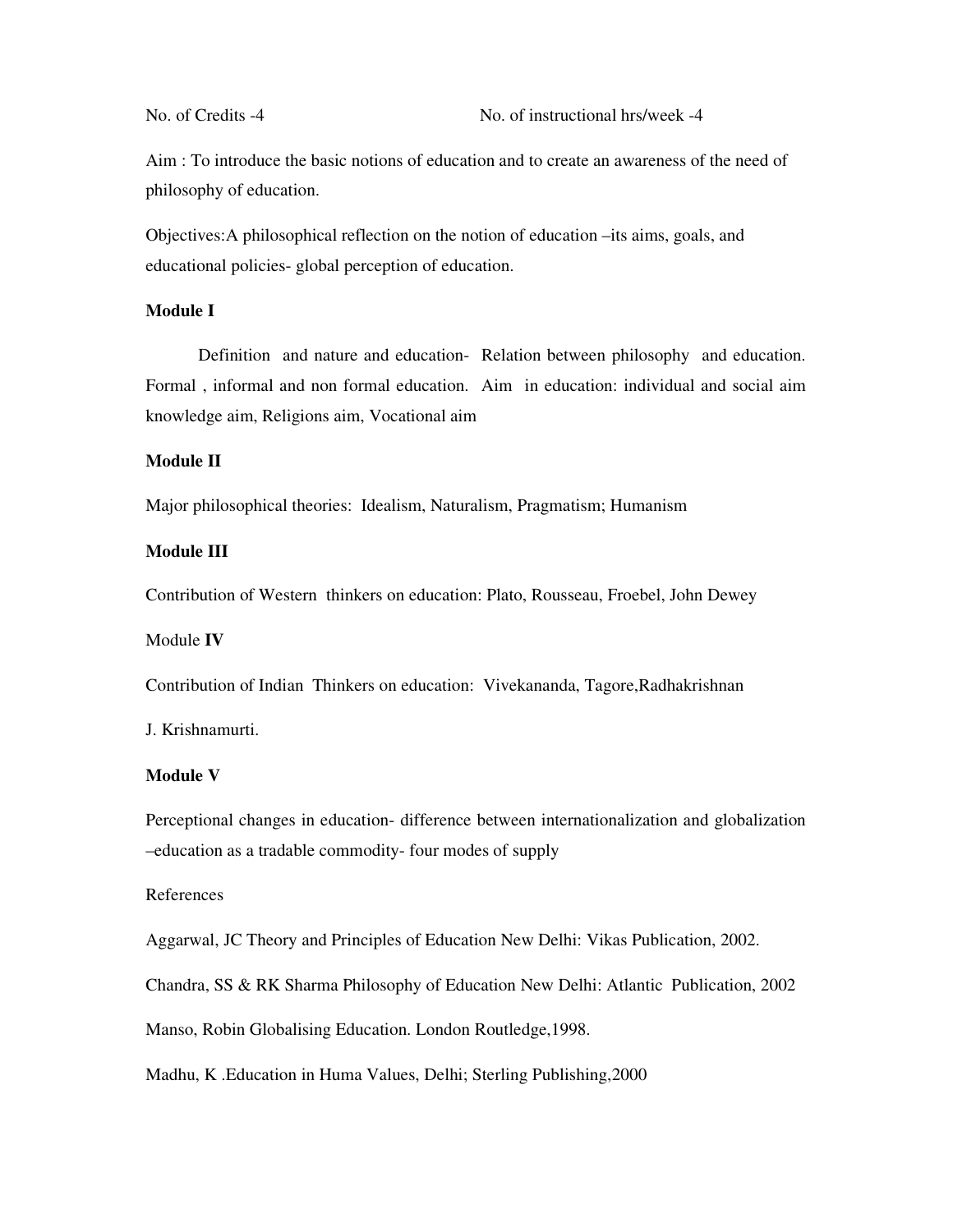**Complementary- VIII Semester IV** 

#### **MODERN INDIAN THOUGHT**

No. of Credits-4 No. of instructional hrs/ week-4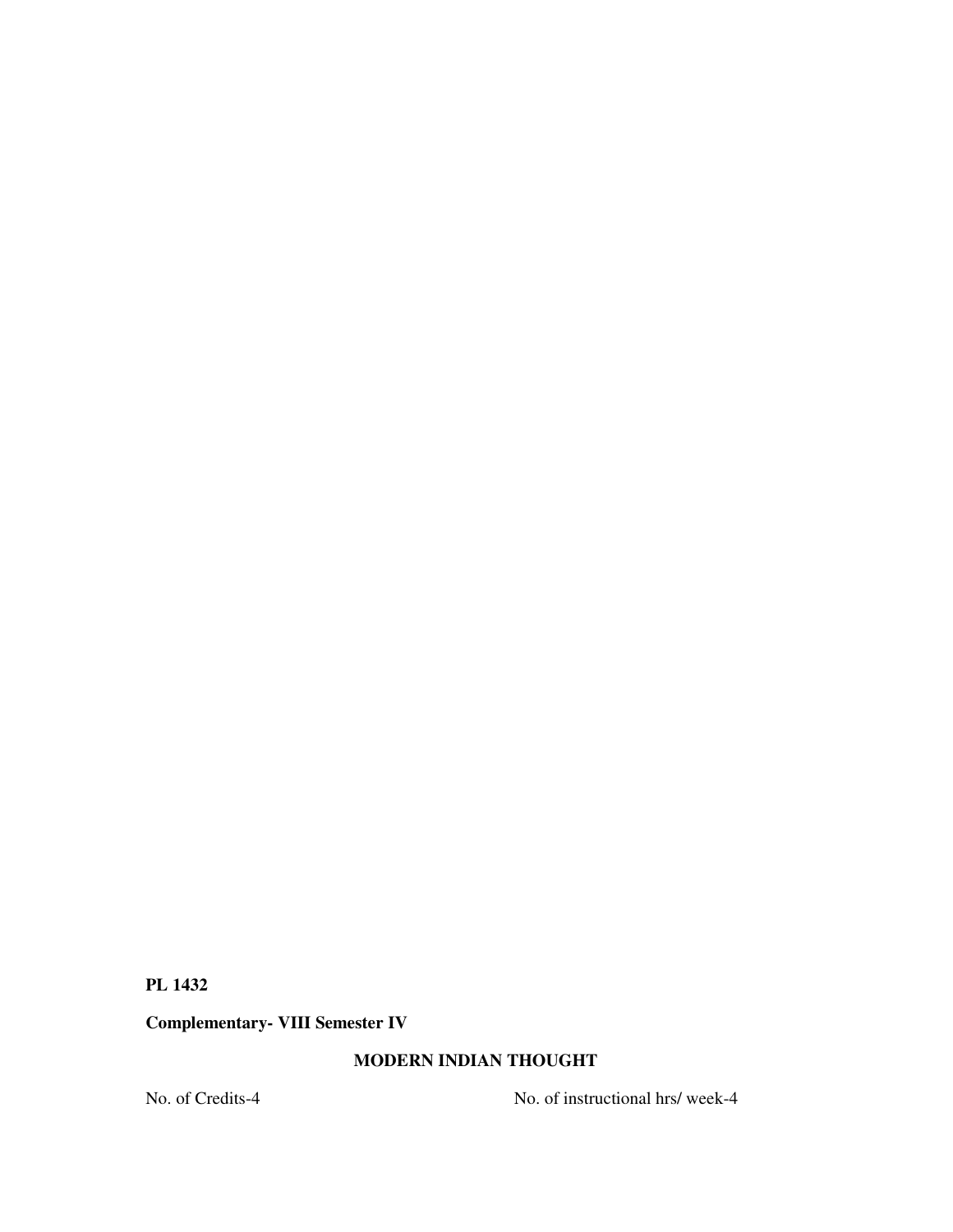Aim- To introduce the significant philosophical concepts of modern Indian thinkers,

**Objectives** 

To bring out the practical and social of modern India thought

To acquaint the students with the philosophies of Aurobindo, Vivekananda, Tagore, Narayana Guru, J. Krishnamurti and Chattampi Swamikal

#### **Module I**

Introduction to Indian Renaissance Movement- Characteristics of Modern Indian Thought

#### **Module II**

Swami Vivekananda- Practical Vedanta- Four Yogas –Universal religion

#### **Module III**

Sri- Aurobindo Ghosh-Involution and evolution – Integral Yoga

Tagore- Religion of man- Jivan devata –Humanism

#### **Module IV**

Mohammed Iqbal**-** concept of ego- human destiny

Jiddu Krishnamurti- concept of truth-Freedom from the known

BR Ambedkar- Neo-Buddhism

**Module V** Kerala Renaissance Movements

Sri Narayana Guru : Critique of Caste system, Religious Tolerance

Chattampi Swamikal –Revival of Advaita, vedadhikaram

#### References

- 1. Dr. K. Sreenivasan, Sree Narayana Guru. Thiruvananthapuram : Jayasree Publications
- 2. Basant Kumar Lal, Contemporary Indian Philosophy. New Delhi: Motilal, 1987
- 3. R.L. Srivastava, Contemporary Indian Philosophy. Delhi: Motilal.
- 4. Swami Vivekananda, Vedanta. Mayavati: Advaita Ashrama, 1965
- 5. Selections from Complete Works of Vivekananda. Calcutta: Advaita Ashrama, 1973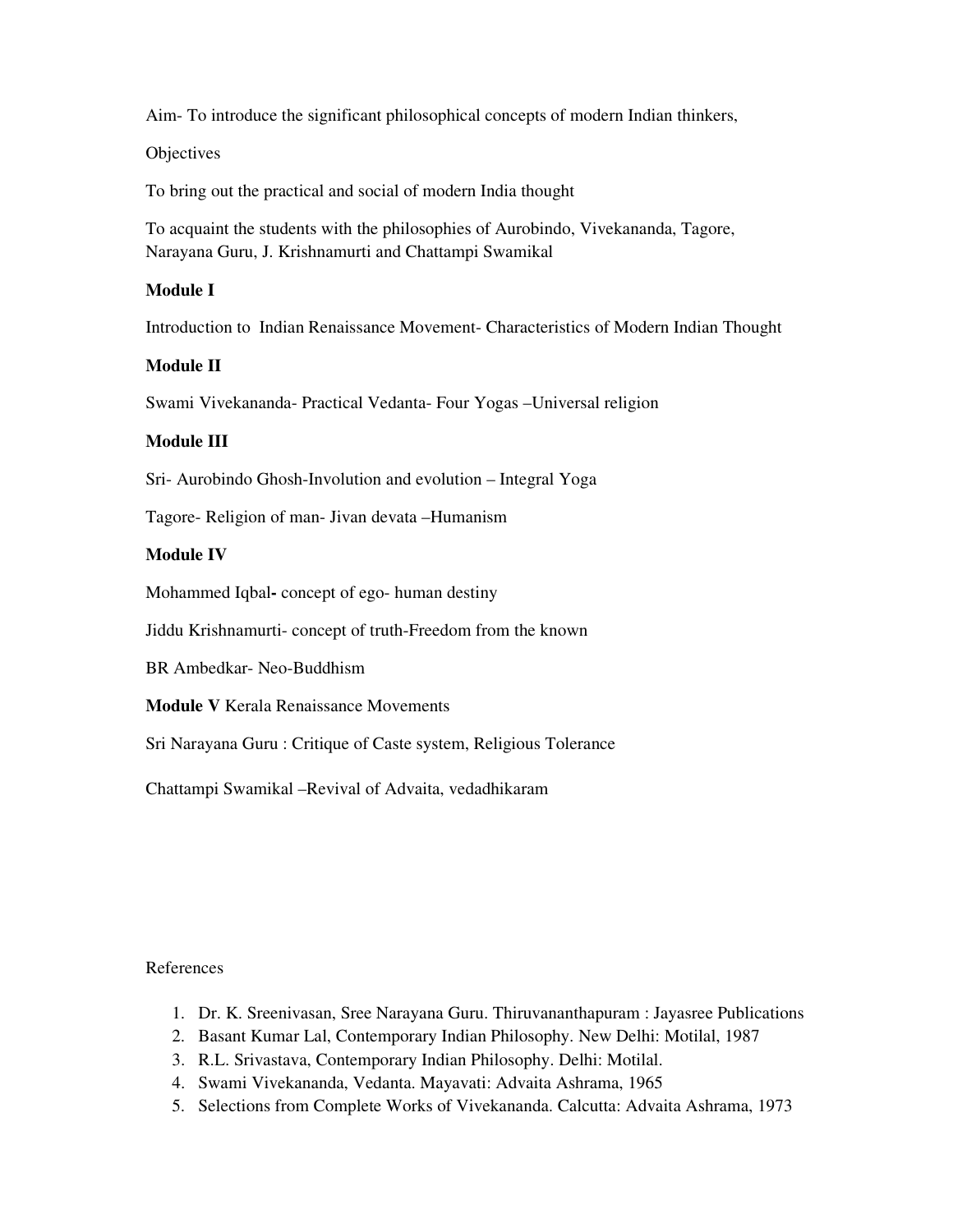- 6. Rabindranath Tagore, Religion of Man. Rupa
- 7. Sri Narayana Guru, Atmopadesasadakam. S.N Gurukula
- 8. Chattampi Swamikal, Advaita cinta paddhati. Kollam: Panmana Ashramam publications
- 9. J. Krishnamurti, Beyond Violence Madras: Krishnamurti Foundation India, 1992
- 10. TMP Madadevan, Invitation to Indian Philosophy. Madreas: Arnold Heinmann, 1974
- 11. RN Sharma, Contemporary Indian Philosophy Delhi Atlantic, 1996
- 12. Essential Writings of BR Ambedkar

**Core course –VI Semester V** 

**ANCIENT & MEDIEVAL WESTERN PHILOSOPHY**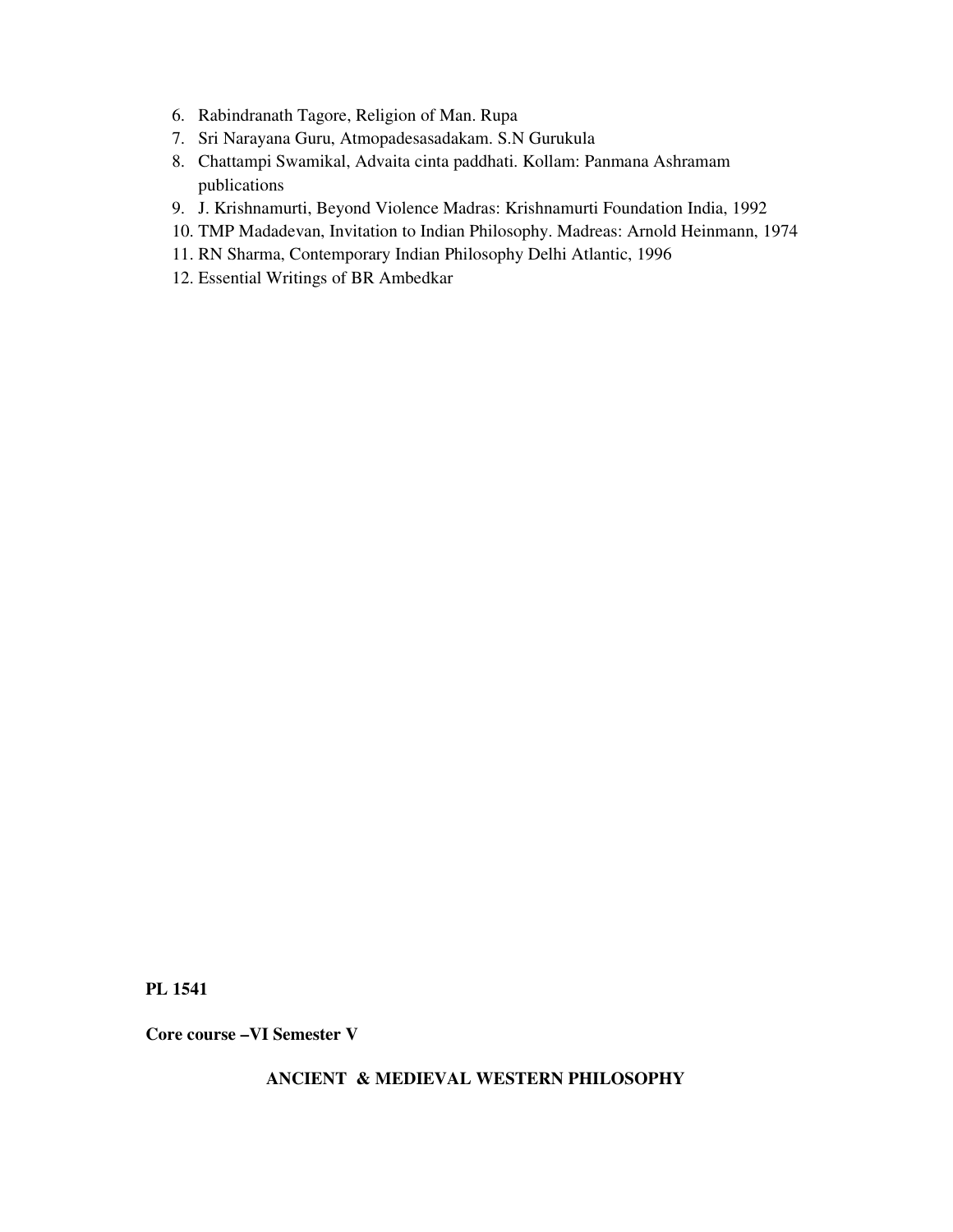Not of credits4 no of instructional hrs/week-4

Aim : To give a historical sketch of classical western philosophy from pre-Socratic to Medieval philosophy

Objectives:To introduce the basic concept of early Greek thought .

To introduce the evolution of thought from early Greek to medieval philosophy

#### **Module 1**

Introduction –Pre –Socratic Philosophy - Thales Anaximander- Anaximanes -Problem of change –Heraclitus –Concept of Permnance -Parmenides- Democritus-atomism - Sophists Theory of knowledge

#### **Module II**

Socrates- General Problem -Socratic methods -Theory of knowledge

#### **Module III**

Plato- –Metaphysics - objective idealism-Double world conception - Characteristics of ideas -Theory of knowledge

#### **Module –IV**

Aristotle-the notion of substance-form and matter- potentiality and actually -four causes

#### **Module –V**

Medieval philosophy - St. Augustine-problem of evil- St. Acquinas -faith and reason

#### References

- 1) .T. Stace, Critical History of Greek philosophy, Macmillan Publishers india
- 2) Frank Thilly History of Western philosophy Allahabad: Central Publilshers, 1992.
- 3) Y. Masih: A critical History of Western Philosophy (greed, Medieval , Modern.) Delhi. Motial Banarasidass Publishers Pvt. Ltd.
- 4) Frederick copleston. Hisoty of western philosophy : Allahabad: Central Publishers, 1992.
- 5) F.C Copleston,History of Medieval philosophy New York : image Books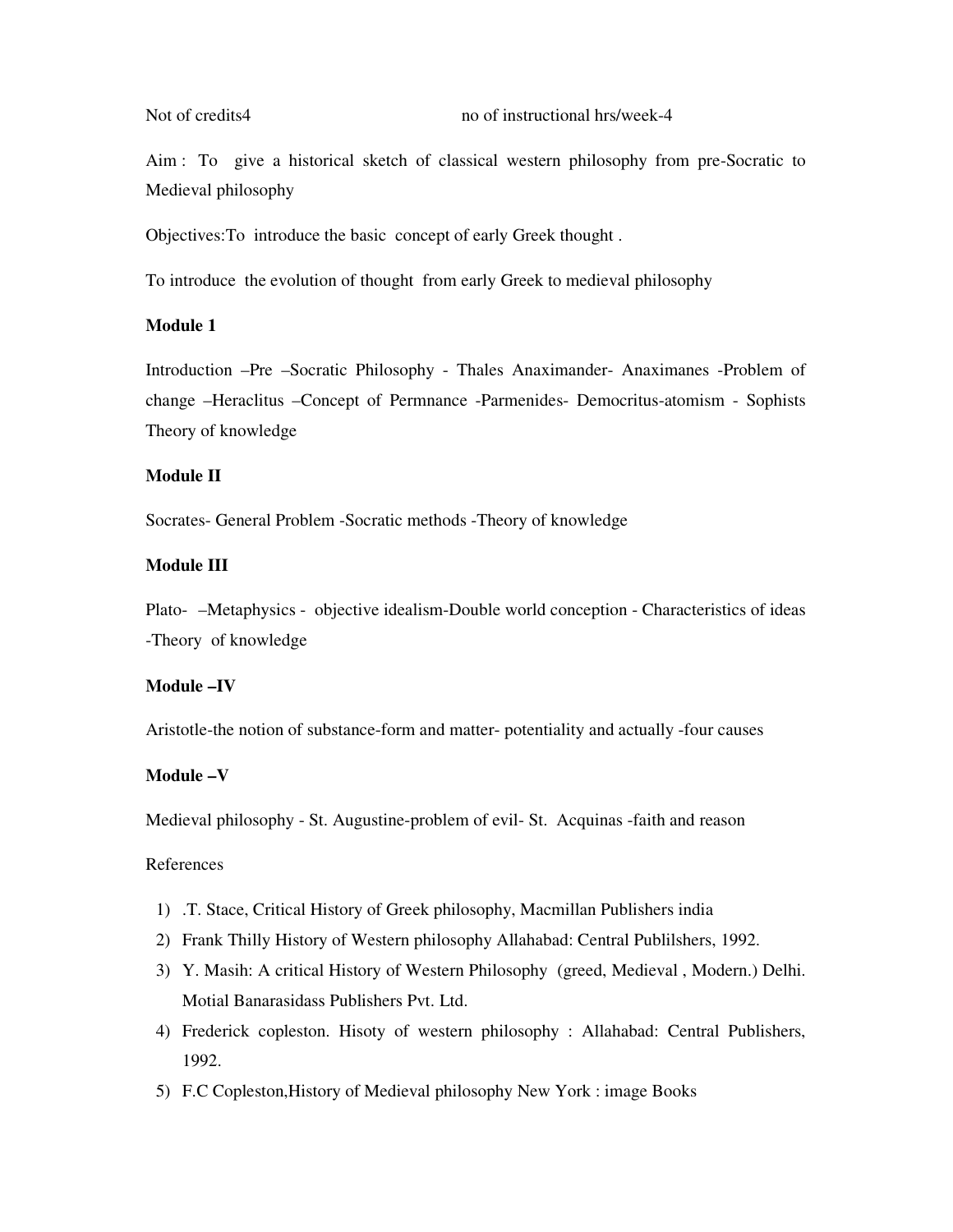Core Course –VII Semester V

#### **ORTHODOX SYSTEMS OF INDIAN PHILOSOPHY**

No. of Credits -4 No. of instructional hrs/ week-4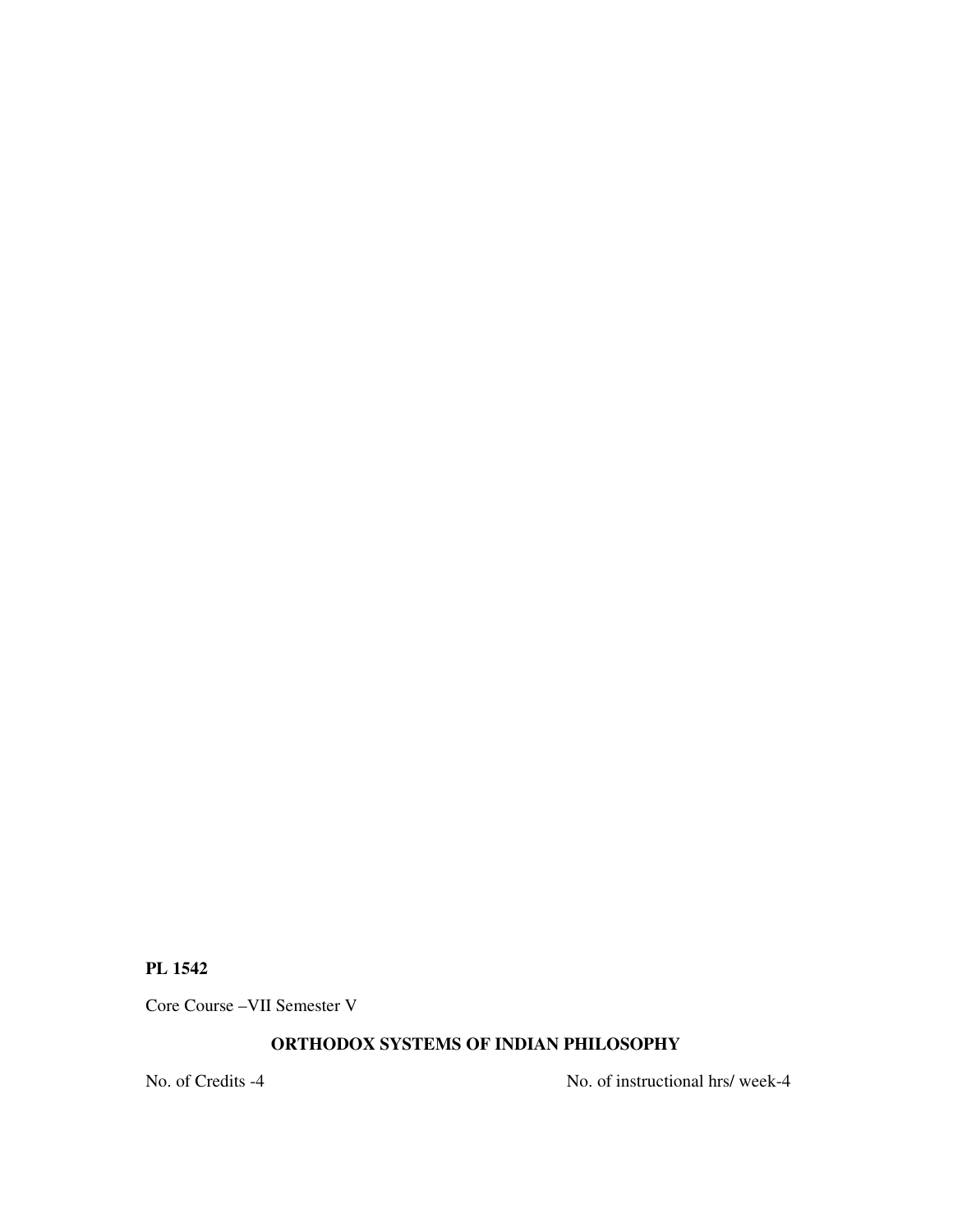#### Aim of the Course

To impart basic knowledge of the orthodox systems in Indian thought

#### **Objectives**

- To familiarize the students to the orthodox systems
- To introduce students to the basic theories in the different orthodox schools

#### **Module -1**

Brief introduction to the sad darsanas of Indian philosophy ( refer Invitation to Indian philosophy )

Nyaya- Vaisesika- Categories of Vaisesika- Atomism- Asatkaryavada- concept of liberationpramanas

#### **Module II**

Samkhya yoga –Prakriti and Purusa and theory of Evolution – Satkarya vada- Eight limbs of yoga

#### **Module III**

Purva Mimamsa- Bhatta and Prabhkara schools of Mimamsa- pramanas accepted by Bhatta and Prabhakara- concept of Dharma

#### **Module IV**

Vedanta – Absolutistic and theistic

Advaita- Vedanta- sadhana chathustaya-Brahman and Maya- Identity of Atman and Brahman- Levels of Reality- Jivanmukti

#### **Module-V**

#### **Theistic schools of vedanta**

Visistadvaita- Cit, Acit and Brahman- Bhakti and Prapatti

Dvaita Vedanta- Pancabhedas- concept of Bhakti

#### Books for Study

- 1. T.M. Mahadevan, Invitation to Indian Philosophy. Madras: Arnold Heinmann, 1974
- 2. M Hiriyanna, Outlines of Indian Philosophy. Delhi: Motiala, 2000
- 3. C.D. Sharma, Critical survey of Indian Philosophy. Delhi Motital , 1961
- 4. S. Radhakrishnan, Indian Philosophy (volume I and II- Delhi: Oxford, 1999
- 5. Dutta and Chatterjee, Introduction to Indian Philosophy. University of Calcutta, 1984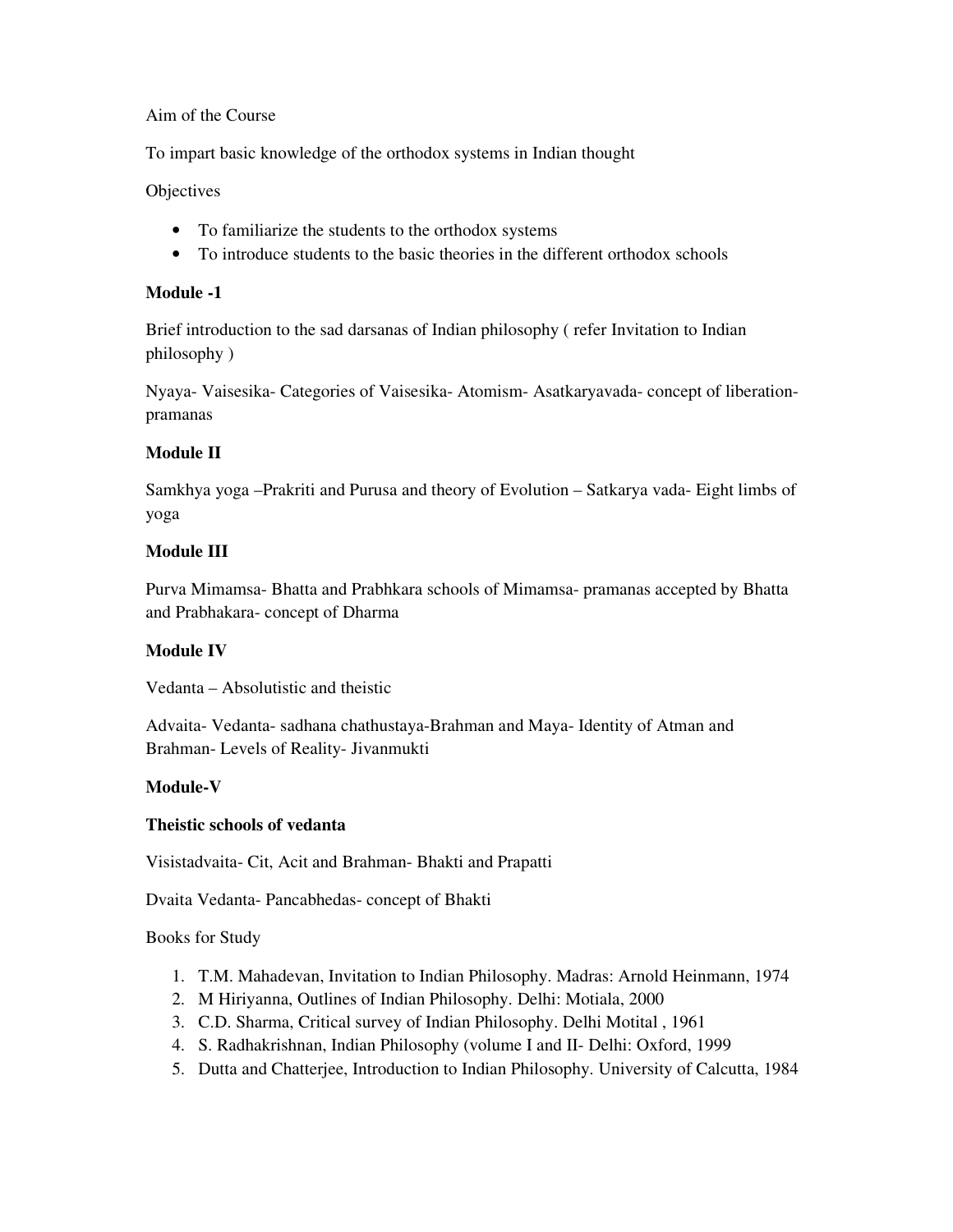Core Course VIII semester V

#### **INTRODUCTION TO ETHICS**

No.of credits 2 No.of instructional hrs/week 3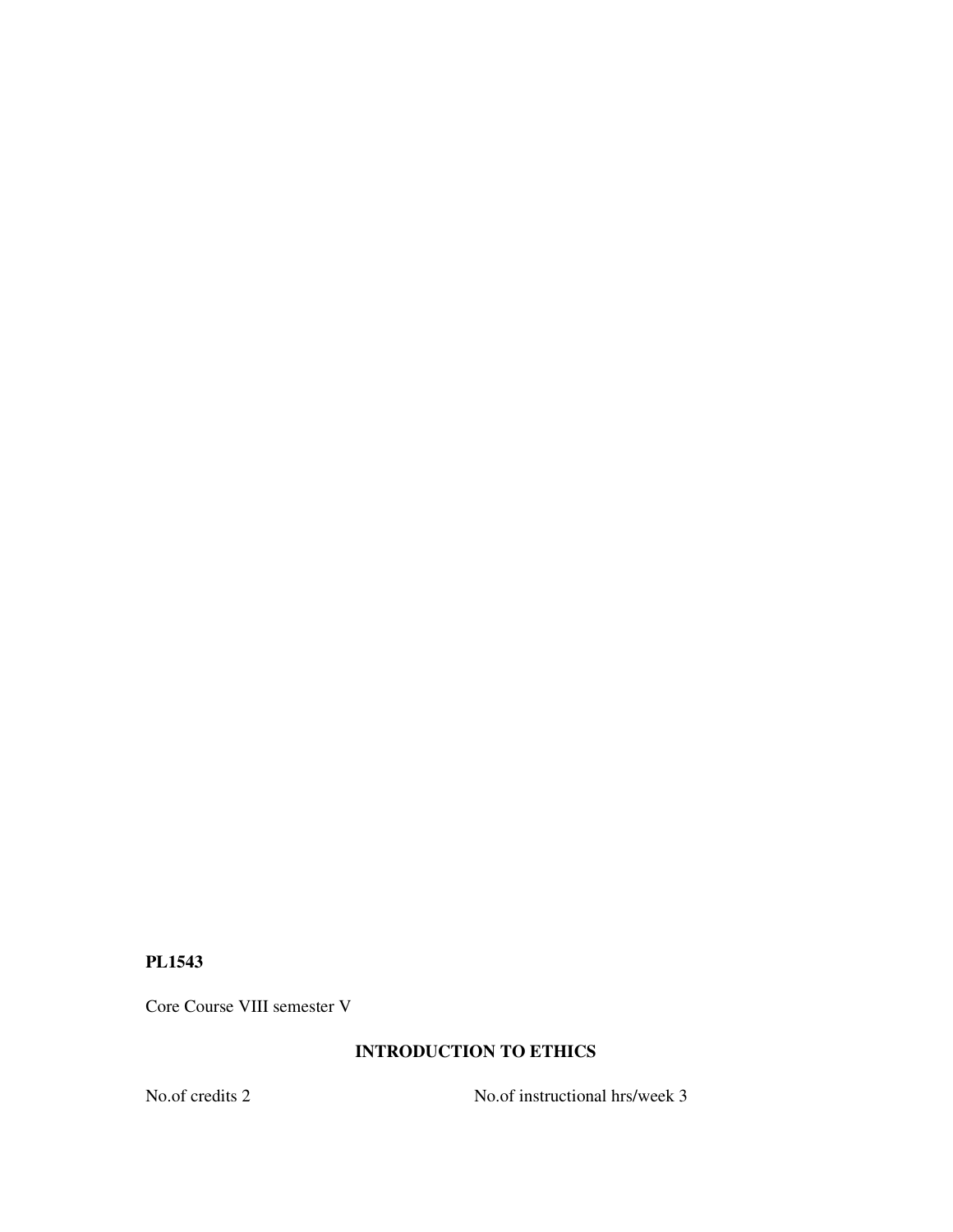Aim: To highlight the scope of ethics

Objectives: to introduce theories of ethics

**Module -1** Introduction

Definition of Ethics- Ethics as science and art -nature and scope of ethics- Relation of ethics to psychology, sociology and religion

**Module –II**- Psychological basis of morality- difference between voluntary and non voluntary action- nature of willed action -character and conduct- motive and intention .

**Module -III** Theories of Ethics

Hedonism of Bentham- Utilitarianism of J.S. Mill –Intuitionism of Sidgwick- Ethics of Immanuel Kant- three maxims of morality-categorical imperative - Ethics of F.H.Bradley-My station and its duties

**Module -IV -** Individual and Society -Rights and Duties – Relation- Virtue: Views of Socrates, Plato and Aristotle-eudaimonia – casuistry-Theories of punishment

**Module –V** Development of moral consciousness - different levels of morality – level of instinct - level of custom - level of conscience – moral progress – criteria of moral progress

#### **Reference**

Mackenzie - Manual of Ethics

William Lille - An Introduction to Ethics

Harold. H. Titus - Ethics for today

#### **MODERN WERSTERN PHILOSOPHY**

Core course IX semester V

No.of credits-4 No.of instructional hr/week - 4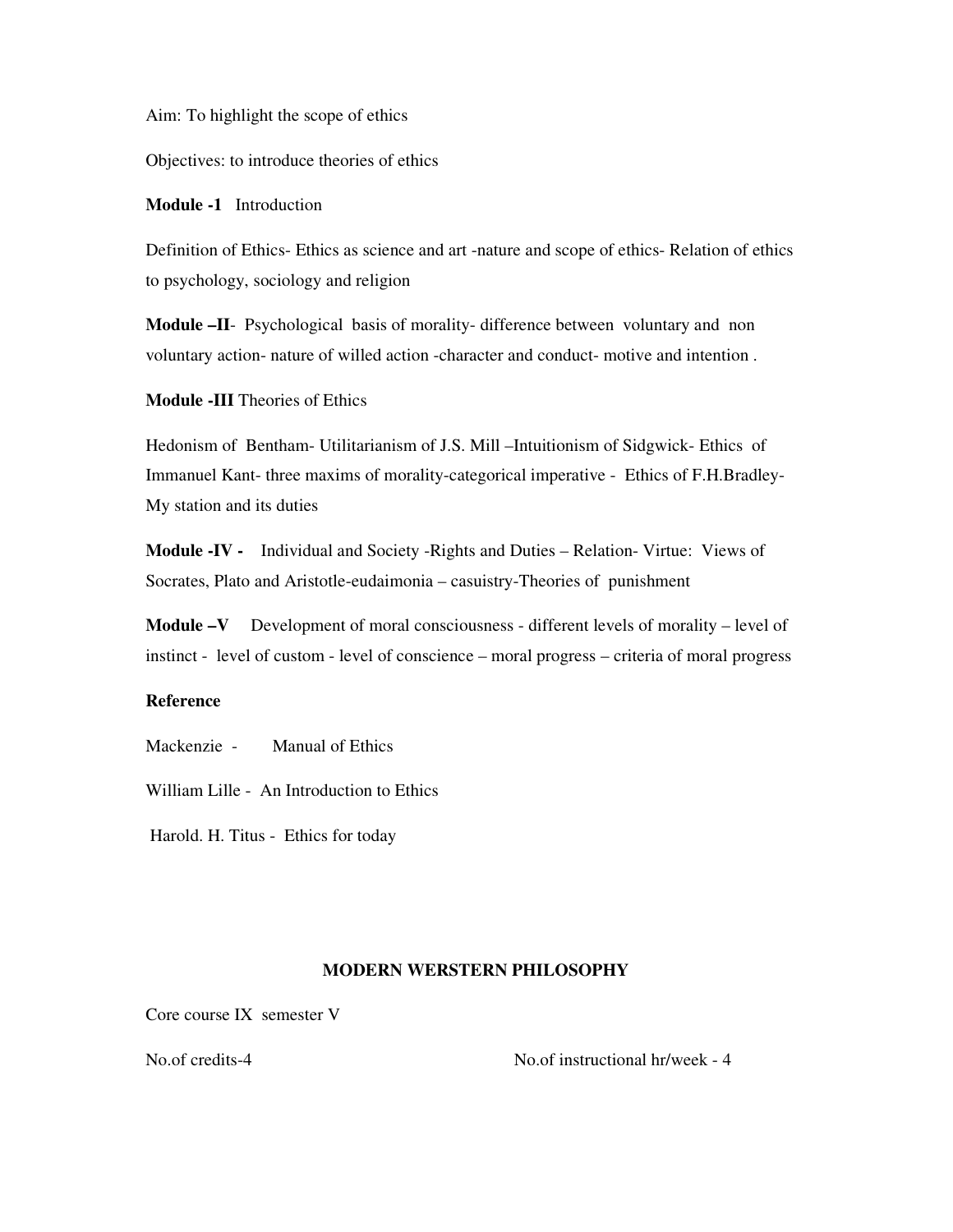Aim: To introduce the basic characteristics and concepts of modern Western Philosophy.

Objectives: To introduce the characteristics of modern thought.To introduce the philosophy of different schools of western thought and different philosophers.

**Module I -** Origin and characteristics of modern western philosophy- Bacon- general outline of Bacon's philosophy, idols

**Module II –** Rationalism :Descartes – Method- Initial scepticism – cogito ergo sumsubstance- mind body relation – Interactionism – Occasionalism-Spinoza- Modes- Infinite substance- mind body relation – psychophysical parallelism-Leibniz- Monads- mind body relation – pre- established harmony

**Module III –** Empiricism :John Locke- Origin of knowledge - simple and complex ideas, primary and secondary qualities- rejection of innate ideas -Berkely- esse-est-percipii rejection of abstract ideas -David Hume - problem of knowledge - impressions and ideas causation

#### **Module IV**

Immanuel Kant- Synthetic apriori Knowledge –space and time,categories of understanding

#### **Module V**

Hegel- Absolute idealism- dialectics

#### **Reference**

Frank Thilly - Histroy of Philosophy. Allahabad: Central Publishing, 1992

Y. Masih - A Critical History of Western Philosophy ,Delhi: Motial, 1999

Mayer - A History of Modern Philosophy. New Delhi: Eurasia Publishing

W.K. Wright - History of Modern Philosophy, Macmillan

Russell - History of Philosophy. London: Routldge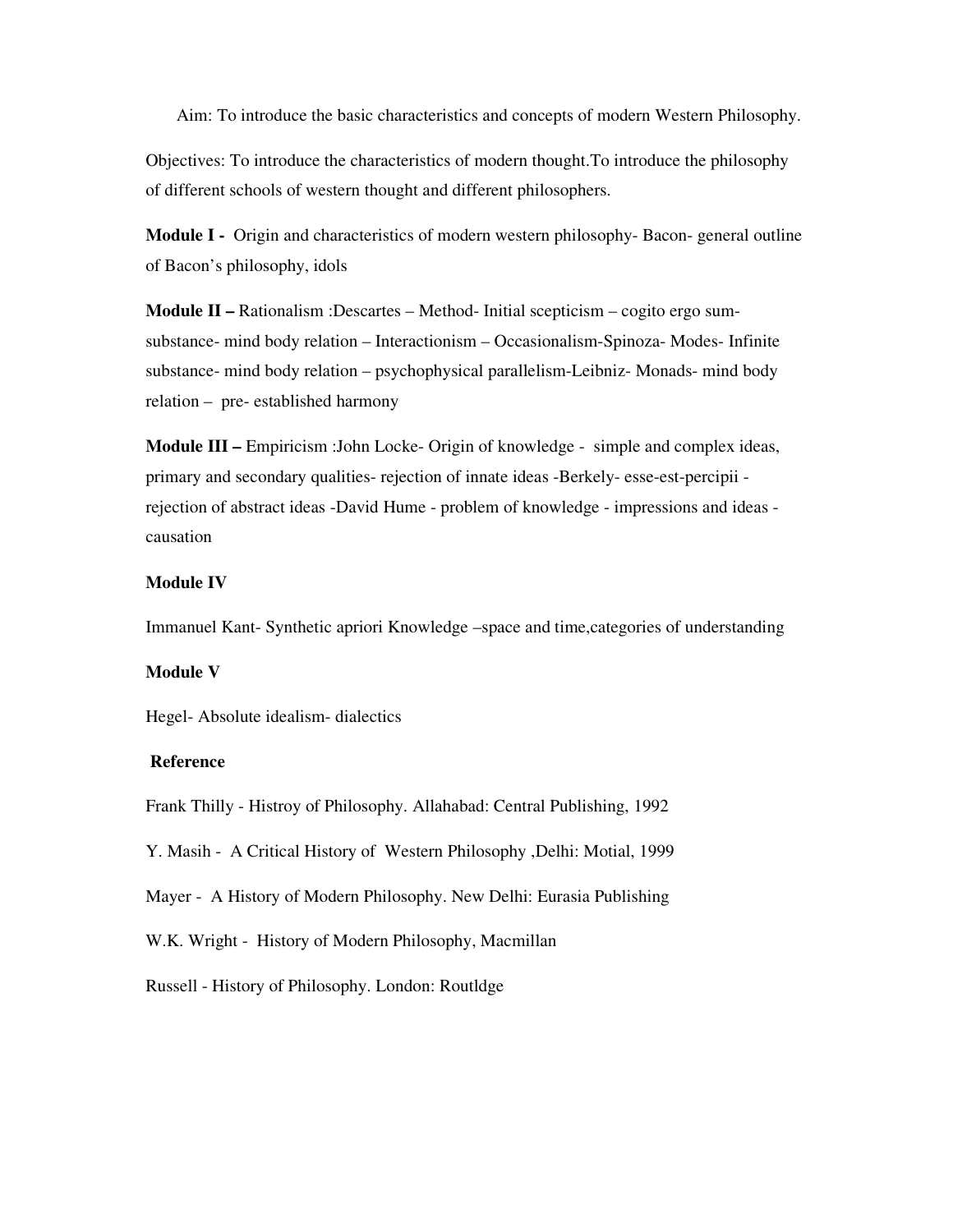Core Course X Semester V

**ANCIENT AND MEDIEVAL POLITICAL PHILOSOPHY**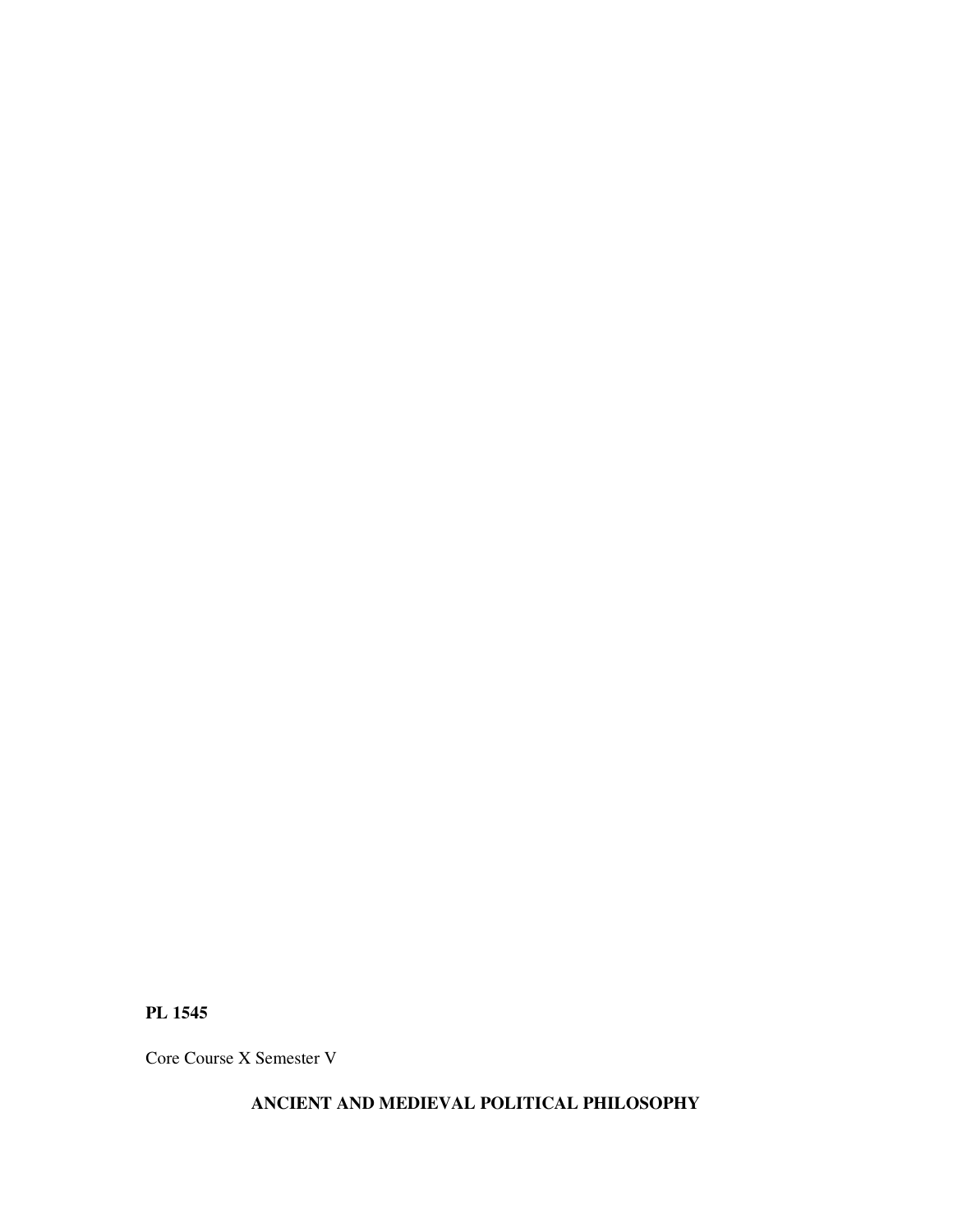# 4

No. of credits:4 No. of instructional hours/week:

#### **Module -1**

Characteristic features of Greek city states- Greek view of life- Greek idea of citizenship - Greek reverence for law.

#### **Module –II**

Political philosophy of the sophists –knowledge and opinion Nature and convention - Socrates: on law and State – Virtue is knowledge

#### **Module III**

Plato: Ideal state- Education – Communism – Justice

#### **Module IV**

Aristotle: The best practicable state – rule of law –classification of government

#### **Module V**

Characteristic features of medieval political philosophy - St. Thomas Aquinas: Stateclassification of government – supremacy of papal authority- classification of law- Dante: Universal Monarchy Machiavelli: Universal Egoism-The Omnipotent Legislator

#### Reference

History of European Political Philosophy - D.R. Bhandari ( Bangalore Printing 1990)

A History of Political Theory- George Sabine ( New York: Rinehart and Winston 1961)

#### **PL1551.1**

Open Course I Semester V

#### **FUNDAMENTALS OF LOGICAL REASONING**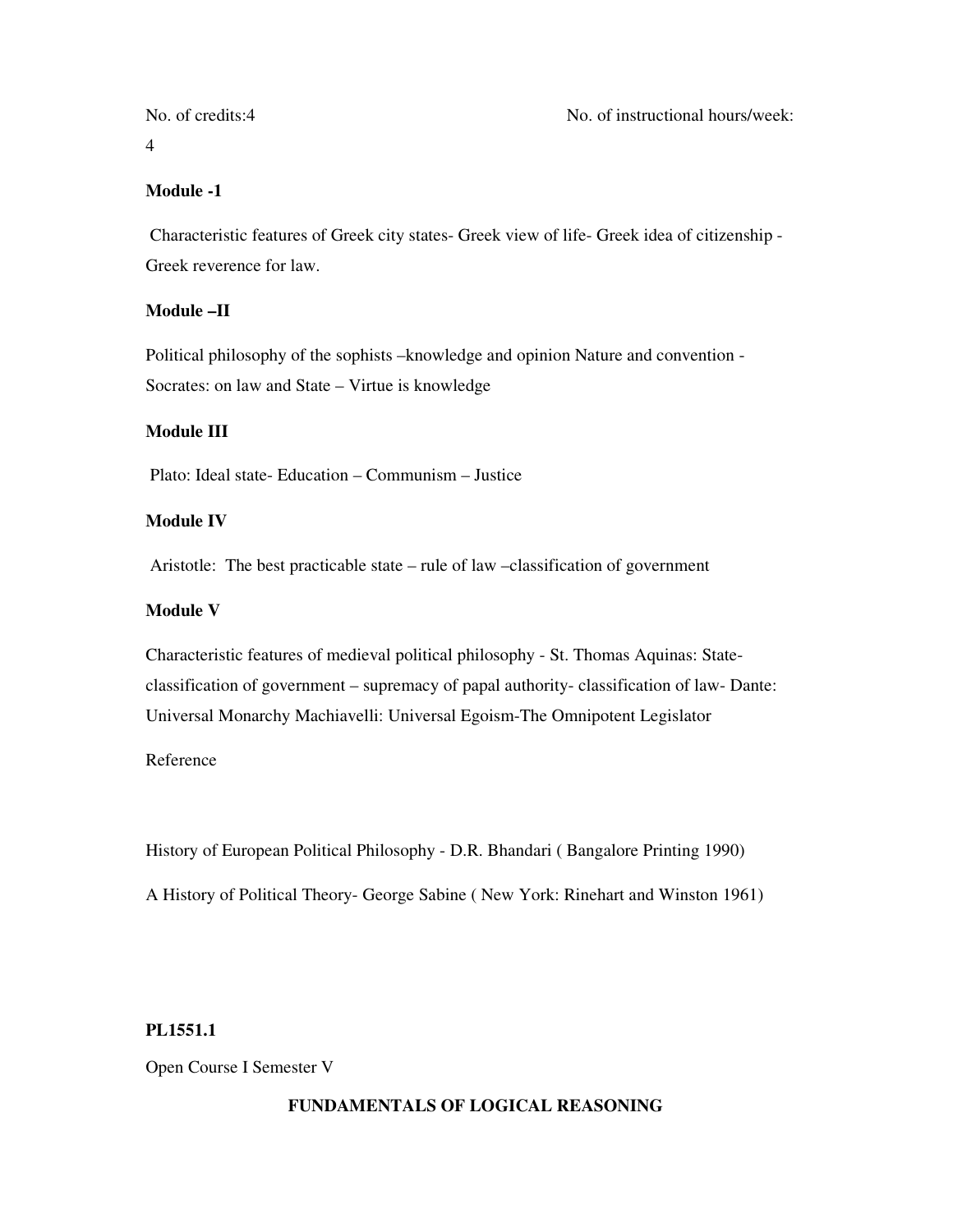Aim: To familiarize the students about the fundamental principles that governs scientific investigation and Deductive Logic

Objectives: To enable students to carry out reasoning exercises helpful in developing analytical skill and problem solving techniques

#### **Module I**

 Logic- Introduction of logic as a science of reasoning- sample brainteasers-definition of logic-two types of reasoning: deduction and induction -Deductive reasoning - Difference between induction and deduction – Terms, propositions and arguments- Truth and Validity

#### **Module II**

Categorical propositions: Quaility- Quantity and Distribution of terms in AEIO propositions – Euler's circle- Immediate and Mediate inferences- Square of opposition Further immediate inferences: Conversion, Obversion, Contraposition and Inversion Reasoning exercises based on immediate inferences

#### **Module III**

Deductive arguments – Categorial syllogism: Rules and fallacies- Hypothetical and Disjunctive syllogism: Rules and fallacies- Dilemma- Rebutting the dilemma Reasoning exercises based on mediate inference

#### **Module IV**

What is science?- Science and hypothesis: Scientific and unscientific explanations – Testing of hypotheses ( observation and experiment) – Evaluating scientific hypotheses

#### **Module V**

Induction – Types of induction: Enumerative induction, scientific induction and analogy; a brief description – Characteristics of scientific induction – Nature of inductive inferenceproblem of induction – Grounds of inductive reasoning

#### Reference

- 1. I.M. Copi and Carl Cohen, Introduction of Logic. New York: Prentice Hall
- 2. Creighton and Smart, Introduction to Logic, New York: Cornell University Publication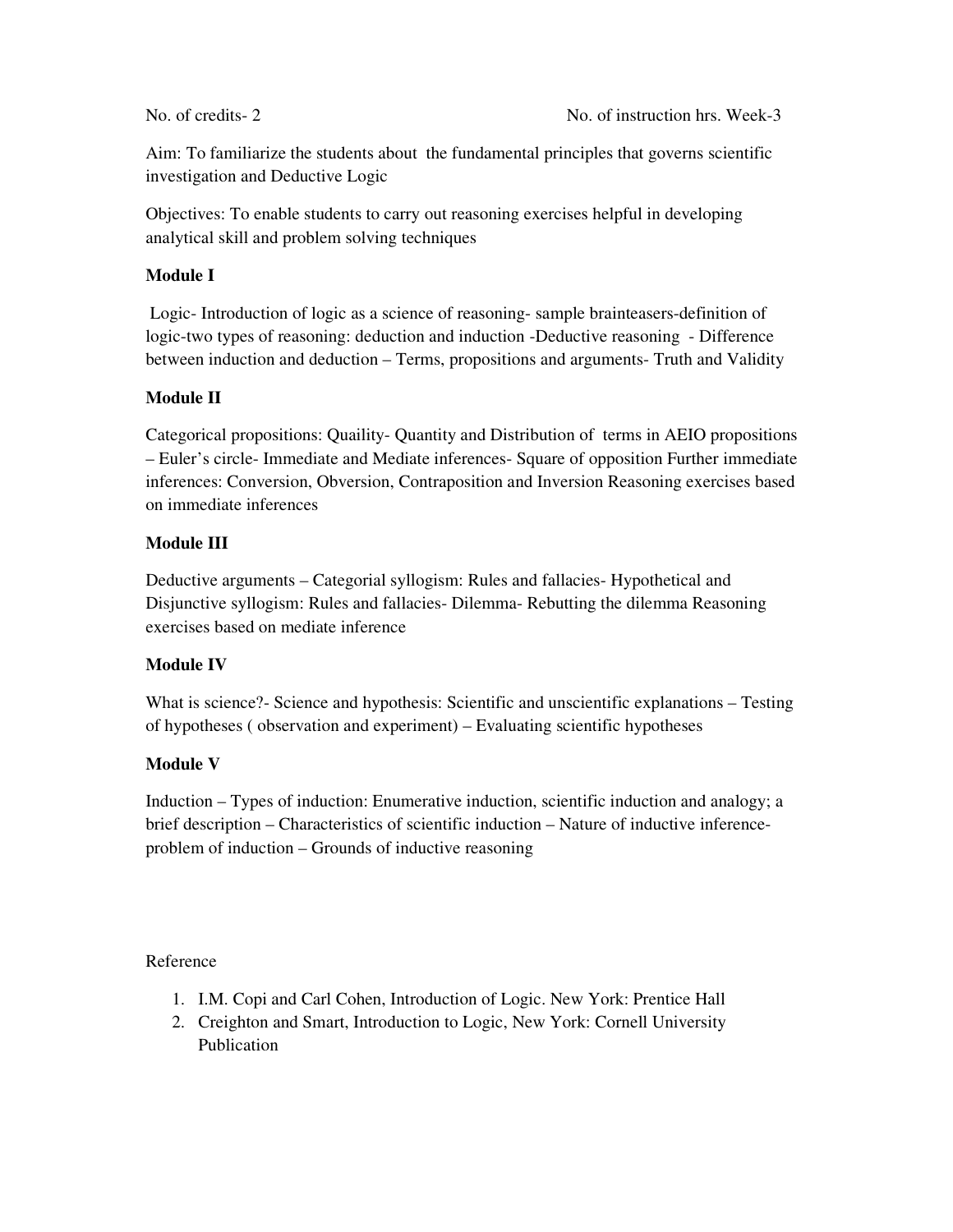#### **PL1551.2**

#### **PHILOSOPHY OF ART AND BEAUTY**

No. of credits-2 No. of instructional hrs/ week -3

Aim- To give a general awareness to the students regarding the philosophy of art and beauty

**Objectives**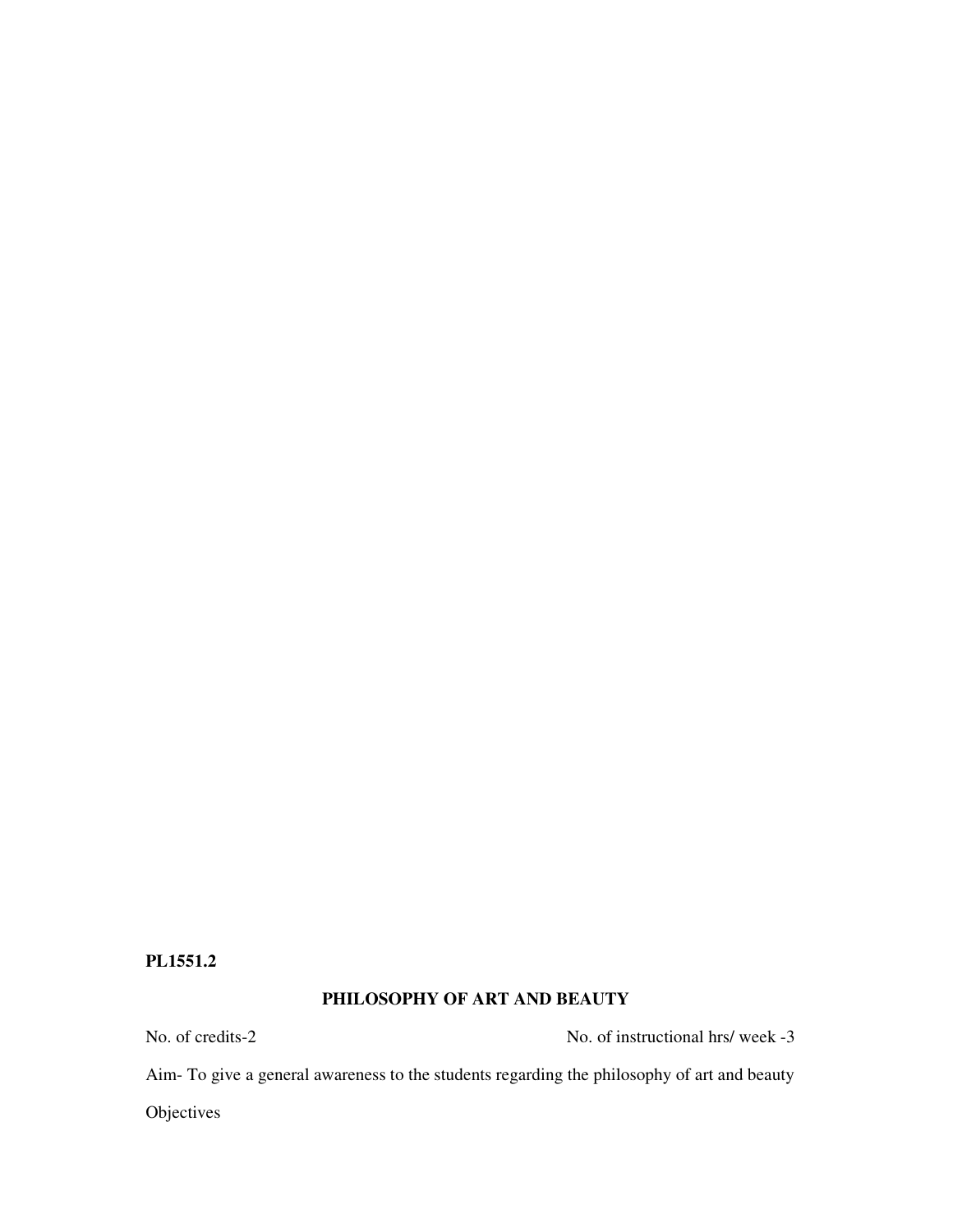To familiarize students on the form and content of work of art

To familiarize the concepts of Art, Beauty, Aesthetic expression and experience and to study their relationship

#### **Module I**

Definitions to beauty – subjective and objective approaches – Forms of Beauty ( The sublime, The Beautiful and the Comic)forms of Natural Beauty- Symmetry, Proposition and Harmony

#### **Module II**- Art

What is Art? Art- and Craft- Aesthetic Experience – Art as an expression and enjoyment of Beauty- The nature of artistic activity – The creative process in art

#### **Module III**- The work of Art

Materials of Art – Medium of Art Form, content and subject matter- Style- Expression and representation

**Module IV**- Formal principles of Art

Organic Unity- Complexity or diversity – Theme and thematic variation – Development or Evolution – Balance

References

Dr. R. Ravindan Pillai, outline of Aesthetics, Trivadnrum: MMSBP Publication R. BAlasubramaniam, Indian Philosophy of Beauty. University of Madras, 1971. Syamala Gupta, Art Beauty and Creativity. Delhi DK Print world

#### **PL 1551.3**

Open Course I Semester V

#### **PEACE STUDIES**

No. of credits -2 No. of instructional hrs/- week-3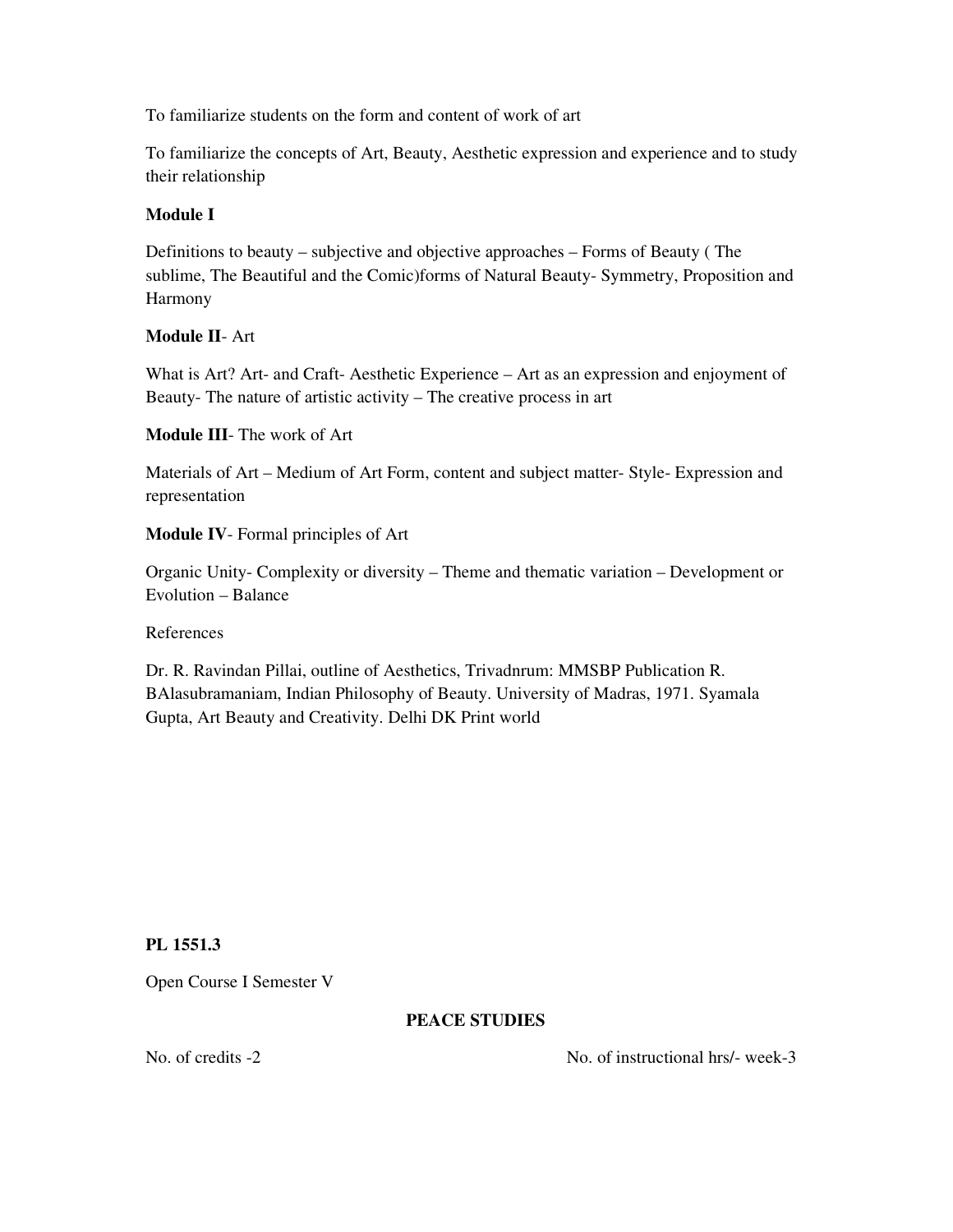Aim. To familiarize students with the significance of peace in Indian thought and the concepts of great thinkers

Objectives: To enable students to philosophically analyze the socio- political issues in contemporary life. To enlighten students to the significance of peace

#### **Module-1**

Concept of Peace- Issues related to peace- Justice, dignity of Man, Human Rights violation, Human Equality, Democracy, tolerance

#### References

Peter Singer, Practical Ethics, Cambridge (chatper9)

Peter Signer, One World,Orient Longman ( chapter 4 &5)

#### **ModuleII**

Peace in Indian Tradition – Peace and concept of Dharma, Gita concept of Lokasamgraha, Buddha's concept of peace - Gandhi on peace through satyagraha, concept of National Integration. Dalai Lama, Martin Luther King, Nelson Mandela

#### Reference

T,M.P Mahadevan Inviation to Indian Philosophy. Madras Arnold Heinmann, 1974

J.B. Kripalani, Theory of Satyagraha in Gandhi and his life and through, Govt of India Dalai Lama, speech on receiving Nobel Prize

#### **Module III**

Theories of peace – Hobbes concept of quarrel- competition, desire for safety, desire for recognition. Kant's concept of morally autonomous being, John Rawl's justice as fairness

#### References

Ranabira Samaddara, Introductory essay- Peace Studies, Sage books

Peter Singer, One world. Orient Longman

R. Balasubrahmaniam, Technique of Non- violent resistance, Gandhian thought, published by University of Madras 1981

#### **Module IV**

Peace and International Society- philosophical analysis of peace initiatives  $- (1)$  coercive (threat system) (2) co- operative (regulated exchange system) (3) convergent ( trans- national integration through values) (4) Non- violent resistance

#### References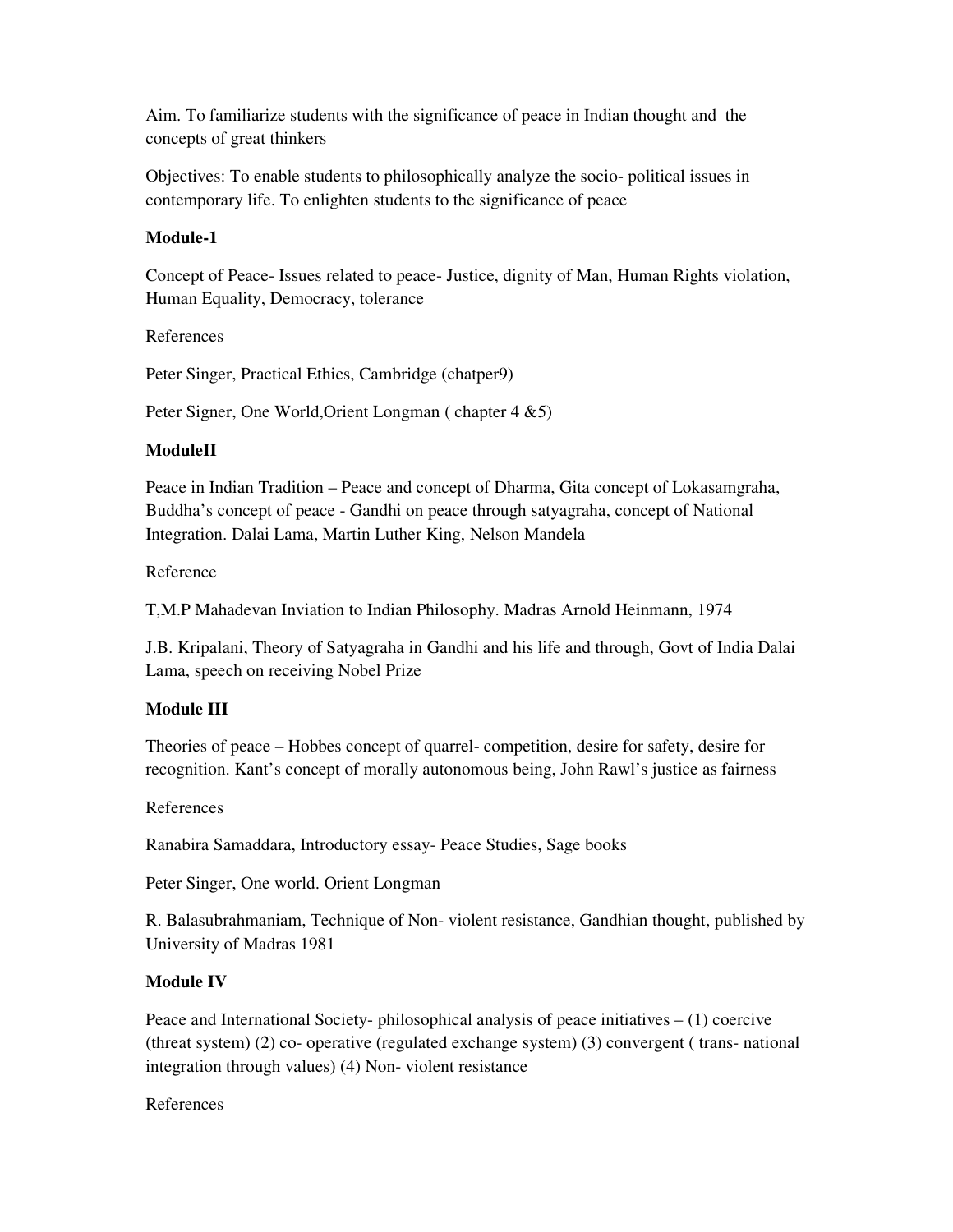Ranabira Samaddara, Introductory easy- Peace Studies, Saga books

Peter Singer One world, Orient Longman

R. Balasubrahmaniam, Technique of Non- violent resistance, Gandhian thought, published by University of Madras, 1981

#### **PL 1641**

Core Course- XI Semester V

#### **SYMBOLIC LOGIC**

No. of credits: 4 No. of instructional hrs/ week: 5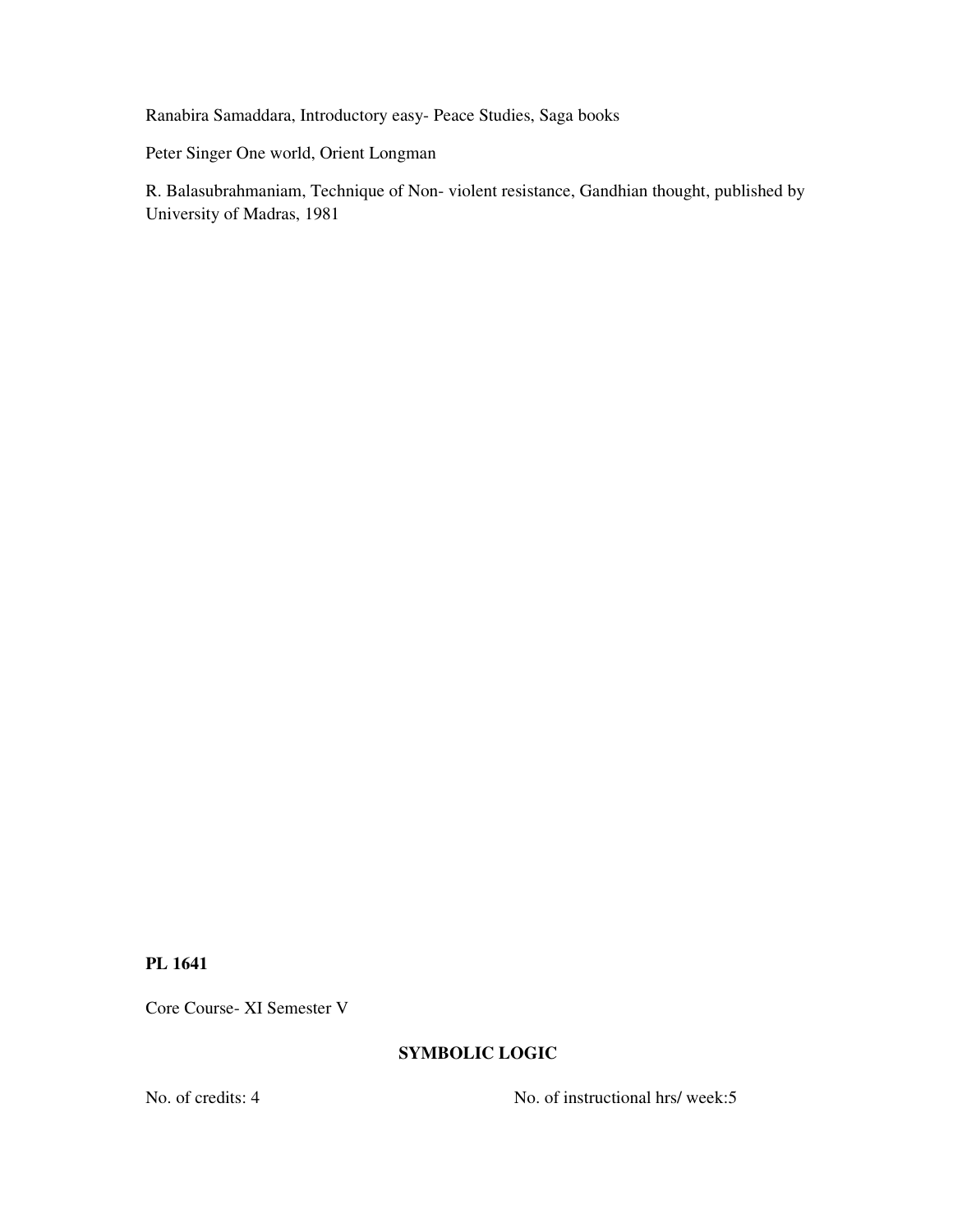Aim: to introduce symbolic logic to students.

Objectives:to familiarize the students with the decision procedure of arguments.

#### **Module 1**

Background of the development of Symbolic logic- uses of symbolic logic

#### **Module II**

Logic and language-three basic functions of language-Sentences, Propositions, and Arguments- Simple and Compound -Statements- variables and constants-logical punctuations connectives and their symbols

#### **Module III**

#### Validity and Invalidity

Truth table for conjunction, disjunction, negation, implication and material equivalence-truth table technique for testing the validity of arguments

#### **Module IV**

Argument and argument forms – statement and statement forms- substitution instances and specific forms- tautologies, contradictory and contingent statement forms

#### **Module V**

Basically equivalent statements-difference between material equivalence and logical equivalence-De Morgan's theorems-paradoxes of material implication- rules of inference

References :

- 1. Symbolic Logic I M Copi ( $5<sup>th</sup>$  Edition
- **2.** Introduction of Logic I M Copi and Carl Cohen **PL1642**

Core course XII Semester VI

#### **APPLIED ETHICS**

Aim: To highlight the significance of ethical values in day-today life.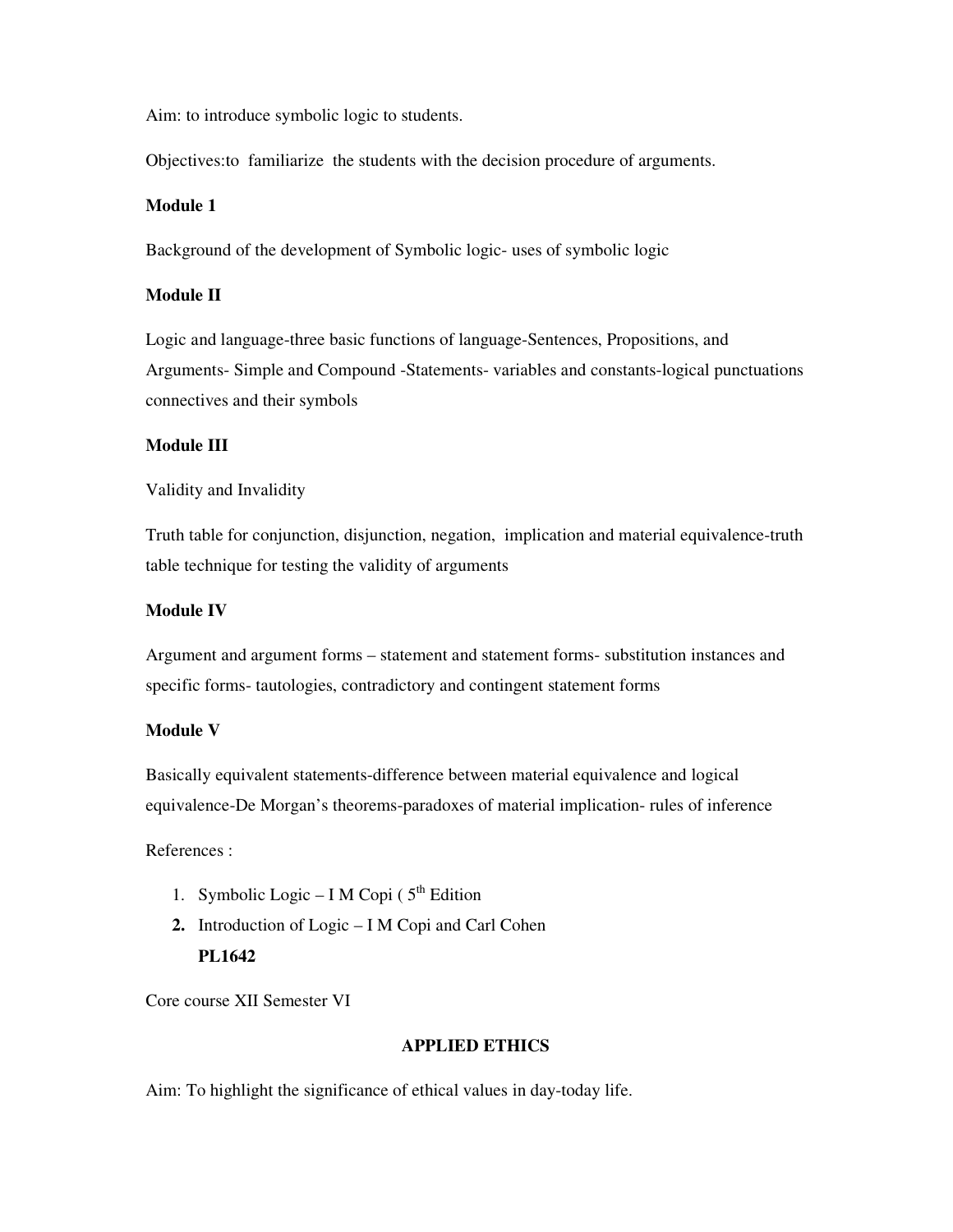Objectives: To create an awareness among students on different ethical issues.

#### **Module I**

General Introduction – Normative ethics and Applied ethics- relevance of applied ethics

#### **Module II**

Medical ethics- patient- doctor relationship – Medical decisions- Euthanasia – different kinds- Arguments for and against euthanasia –organ transplantation-ethical issues

#### **Module III**

Artificial reproductive technologies – Moral status of embryos – abortion – in vitro fertilization – surrogacy –cloning – ethical issues

#### **Module IV**

Gender Ethics- problem of Gender- gender equality- feminism as an ethics of gender

#### **Module V**

Media ethics- ethics of newspaper journalism and digital media- cyber ethics

#### References

Peter Singer, Practical Ethics,UK: Cambridge ,1993.

Walter Glannon,Biomedical ethics,New Delhi;Oxford,2005.

Tom Beauchamp & Roy Walters, Contemporary Issues in Bioethics.USA: Wadsworth,1990.

Susan frank pearson,Ethics of Gender,Blackwell,2002.

Mathew Kieran, Media ethics, 1998.

#### **PL 1643**

Core CourseXIII Semester VI

#### **RECENT TRENDS IN WESTERN PHILOSOPHY**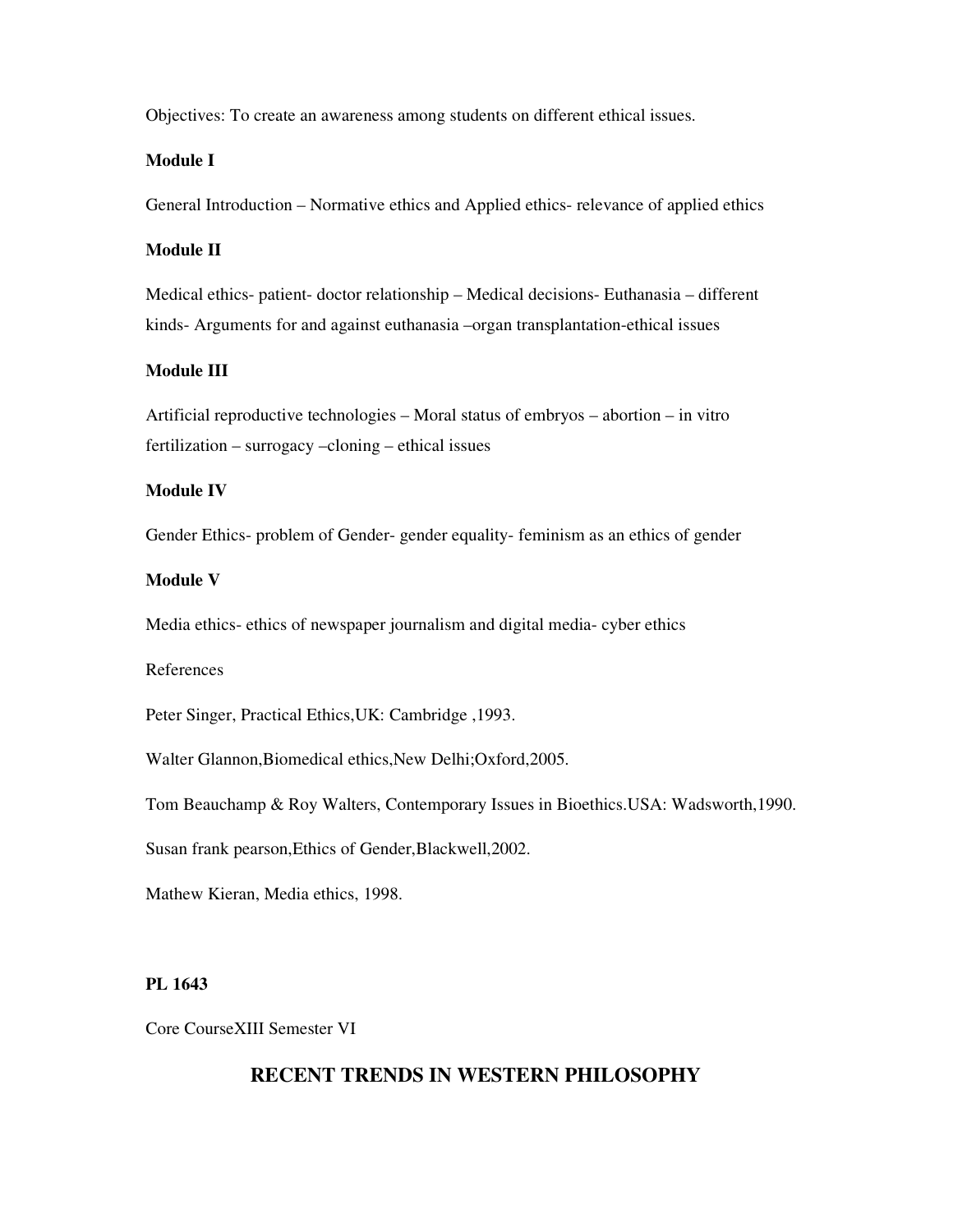Aim:

To give fundamental ideas about the recent development in western philosophy

 Objectives : To familiarize the students with important trends like, phenomenology ,existentialism, logical positivism, analytical philosophy. To create an awareness on the relation between language and philosophy

#### **Module I**

Phenomenology :Brentano-intentionality-Phenomenology of Husserl-Reduction-three types of reduction

#### **Module II**

Existentialism : Characteristics – Division into theistic and atheistic existentialism

Kierkegaard – Truth as subjectivity – three stages of existence Sartre- Freedom and responsibility-bad faith

#### **Module III**

Origin and development of Analytic Philosophy-

Russell – logical Atomism, theory of Descriptions

#### **Module IV**

Logical positivism – Vienna circle, verification principle elimination of metaphysics

#### **Module V**

Ludwig Wittgenstein – Early period- Tractatus and ideal language philosophy, picture theory

References

Passmore, Hunderd years of philosophy, New York: Basic books

Barry Gross, Analytic Philosophy

Frank Thilly, A History of Philosophy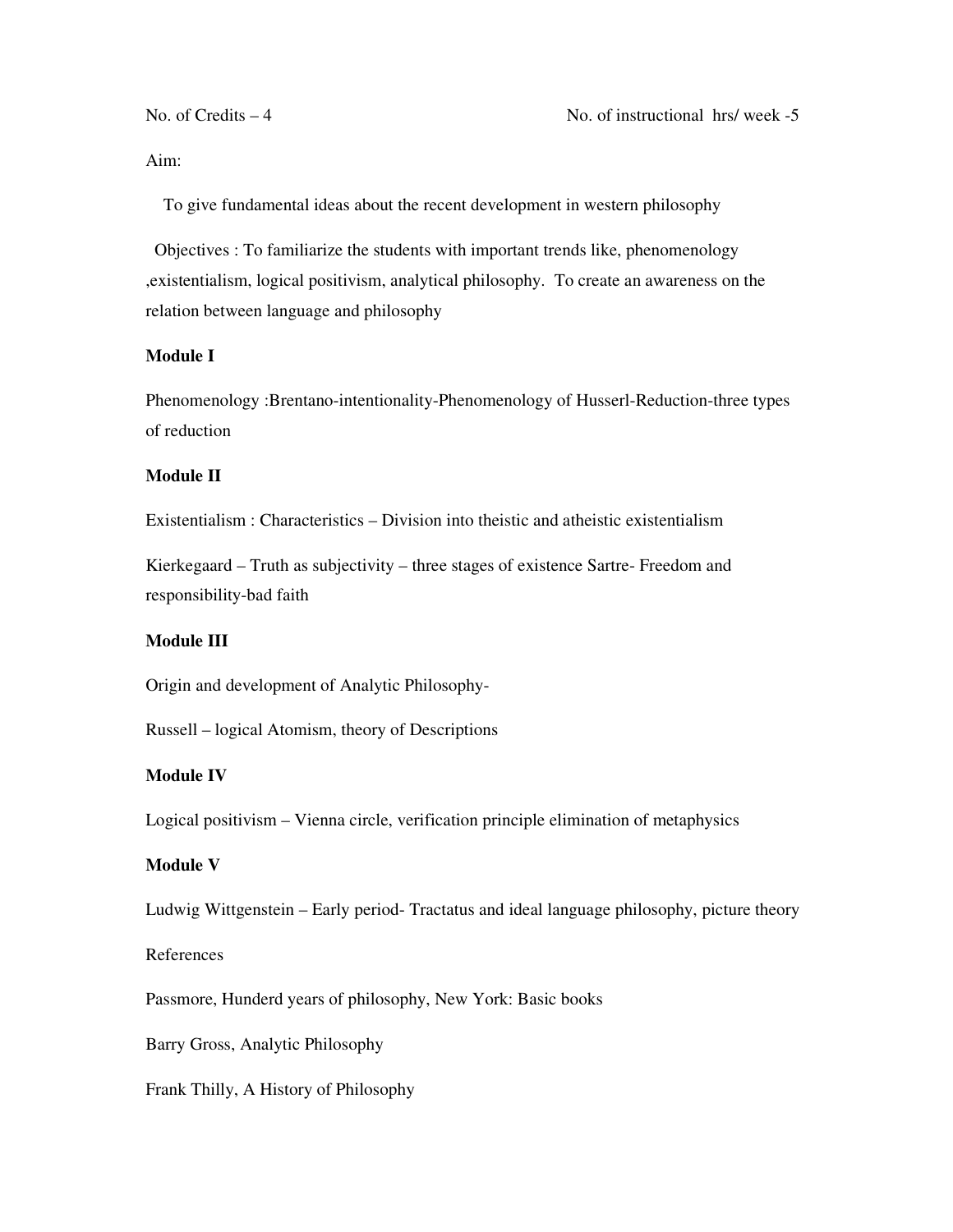R.C. Pradhan, Recent developments in Analytic philosophy

M.K Bhadra, A critical survey of phenomenology and existenalism

#### **PL-1644**

Core Course XIII Semester VI

**MODERN POLITICAL PHILOSOPHY**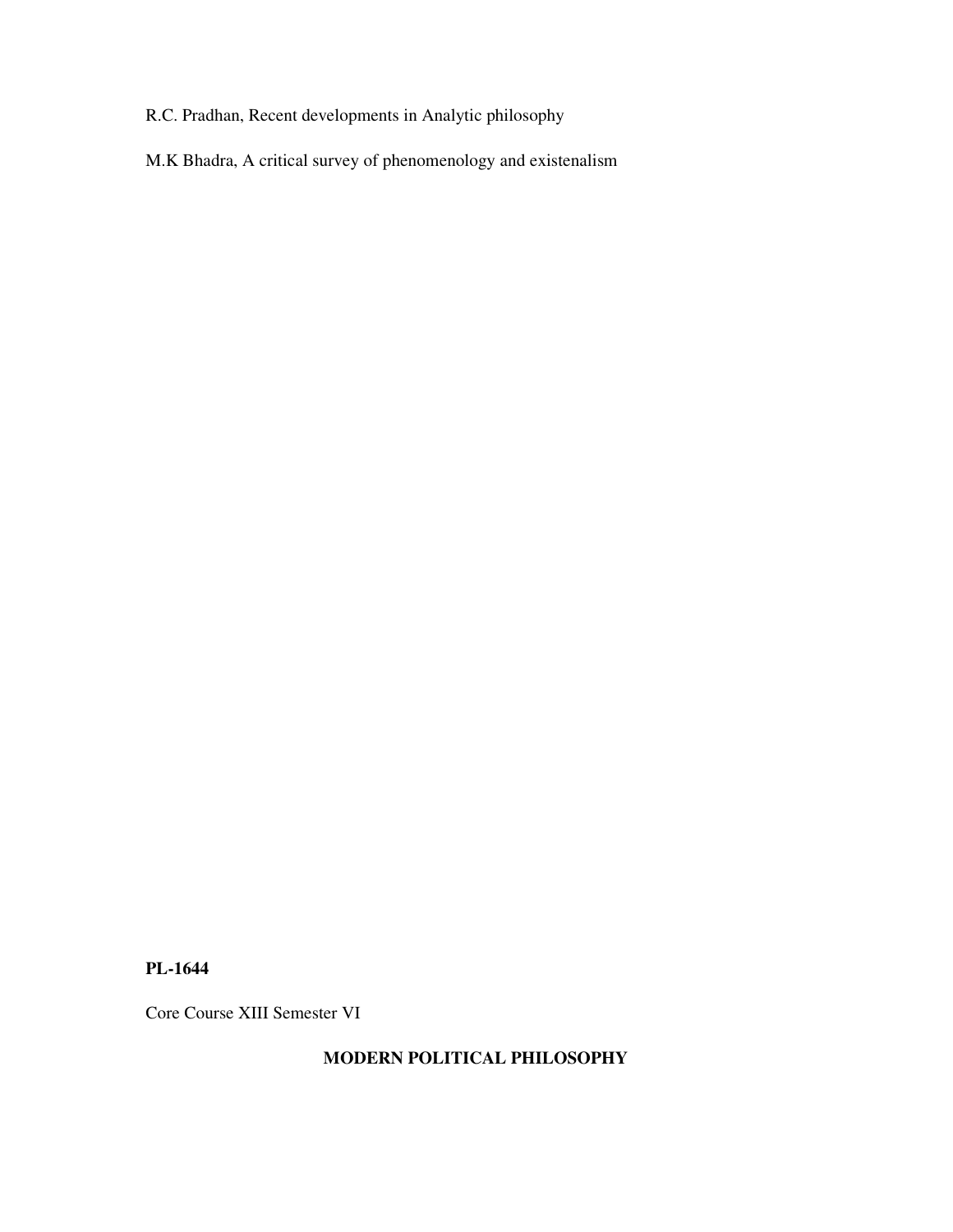:4

No. of credits -3 No. of instructional hours/ week

#### **Module I**

Thomas Hobbes: Scientific materialism – human nature – state of nature- social contract

John Locke: human nature- the state of nature – natural rights – social contract

#### **Module II**

Rousseau- human nature – state of nature – theory of general will- sovereignty

#### **Module III**

Hegel: Dialectical method – state – freedom

Karl Marx: Dialectical materialism – economic determinism-surplus value- class strugglefuture society- withering away of the state

#### **Module IV**

Harold J Laski: Political Pluralism – federation – rights of the individual

#### **Module V**

John Rawls-distributive justice,Robert Nozick-entitlement theory of justice

#### References

History of European Political Philosophy – D.R. Bhandari ( Bangalore Printing 1990)

A History of Political Theory- George Sabine ( New York: Rinehart and Winston 1961)

**PL1661** 

**Open II ( elective) Semester VI** 

#### **PHILOSOPHY AND SELF- MANAGEMENT**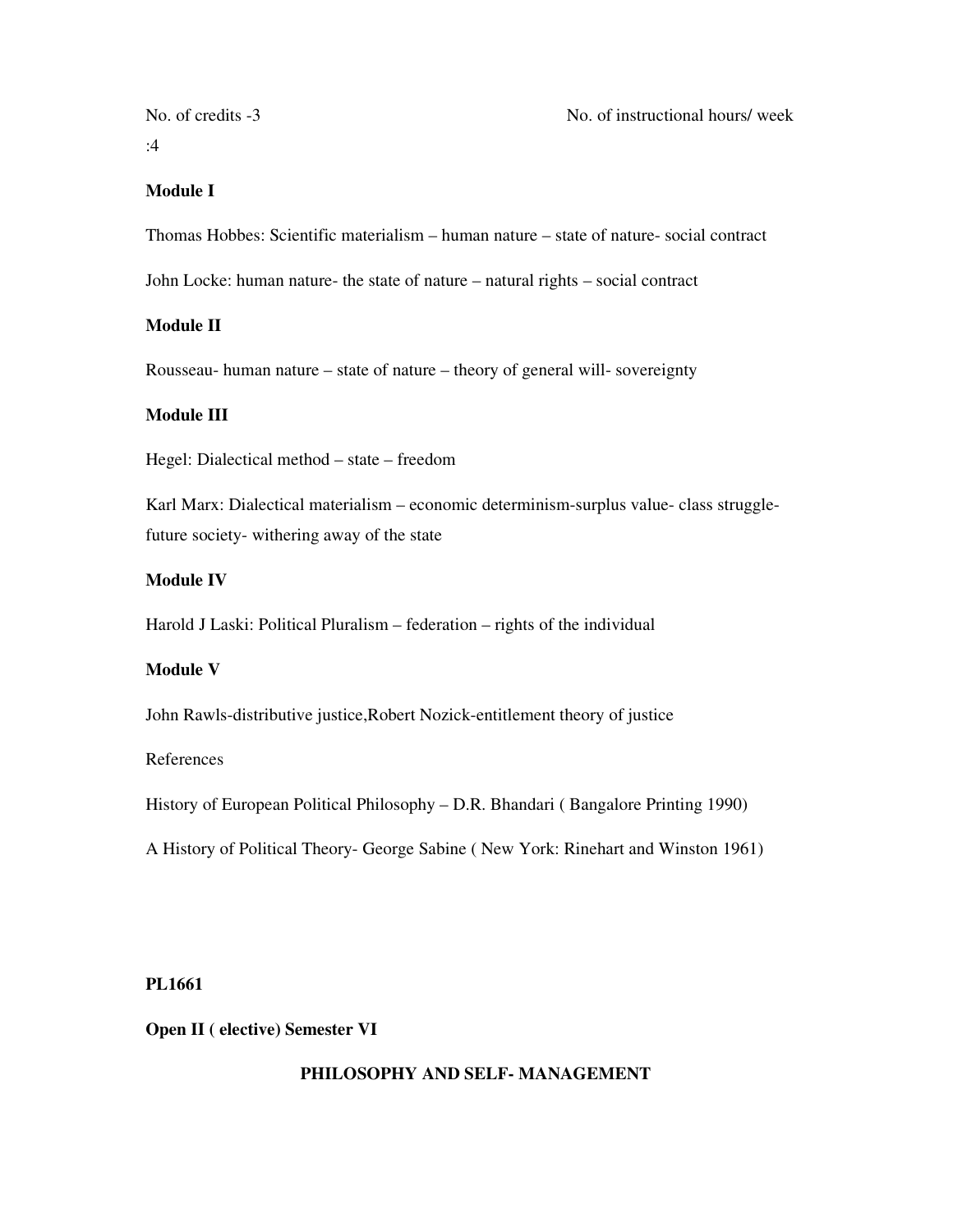Aim: To bring out the significance of philosophy in daily life

Objectives:To extract the methods of self- management in Gita, Buddhism, Chinese Philosophy and Existentialism .To create awareness among students the need of inculcating philosophical ideals in one's life

#### **Module I**

Philosophy: Its theoretical and practical nature- the major theoretical questionsontological,metaphysical and epistemological- applied philosophy

#### **Module II**

Gita and Self- management : Conflict – Resolution in man : the venue of conflict in Gita as a case of the inner conflict in man- Cultivating emotional stability as the method of its resolution –Sthithaprajna -Yoga as efficiency in action.

#### **Module III**

Buddhism and Self- management: Analysis of human suffering: the concept of suffering, cause and the way to its removal- the four noble truths- the need of cultivating mindfulness – The doctrine of middle path- Dogen's doctrine in Zen Buddhism

#### **Module IV**

Chinese philosophy and Self- management: A guide to living in balance: the concept of Jen and Li in Confucianism – Tao- the stress on inner freedom – a comparison with Mohammed lqbal's concept of freedom of the ego- Ying- Yang as the principle of reciprocity.

#### **Module V**

Existntialism and self- management: the concept of existence- stages of life -the aesthetic, ethical and religious stages- Christian concept of leap of faith -human predicament –bad faith -freedom and responsibility

#### References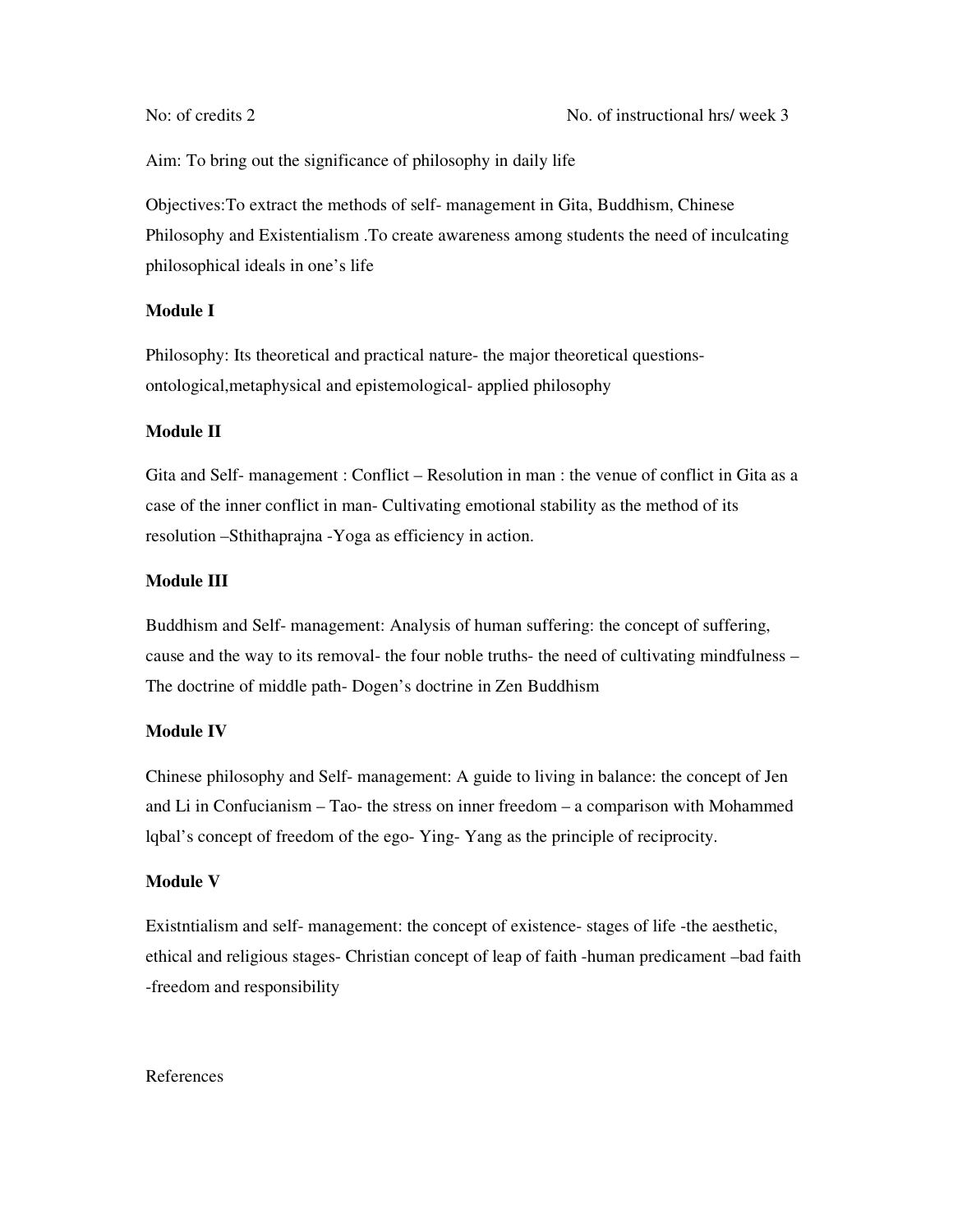- 1. Carel and Gamez. What Philosophy Is, (Viva Publications)
- 2. Robert. C Solomon. Introducing Philosophy ( Oxford)
- 3. Harold Coward, Eva Daragyay, Ronald Newfeldt. Readings in Eastern Religions, (satguru)
- 4. Dr. S Radhakrishnan Bhagavad Gita. Hind Pocket Books
- 5. Simple Taoism, Alexander Simpkins ( New Leaf)
- 6. Judith Blackstoneand Zoran Josipovic Zen for Beginners ( Orient Longamann)
- 7. B. K. Lal, Contemporary Indian Philosophy ( New Delhi, Motilal Banaridass

Semester V & VI

#### **PROJECT WORK**

No: of credits -4 No. of instructional hrs/ week 3+3

Aim: To impart training in Research methodology